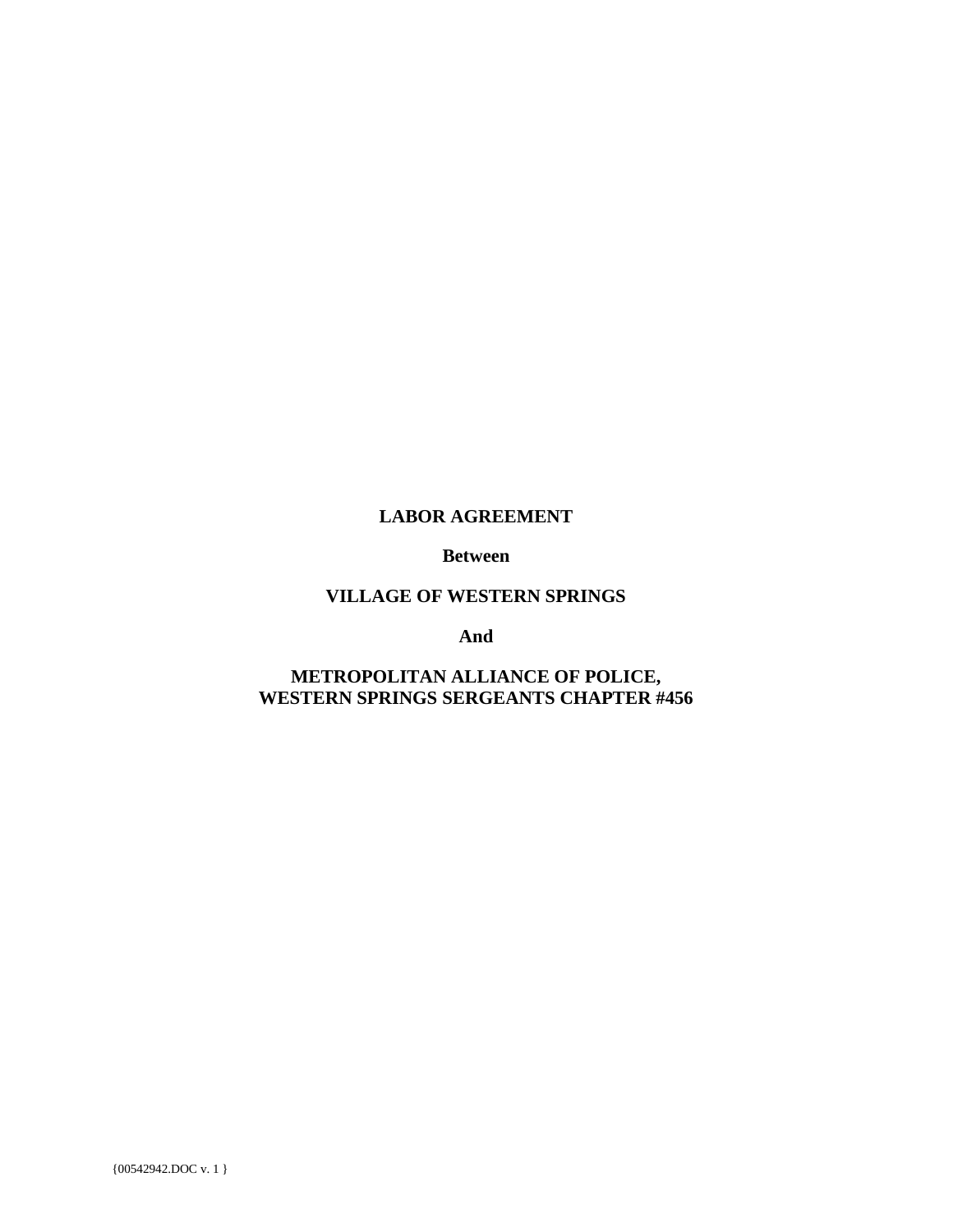| Section 1. |  |
|------------|--|
| Section 2. |  |
| Section 3. |  |
|            |  |
|            |  |
|            |  |
| Section 1. |  |
| Section 2. |  |
| Section 3. |  |
| Section 4. |  |
|            |  |
|            |  |
| Section 1. |  |
| Section 2. |  |
| Section 3. |  |
|            |  |
| Section 4. |  |
| Section 5. |  |
| Section 6. |  |
|            |  |
| Section 1. |  |
| Section 2. |  |
| Section 3. |  |
| Section 4. |  |
|            |  |
| Section 1. |  |
| Section 2. |  |
|            |  |
| Section 3. |  |
| Section 4. |  |
| Section 5. |  |
| Section 6. |  |
| Section 7. |  |
|            |  |

# **Table of Contents**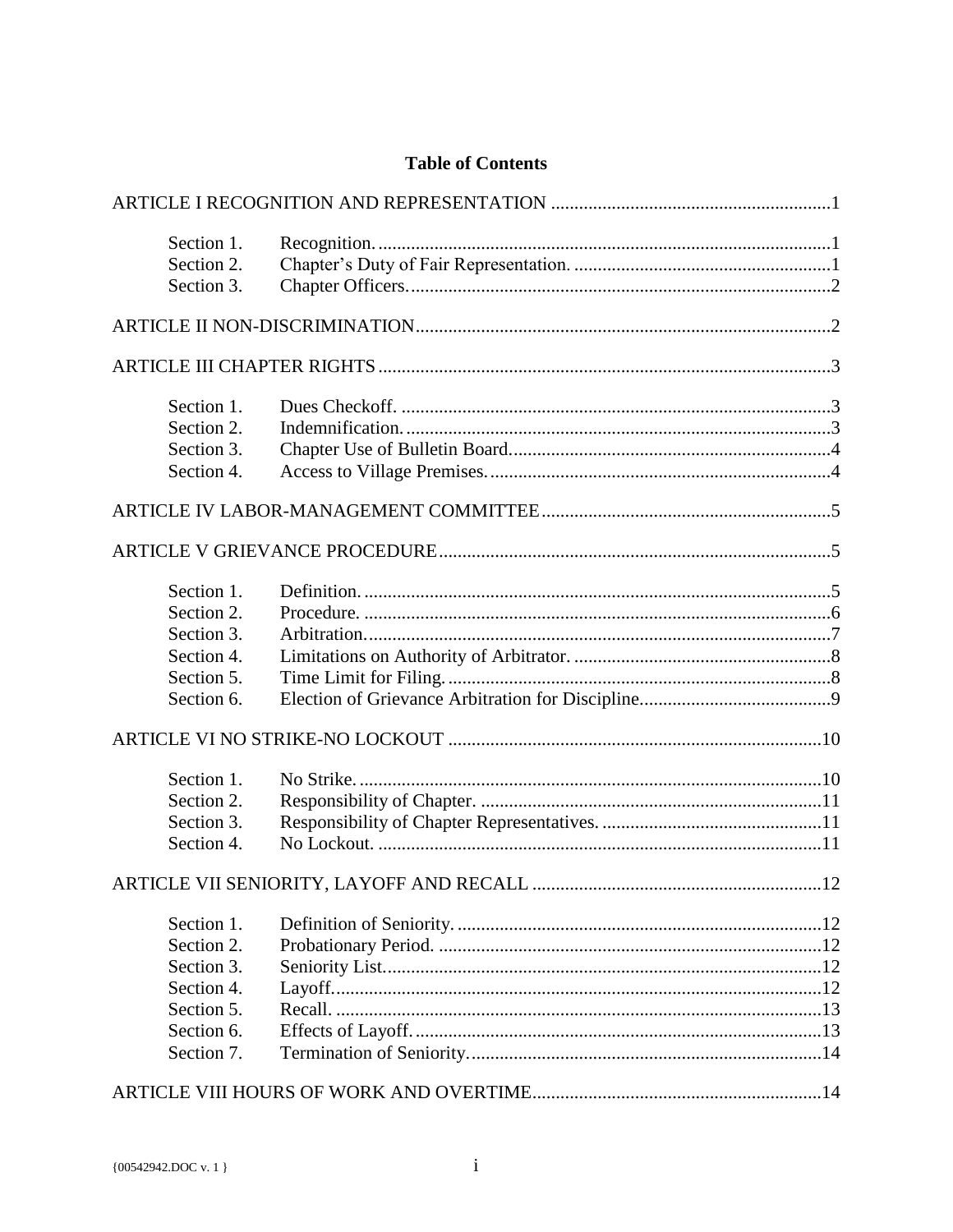| Section 1.  |                                                                   |  |
|-------------|-------------------------------------------------------------------|--|
| Section 2.  |                                                                   |  |
| Section 3.  |                                                                   |  |
| Section 4.  | Changes in Normal Workday or Normal Work Cycle15                  |  |
| Section 5.  |                                                                   |  |
| Section 6.  |                                                                   |  |
| Section 7.  |                                                                   |  |
| Section 8.  |                                                                   |  |
| Section 9.  |                                                                   |  |
| Section 10. |                                                                   |  |
| Section 11. |                                                                   |  |
| Section 12. |                                                                   |  |
| Section 13. |                                                                   |  |
|             |                                                                   |  |
| Section 1.  |                                                                   |  |
| Section 2.  |                                                                   |  |
| Section 3.  |                                                                   |  |
| Section 4.  |                                                                   |  |
|             |                                                                   |  |
| Section 1.  |                                                                   |  |
| Section 2.  |                                                                   |  |
| Section 3.  |                                                                   |  |
| Section 4.  |                                                                   |  |
| Section 5.  |                                                                   |  |
| Section 6.  |                                                                   |  |
|             |                                                                   |  |
| Section 1.  |                                                                   |  |
| Section 2.  |                                                                   |  |
| Section 3.  |                                                                   |  |
|             |                                                                   |  |
| Section 1.  |                                                                   |  |
| Section 2.  |                                                                   |  |
| Section 3.  |                                                                   |  |
| Section 4.  | Right to Maintain Coverage While on Unpaid Leave or on Layoff. 28 |  |
| Section 5.  |                                                                   |  |
| Section 6.  |                                                                   |  |
| Section 7.  |                                                                   |  |
|             |                                                                   |  |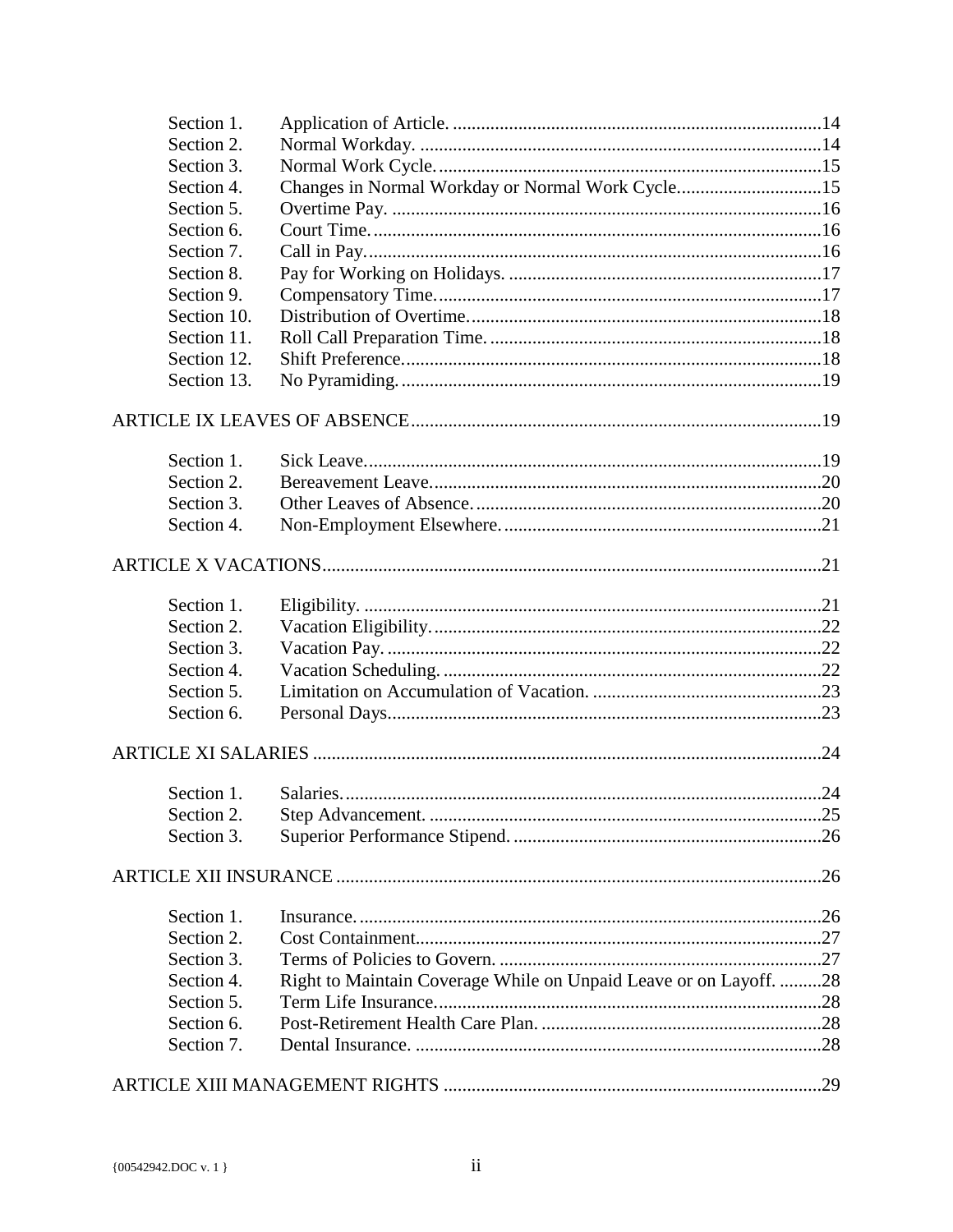| Section 1.  |                                                                     |  |
|-------------|---------------------------------------------------------------------|--|
| Section 2.  |                                                                     |  |
|             |                                                                     |  |
|             |                                                                     |  |
| Section 1.  |                                                                     |  |
| Section 2.  |                                                                     |  |
| Section 3.  |                                                                     |  |
| Section 4.  |                                                                     |  |
| Section 5.  |                                                                     |  |
| Section 6.  |                                                                     |  |
| Section 7.  |                                                                     |  |
| Section 8.  |                                                                     |  |
| Section 9.  |                                                                     |  |
| Section 10. |                                                                     |  |
| Section 11. |                                                                     |  |
| Section 12. |                                                                     |  |
| Section 13. |                                                                     |  |
| Section 14. |                                                                     |  |
| Section 15. |                                                                     |  |
| Section 16. |                                                                     |  |
| Section 17. |                                                                     |  |
| Section 18. |                                                                     |  |
| Section 19. |                                                                     |  |
| Section 20. |                                                                     |  |
| Section 21. |                                                                     |  |
| Section 22. |                                                                     |  |
| Section 23. |                                                                     |  |
| Section 24. |                                                                     |  |
|             |                                                                     |  |
|             |                                                                     |  |
|             |                                                                     |  |
|             |                                                                     |  |
|             |                                                                     |  |
| Section 1.  |                                                                     |  |
|             |                                                                     |  |
|             |                                                                     |  |
|             |                                                                     |  |
|             |                                                                     |  |
|             |                                                                     |  |
|             | APPENDIX E ELECTION, WAIVER AND RELEASE FOR DISCIPLINARY PROCESS E1 |  |
|             |                                                                     |  |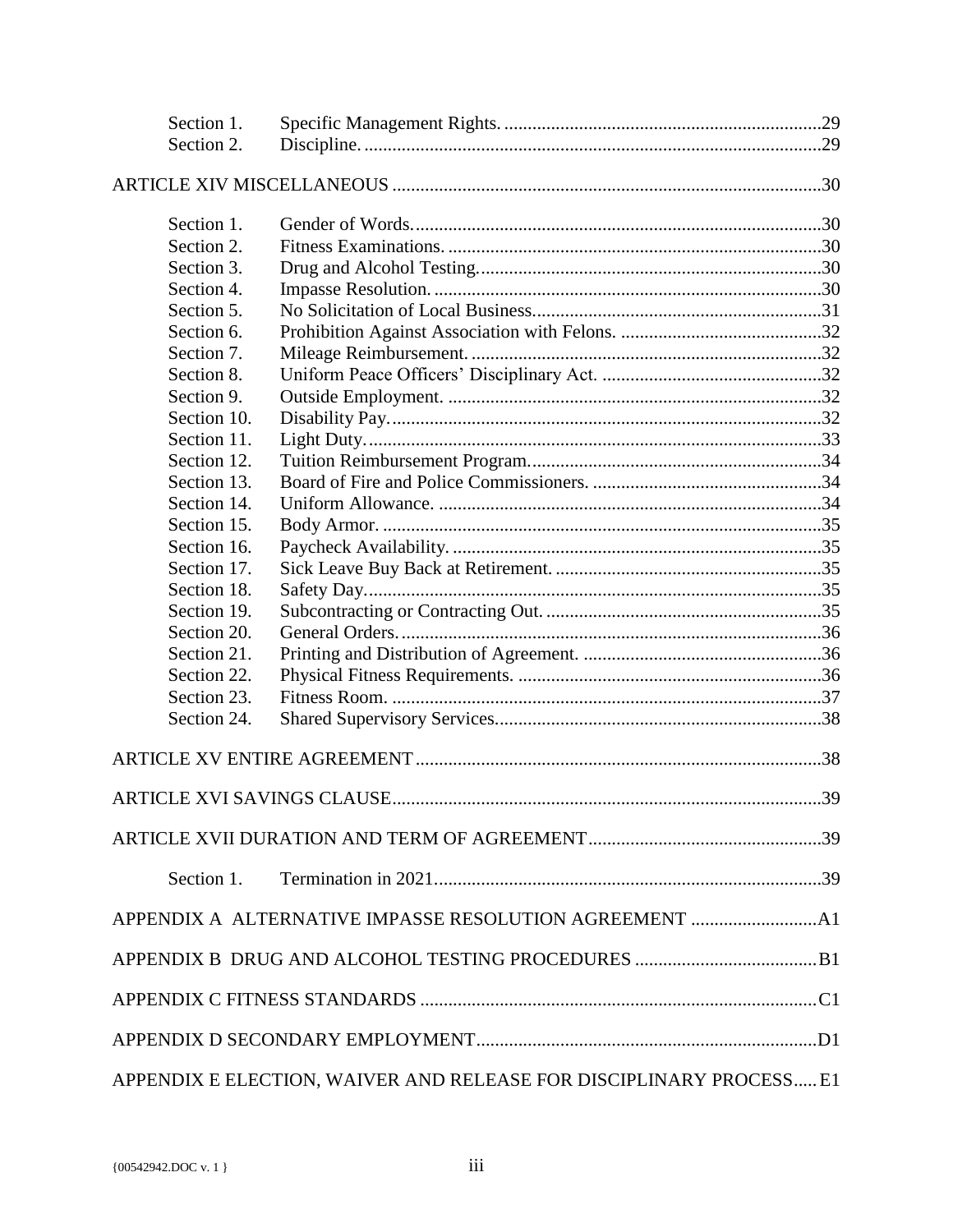### **AGREEMENT**

This Agreement is made and entered into by and between the Village of Western Springs (hereinafter referred to as the "Village") and the Metropolitan Alliance of Police Chapter 456 (hereinafter referred to as the "Chapter").

It is the intent and purpose of this Agreement to set forth the parties' entire agreement with respect to the rates of pay, hours of employment, fringe benefits, and other conditions of employment that will be in effect during the term of this Agreement for employees covered by this Agreement; to prevent interruptions of work and interference with the operations of the Village; to encourage and improve efficiency and productivity; to maintain the highest standards of personal integrity and conduct at all times; and to provide procedures for the prompt and peaceful adjustment of grievances as provided herein.

NOW, THEREFORE, the parties agree as follows:

## **ARTICLE I**

# **RECOGNITION AND REPRESENTATION**

#### <span id="page-4-0"></span>Section 1. Recognition.

<span id="page-4-1"></span>The Village recognizes the Chapter as the sole and exclusive bargaining representative for all sworn full-time peace officers in the rank of sergeant (hereinafter referred to as "officers," "sergeants," or "employees"), but excluding all sworn peace officers below and above the rank of sergeant any employees excluded from the definition of "peace officer" as defined in Section 3(k) of the Illinois Public Labor Relations Act, and all other managerial, supervisory, confidential and professional employees as defined by the Act, as amended.

### Section 2. Chapter's Duty of Fair Representation.

<span id="page-4-2"></span>The Chapter agrees to fulfill its duty to fairly represent all employees in the bargaining unit. The Chapter further agrees to indemnify and hold harmless the Village from any and all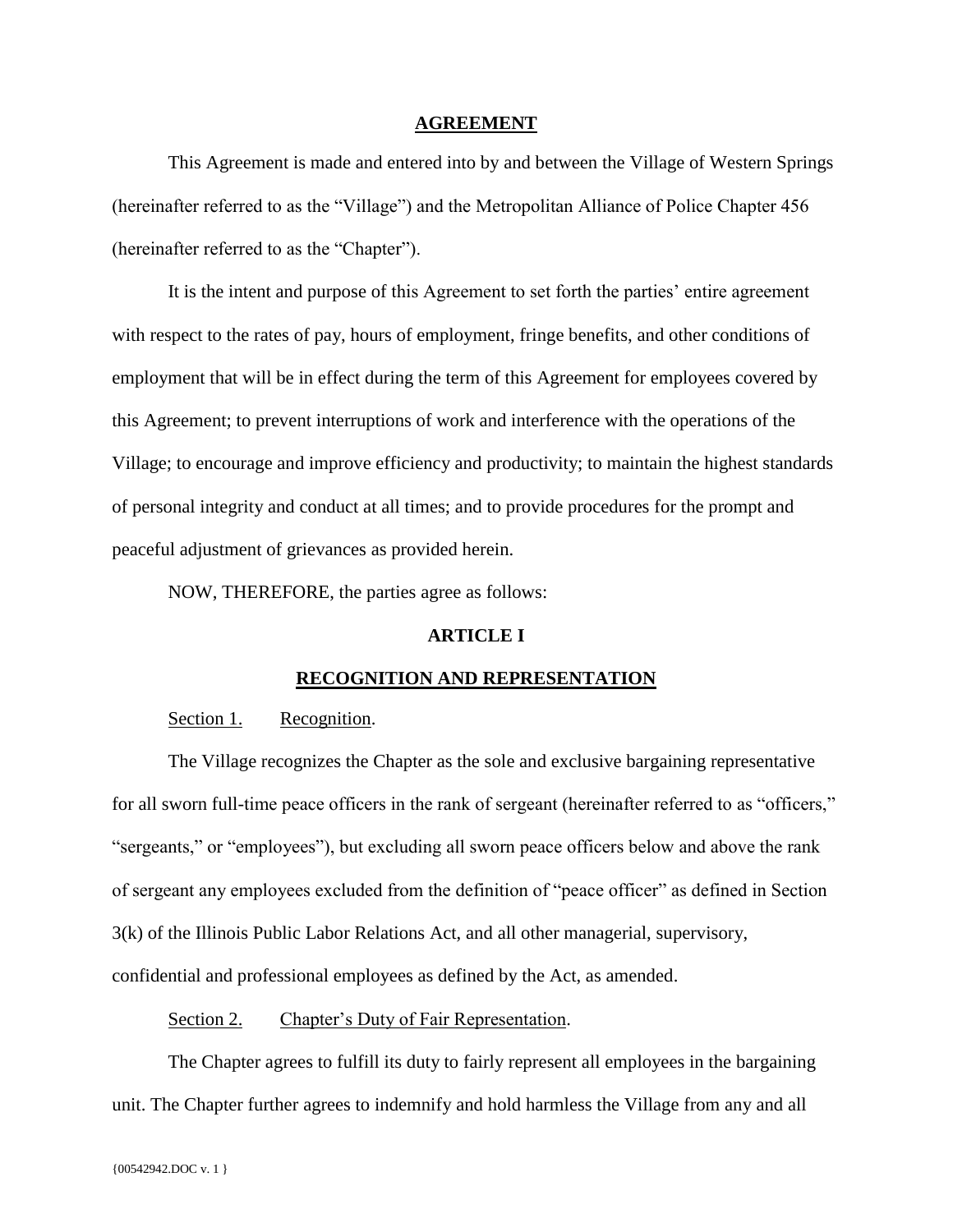liability, including monetary damages, which result from any failure on the part of the Chapter to fulfill its duty of fair representation.

### Section 3. Chapter Officers.

<span id="page-5-0"></span>The Village recognizes the right of bargaining members to select Chapter officers. The Chapter shall provide the Director of Law Enforcement Services with the names of the Chapter officers. The Chapter President shall be deemed to be the Chapter's official spokesperson. The Chapter President shall not be permitted to conduct Chapter business during working hours without the specific advance approval of the Director of Law Enforcement Services or his designee.

#### **ARTICLE II**

### **NON-DISCRIMINATION**

<span id="page-5-1"></span>In accordance with applicable law, neither the Village nor the Chapter shall discriminate against any employee covered by this Agreement because of race, sex, age, religion, creed, color or national origin. Any dispute concerning the interpretation and application of this paragraph shall be processed through the appropriate federal or state agency or court rather than through the grievance procedure set forth in this Agreement.

Notwithstanding the other provisions of this Agreement, the parties agree that the Village may take reasonable actions necessary to comply with the Americans with Disabilities Act. Nothing contained herein is intended to preclude a grievance alleging that an action by the Village is not necessary to comply with the Americans with Disabilities Act.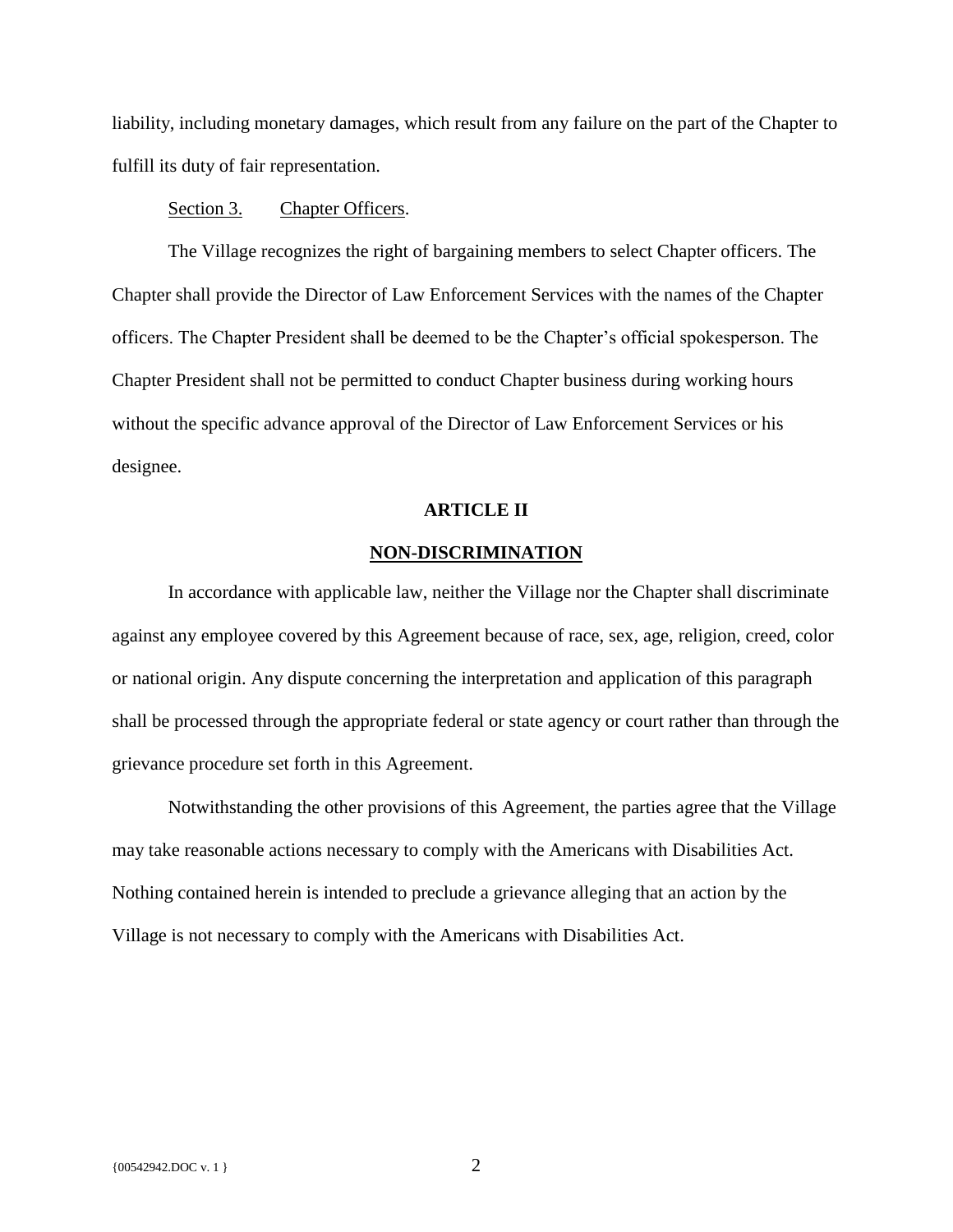#### **ARTICLE III**

# **CHAPTER RIGHTS**

### <span id="page-6-0"></span>Section 1. Dues Checkoff.

<span id="page-6-1"></span>During the term of this Agreement the Village will deduct from each employee's last paycheck each month the uniform, regular Chapter dues for each employee in the bargaining unit who has filed with the Village a lawfully written authorization form.

The actual dues amount deducted, as determined by the Chapter, shall be uniform for each employee in order to ease the Village's burden in administering this provision. The Chapter may change the fixed uniform dollar amount once each year during the life of this Agreement by giving the Village at least thirty (30) days' notice of any change in the amount of the uniform dues to be deducted, The Village will forward the dues deducted to the person designated by the Chapter.

If an employee has no earnings or insufficient earnings to cover the amount of the dues deduction, the Chapter shall be responsible for collection of dues. The Chapter agrees to refund to the employee any amounts paid to the Chapter in error on account of this dues deduction provision.

## Section 2. Indemnification.

<span id="page-6-2"></span>The Chapter shall indemnify and hold harmless the Village, its elected representatives, officers, administrators, agents and employees from and against any and all claims, demands, actions, complaints, suits or other forms of liability (monetary or otherwise) that arise out of or by reason of any action taken or not taken by the Village for the purpose of complying with the provisions of Section 1 of this Article, provided that the claim is not initiated or prosecuted by the Village. If it should be ruled by a court of competent jurisdiction that this indemnification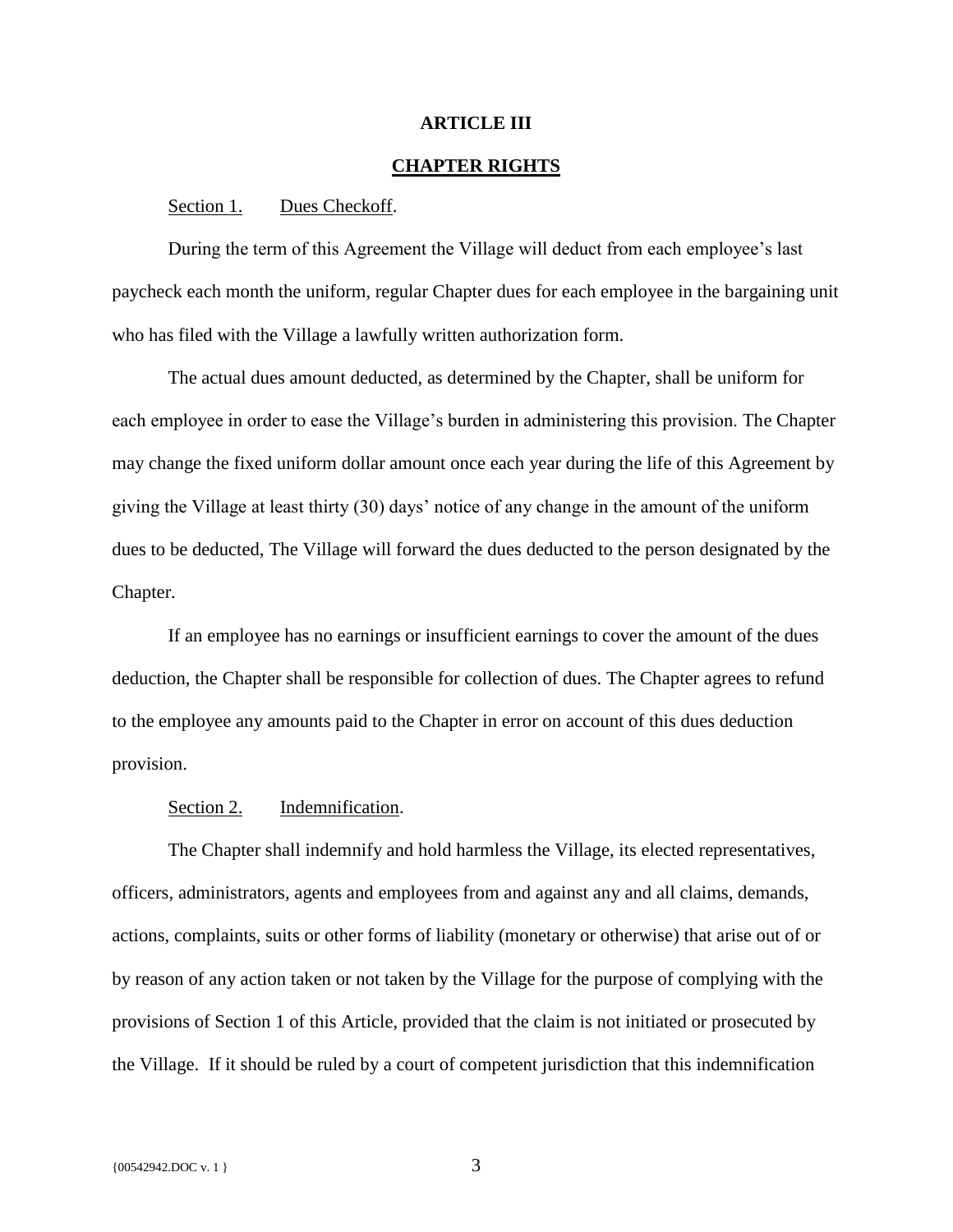clause, or any part of it, is void as against public policy, then Section 1, Dues Deduction shall each become null and void and shall no longer be considered a part of this Agreement.

### Section 3. Chapter Use of Bulletin Board.

<span id="page-7-0"></span>The Village will make available space on a bulletin board for the posting of official Chapter notices of a non-political, non-controversial nature, but only after such notices have been submitted to and approved by the Director of Law Enforcement Services or his designee for posting. Such approval shall be noted on the posting, along with the date it was approved and the period of time that the notice will be posted. Except as provided in this Section, there shall be no distribution or posting of Chapter materials of any kind on Village property.

#### Section 4. Access to Village Premises.

<span id="page-7-1"></span>Duly authorized Chapter business representatives will be permitted reasonable access to the premises of the Village for the purpose of representing employees pursuant to the provisions of this Agreement. These business representatives will be identified to the Director of Law Enforcement Services or his designee in a manner suitable to the Director of Law Enforcement Services or his designee and on each occasion will first secure the approval of the Director of Law Enforcement Services or his designee to enter and conduct their business as not to interfere with Village operations. If such approval is granted, the Director of Law Enforcement Services or his designee shall designate the area where such business is to be conducted and the period of time provided for such purpose. The Chapter will not abuse the privileges granted by this Section, and access to Village premises shall at all times be subject to general department rules applicable to non-employees.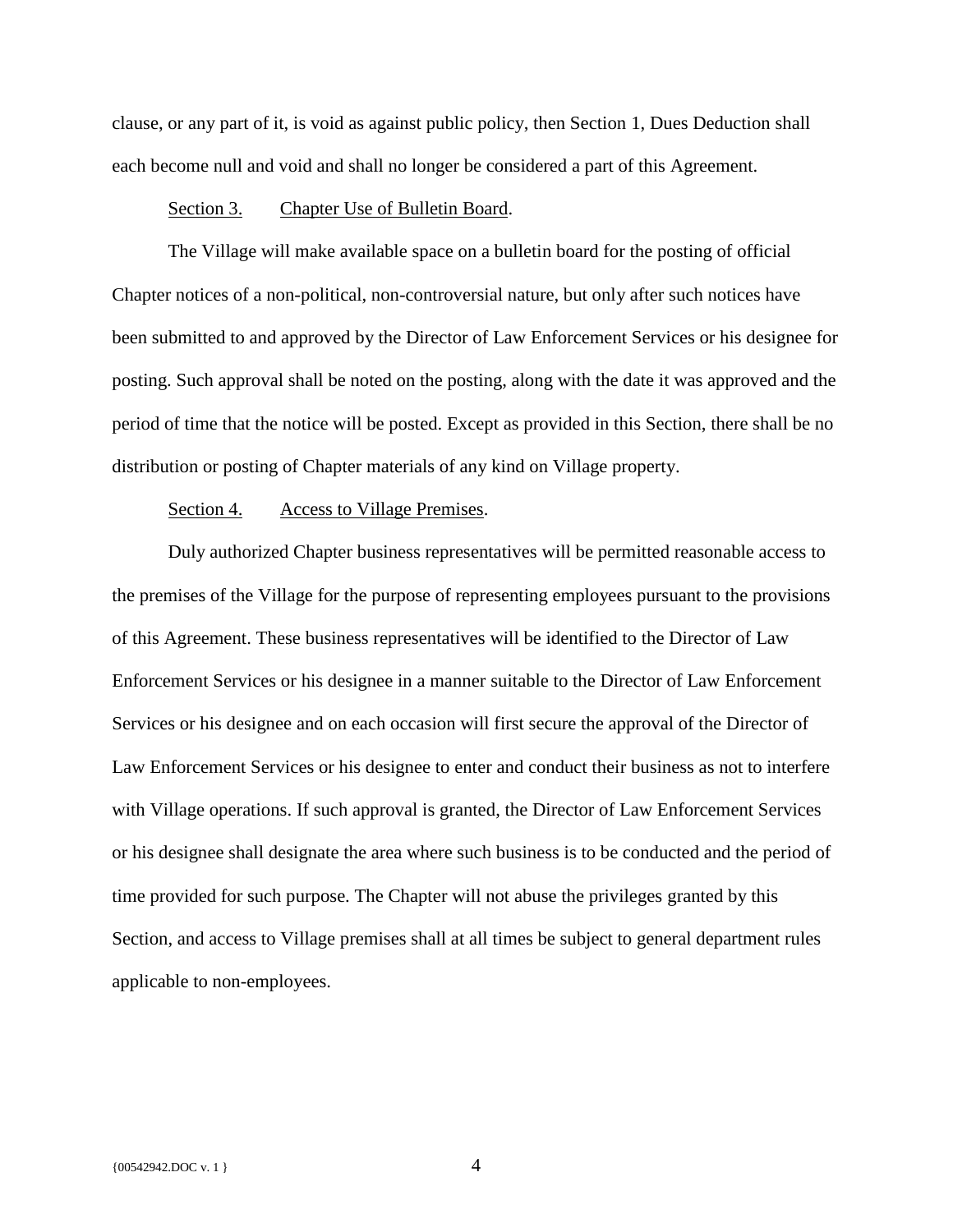#### **ARTICLE IV**

# **LABOR-MANAGEMENT COMMITTEE**

<span id="page-8-0"></span>At the request of either party, the Chapter President and the Director of Law Enforcement Services or their designees shall meet at least quarterly to discuss matters of mutual concern that do not involve negotiations. The Chapter President may invite other bargaining unit members (not to exceed two) to attend such meetings. The Director of Law Enforcement Services may invite other Village representatives (not to exceed two) to attend such meetings. The party requesting the meeting shall submit a written agenda of the items it wishes to discuss at least seven (7) days prior to the date of the meeting. Employees scheduled to work will notify the Director of Law Enforcement Services prior to their attendance at a meeting and if such attendance is approved, the employee will be permitted to attend the meeting during his regular hours of work with no loss of pay.

A Labor-Management Committee meeting shall not be used for the purpose of discussing any matter that is being processed pursuant to the grievance procedure set forth in this Agreement or for the purpose of seeking to negotiate changes or additions to this Agreement.

#### **ARTICLE V**

#### **GRIEVANCE PROCEDURE**

### <span id="page-8-1"></span>Section 1. Definition.

<span id="page-8-2"></span>A "grievance" is defined as a dispute or difference of opinion raised by an employee against the Village involving an alleged violation of an express provision of this Agreement. In the event that a covered employee elects to dispute his or her discharge by pursuing a grievance under the grievance and arbitration procedure of this Agreement, then that grievance shall advance directly to Arbitration.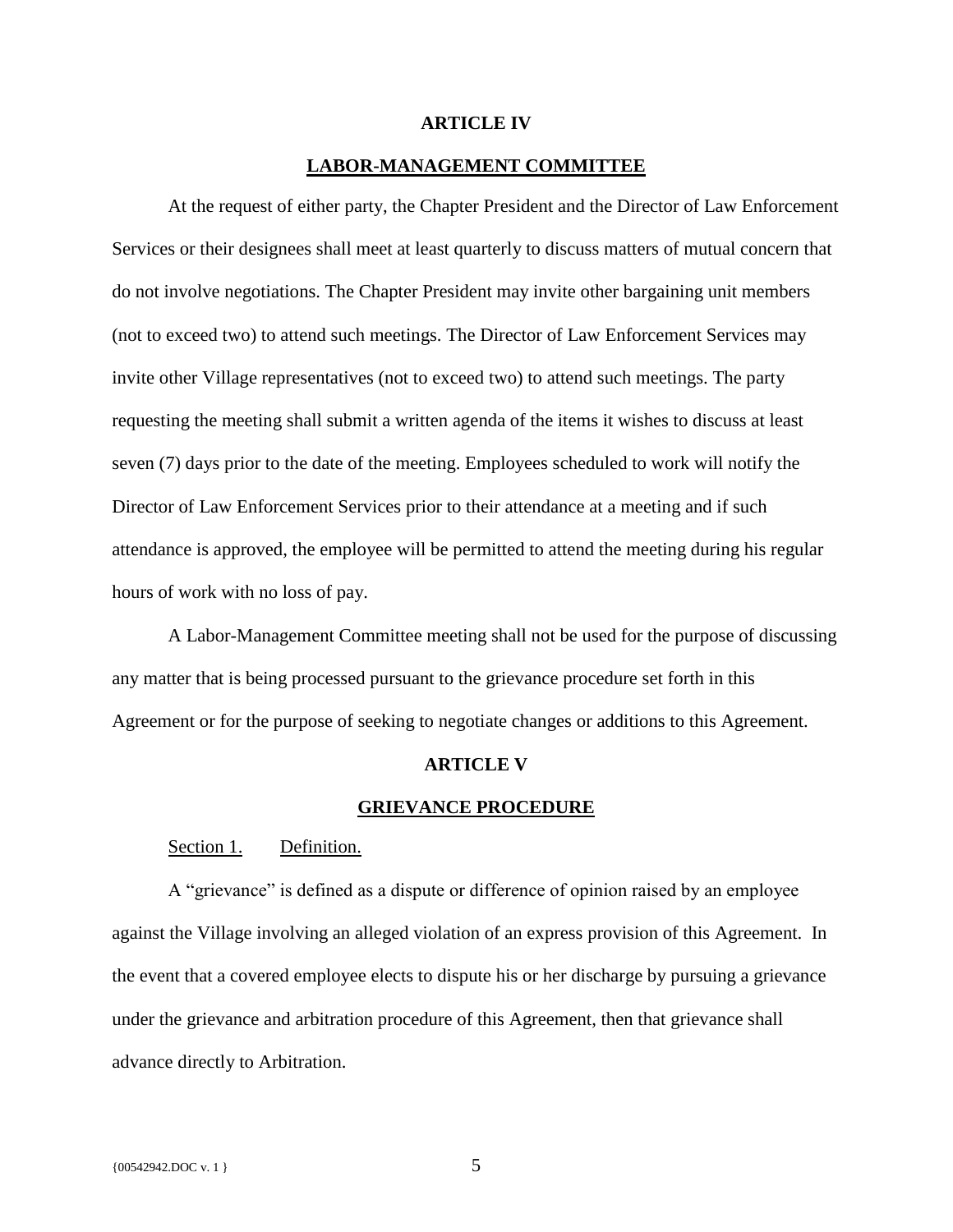## Section 2. Procedure.

<span id="page-9-0"></span>The parties acknowledge that it is usually most desirable for an employee and his immediate supervisor to resolve problems through free and informal communications. If, however, the informal process does not resolve the matter, the grievance will be processed as follows:

- STEP 1: Any employee who has a grievance shall submit the grievance in writing to the employee's immediate non-bargaining unit supervisor (currently Deputy Chief), specifically indicating that the matter is a grievance under this Agreement. The grievance shall contain a complete statement of the facts, the provision or provisions of this Agreement which are alleged to have been violated, and the relief requested. All grievances must be presented no later than fourteen (14) calendar days from the date of the first occurrence of the matter giving rise to the grievance or within fourteen (14) calendar days after the employee, through the use of reasonable diligence, could have obtained knowledge of the first occurrence of the event giving rise to the grievance. The immediate nonbargaining unit supervisor (currently Deputy Chief) shall render a written response to the grievant within five (5) business days after the grievance is presented.
- STEP 2: If the grievance is not settled at Step 1 and the employee wishes to appeal the grievance to Step 2 of the grievance procedure, it shall be submitted in writing to the Director of Law Enforcement Services within five (5) business days after receipt of the Village's answer at Step 1. The grievance shall specifically state the basis upon which the grievant believes the grievance was improperly denied at the previous step in the grievance procedure. The Director of Law Enforcement Services, or his designee, shall investigate the grievance and, in the course of such investigation, the Director of Law Enforcement Services or his designee and other Village representatives (not to exceed two additional Village representatives) shall offer to discuss the grievance within five (5) business days with the grievant and an authorized representative of the Chapter at a time mutually agreeable to the parties. If either party intends to bring an attorney to the Step 2 meeting, that party shall notify the other party in advance of the meeting. If no settlement of the grievance is reached, the Director of Law Enforcement Services, or his designee, shall provide a written answer to the grievant and the Chapter within five (5) business days following their meeting.
- STEP 3: If the grievance is not settled at Step 2 and the Chapter desires to appeal, it shall be referred by the Chapter in writing to the Village Manager within five (5) business days after receipt of the Village's answer at Step 2.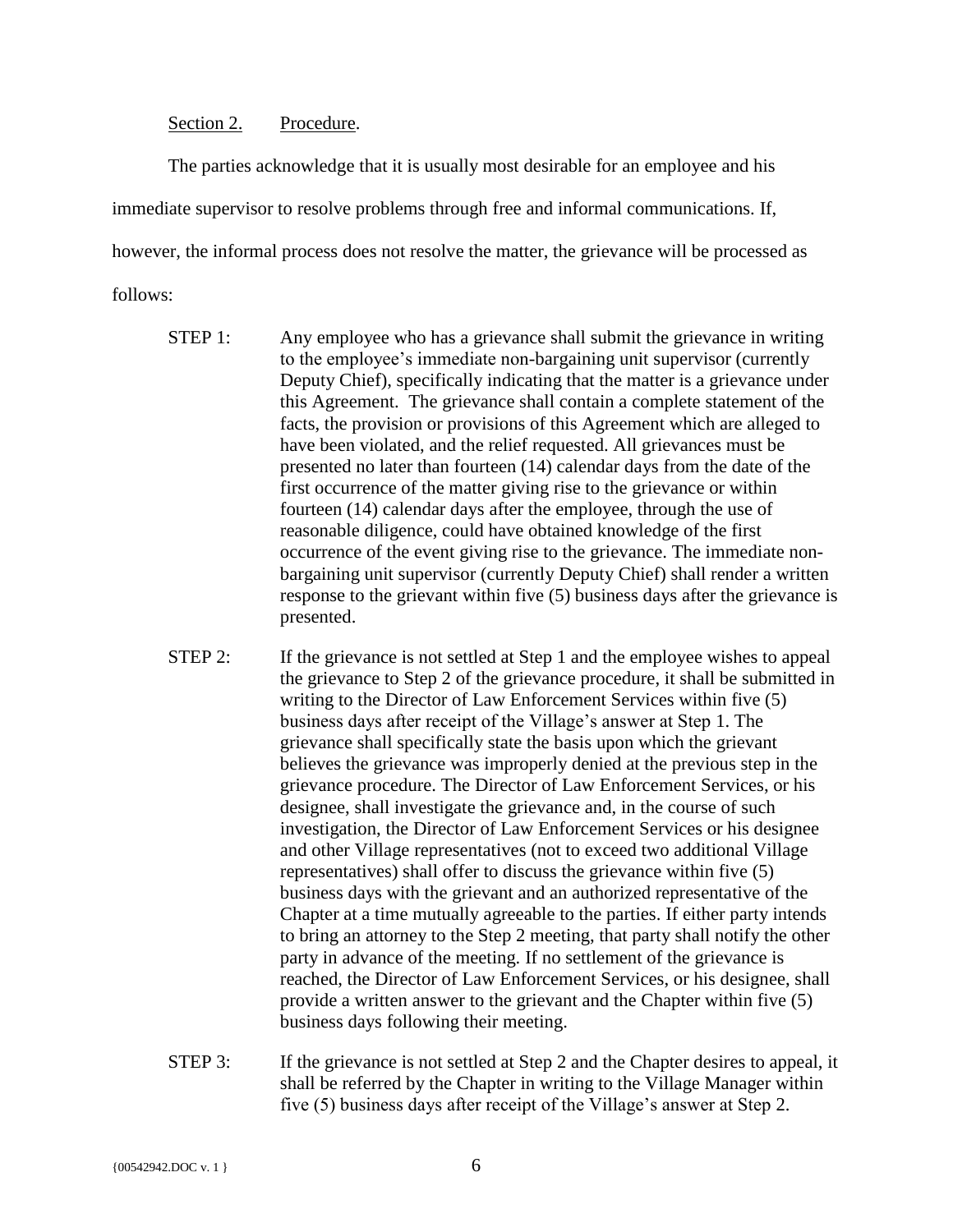Thereafter, the Village Manager or his designee and the Director of Law Enforcement Services or other appropriate individual(s) as desired by the Village Manager (not to exceed three) shall meet with the grievant and a Chapter representative and other appropriate individuals as desired by the Chapter representative (not to exceed three) within fifteen (15) business days of receipt of the Chapter's appeal. If no agreement is reached, the Village Manager or designee shall submit a written answer to the grievant and Chapter within ten (10) business days following the meeting.

## Section 3. Arbitration.

<span id="page-10-0"></span>If the grievance is not settled in Step 3 and the Chapter wishes to appeal the grievance from Step 3 of the grievance procedure, the Chapter may refer the grievance to arbitration, as described below, within fifteen (15) business days of receipt of the Village's written answer as provided to the Chapter at Step 3:

- (a) In the absence of agreement on a neutral arbitrator, the parties shall file a joint request with the Federal Mediation & Conciliation Service ("FMCS") for a panel of seven (7) arbitrators from which the parties shall select a neutral arbitrator. The parties agree to request the FMCS to limit the panel to members of the National Academy of Arbitrators who shall be from Illinois, Wisconsin or Indiana with a business office in Illinois. Both the Village and the Chapter shall each have the right to reject one panel in its entirety within seven (7) calendar days of its receipt and request that a new panel be submitted. Both the Village and the Chapter shall have the right to strike three (3) names from the panel. The party requesting arbitration shall strike the first three (3) names and the other party shall then strike three (3) names. The remaining person shall be the arbitrator.
- (b) The arbitrator shall be notified of his/her selection and shall be requested to set a time and place for the hearing, subject to the availability of Chapter and Village representatives.
- (c) The Village and the Chapter shall have the right to request the arbitrator to require the presence of witnesses or documents. The Village and the Chapter retain the right to employ legal counsel.
- (d) The arbitrator shall submit his/her decision in writing within thirty (30) calendar days following the close of the hearing or the submission of briefs by the parties, whichever is later.
- (e) More than one grievance may be submitted to the same arbitrator where both parties mutually agree in writing.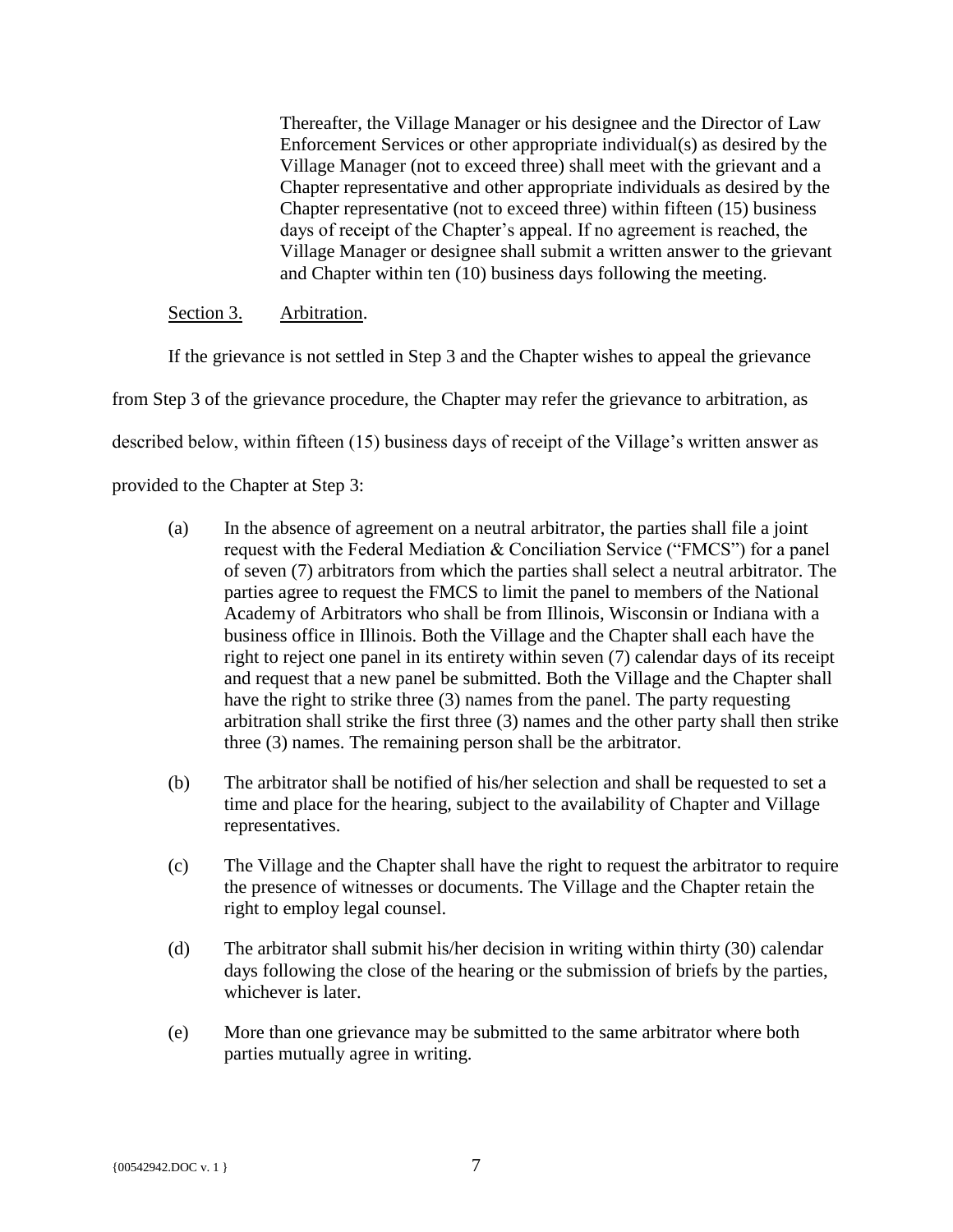(f) The fees and expenses of the arbitrator and the cost of a written transcript shall be divided equally between the Village and the Chapter; provided, however, that each party shall be responsible for compensating its own representatives and witnesses.

### Section 4. Limitations on Authority of Arbitrator.

<span id="page-11-0"></span>The arbitrator shall have no right to amend, modify, nullify, ignore, add to, or subtract from the provisions of this Agreement. The arbitrator shall consider and decide only the question of fact as to whether there has been a violation, misinterpretation or misapplication of the specific provisions of this Agreement. The arbitrator shall be empowered to determine the issue raised by the grievance as submitted in writing at Step 1. The arbitrator shall have no authority to make a decision on any issue not so submitted or raised. The arbitrator shall be without power to make any decision or award which is contrary to or inconsistent with, in any way, applicable laws. The arbitrator shall have no authority to award monetary relief that is retroactive to any period of time more than fourteen (14) calendar days earlier than either the date on which the grievance was filed or the date on which the employee, through the use of reasonable diligence, could have obtained knowledge of the first occurrence of the event giving rise to the grievance. Any decision or award of the arbitrator rendered within the limitations of this Section 4 shall be final and binding upon the Village, the Chapter and the employees covered by this Agreement.

#### Section 5. Time Limit for Filing.

<span id="page-11-1"></span>No grievance shall be entertained or processed unless it is submitted at Step 1 within fourteen (14) calendar days after the first occurrence of the event giving rise to the grievance or within fourteen (14) calendar days after the employee, through the use of reasonable diligence, could have obtained knowledge of the first occurrence of the event giving rise to the grievance. A "business day" is defined as a calendar day exclusive of Saturdays, Sundays or holidays observed by the Village.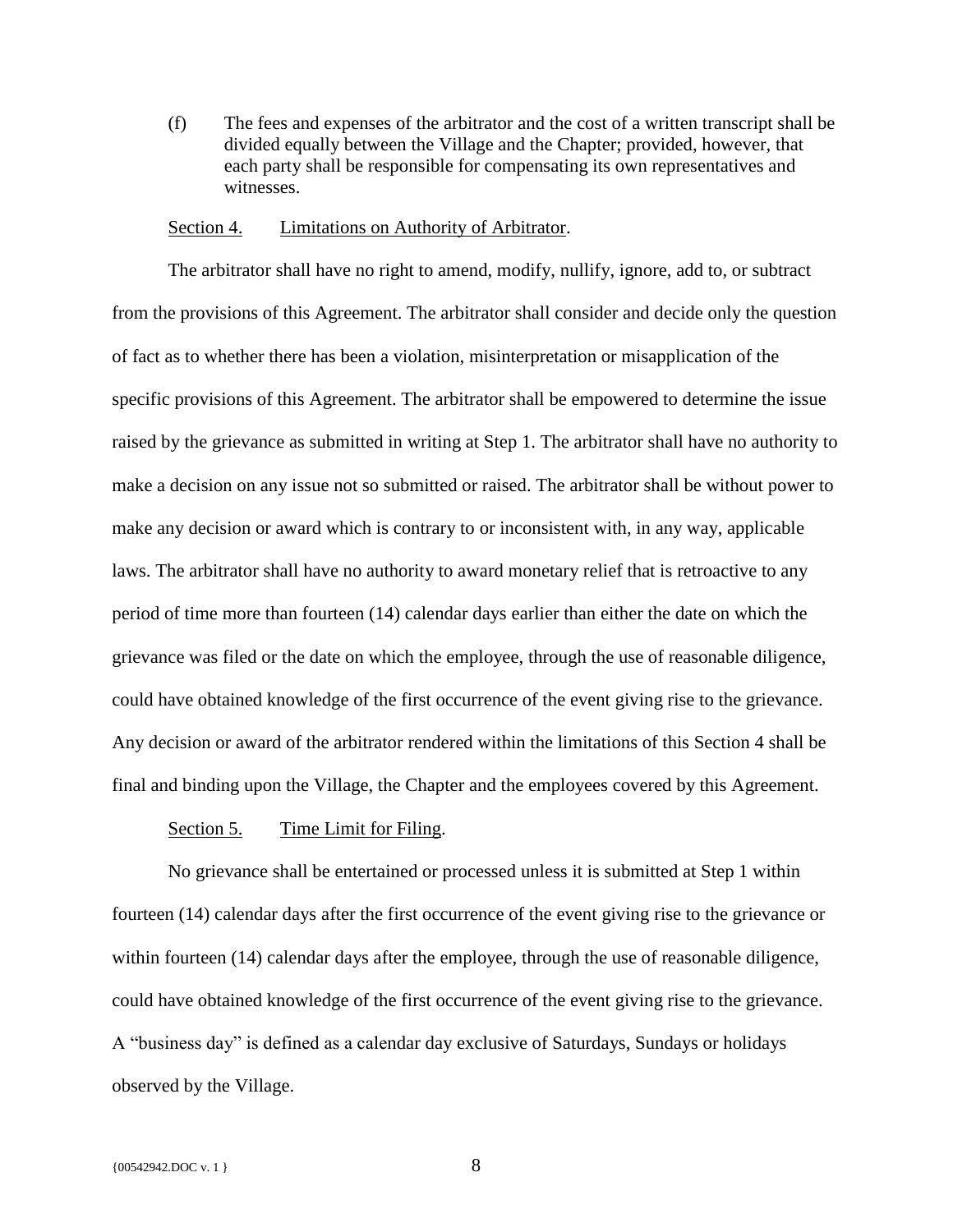If a grievance is not presented by the employee within the time limits set forth above, it shall be considered "waived" and may not be pursued further. If a grievance is not appealed to the next step within the specified time limit or any agreed extension thereof, it shall be considered settled on the basis of the Village's last answer. If the Village does not answer a grievance or an appeal thereof within the specified time limits, the aggrieved employee may elect to treat the grievance as denied at the step and immediately appeal the grievance to the next step. The parties may by mutual agreement in writing extend any of the time limits set forth in this Article. Time limits will be automatically extended if the supervisor or other person responsible for responding to a grievance is on vacation or is otherwise unavailable for four (4) weeks or less.

### Section 6. Election of Grievance Arbitration for Discipline.

<span id="page-12-0"></span>Prior to imposing discipline, the Chief of Police or the Chief's designee will set a meeting with the employee to advise the employee of the proposed discipline and the factual basis therefore, in writing. At the employee's request, the employee shall be entitled to Union representation at that meeting. After the conclusion of said meeting, the Chief or the Chief's designee will issue a Decision to Discipline, in writing, as to the proposed discipline ("Decision to Discipline"), to the affected employee and the Union. At the employee's option, disciplinary action against the employee may be contested either through the arbitration procedure of this Agreement or through the Board of Fire and Police Commissioners ("BOFPC"), but not both. In order to exercise the arbitration option, an officer must execute an Election, Waiver and Release form ("Election Form" attached as Appendix E). This Election Form and disciplinary process is not a waiver of any statutory or common law right or remedy other than as provided herein. The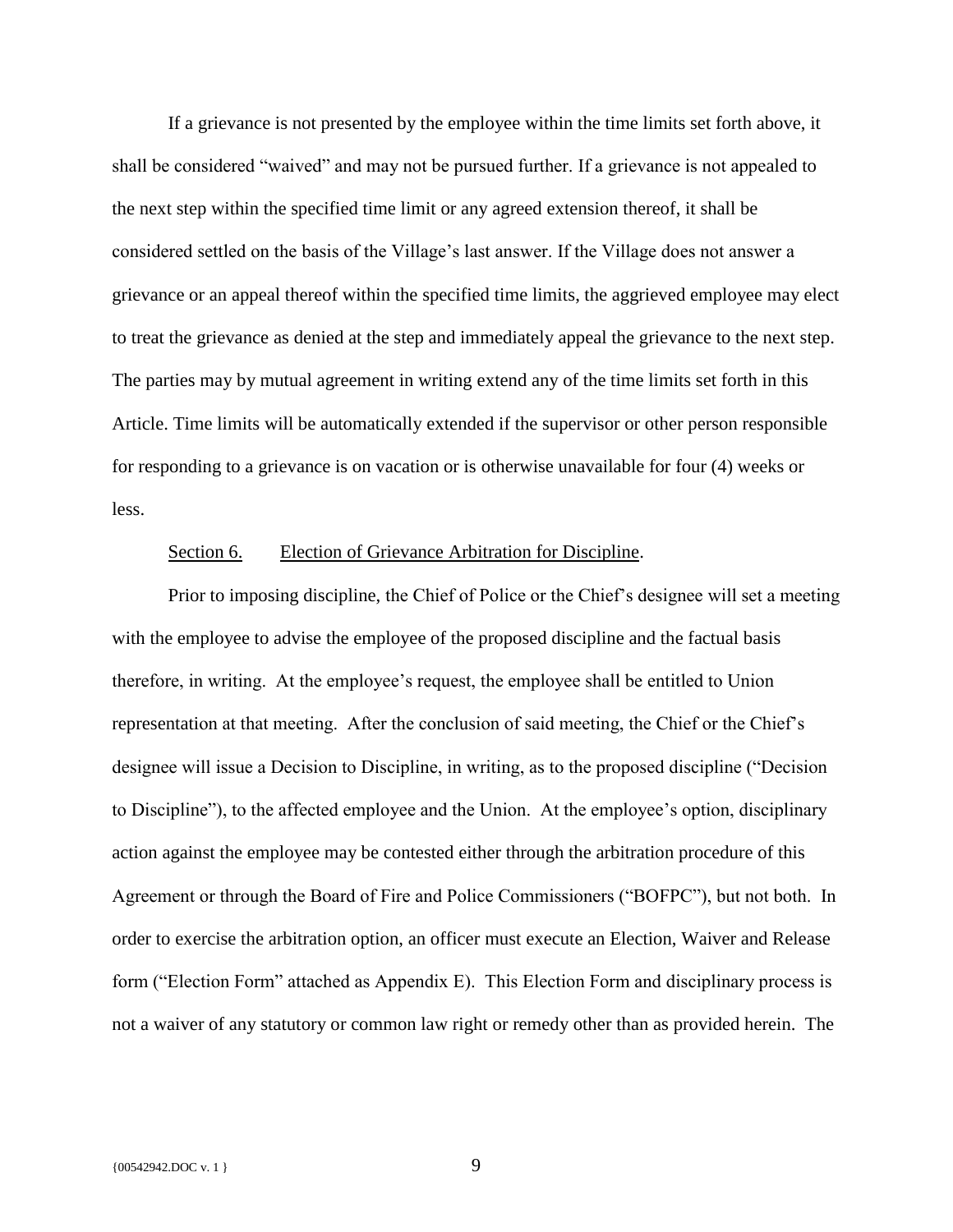Election Form shall be given to the officer by the employer, at the time the officer is formally notified of the Decision to Discipline.

The employee shall have three (3) calendar days to submit a copy of the Election Form and Decision to the Union for approval to arbitrate the discipline. The Union shall have an additional seven (7) calendar days to approve or deny the request for arbitration. If the Union authorizes an arbitration concerning the discipline, it shall notify the Chief or the Chief's designee in writing of the intent to arbitrate within ten (10) calendar days of the issuance of the Decision to Discipline. If approved by the Union for arbitration, the Election Form shall constitute a grievance which shall be deemed filed at the arbitration step of the grievance procedure. When a grievance is elected, the arbitrator will determine whether the discipline was imposed with just cause, and whether the discipline was excessive. If the arbitration is not approved by the Union within ten (10) calendar days of the Decision to Discipline, or is not elected by the employee, the employee retains his rights to appeal discipline before the Village of Western Springs Fire & Police Commission in accordance with the Illinois Municipal Code, Division 2.1, Board of Fire and Police Commissioners, 65 ILCS 5/10-2.1 *et seq*., as amended.

#### **ARTICLE VI**

#### **NO STRIKE-NO LOCKOUT**

#### <span id="page-13-0"></span>Section 1. No Strike.

<span id="page-13-1"></span>Neither the Chapter nor any officers, agents or employees covered by this Agreement will instigate, promote, sponsor, engage in, or condone any strike, sympathy strike, slowdown, sit down, stoppage of work, refusal to perform overtime, abnormal and unapproved enforcement procedures or policies or work to the rule situation, mass absenteeism, refusal to cross a picket line or any other intentional interruption or disruption of the operations of the Village, regardless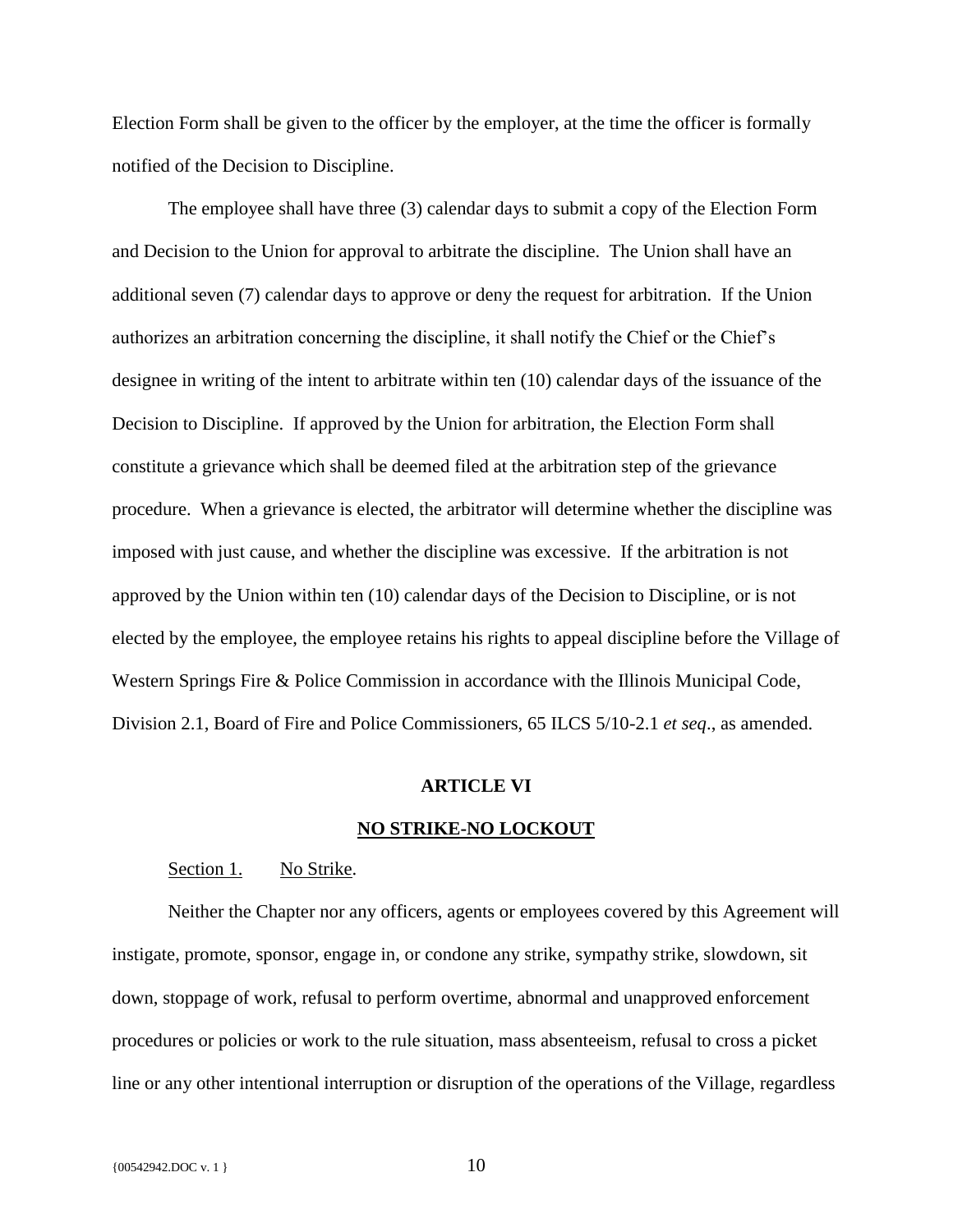of the reason for so doing. Any or all employees who violate any of the provisions of this Article may be discharged or otherwise disciplined by the Village. In such event, neither the affected employee or employees nor the Chapter shall have recourse to the grievance and arbitration procedure set forth in this Agreement.

### <span id="page-14-0"></span>Section 2. Responsibility of Chapter.

Should any activity proscribed in Section 1 of this Article occur, which the Chapter has

or has not sanctioned, the Chapter shall immediately:

- A. Publicly disavow such action by the employees or other persons involved;
- B. Advise the Village in writing that such action is not sanctioned by the Chapter;
- C. Notify the employees, including written notification, stating that it disapproves of such action and instructing all employees to cease such action and return to work immediately; and
- D. Take such other steps as are reasonably appropriate to bring about observance of the provisions of this Article, including compliance with reasonable requests of the Village to accomplish this end.

<span id="page-14-1"></span>Section 3. Responsibility of Chapter Representatives.

All employees covered by this Agreement who hold a position of steward, or other

position of authority and trust in the Chapter, occupy a position of special trust and responsibility in maintaining and bringing about compliance with this Agreement, including the responsibility to remain at work during any activity proscribed in Section 1 of this Article and to encourage any such employees to return to work.

#### Section 4. No Lockout.

<span id="page-14-2"></span>The Village will not lock out any employees during the term of this Agreement as a result of a labor dispute with the Chapter.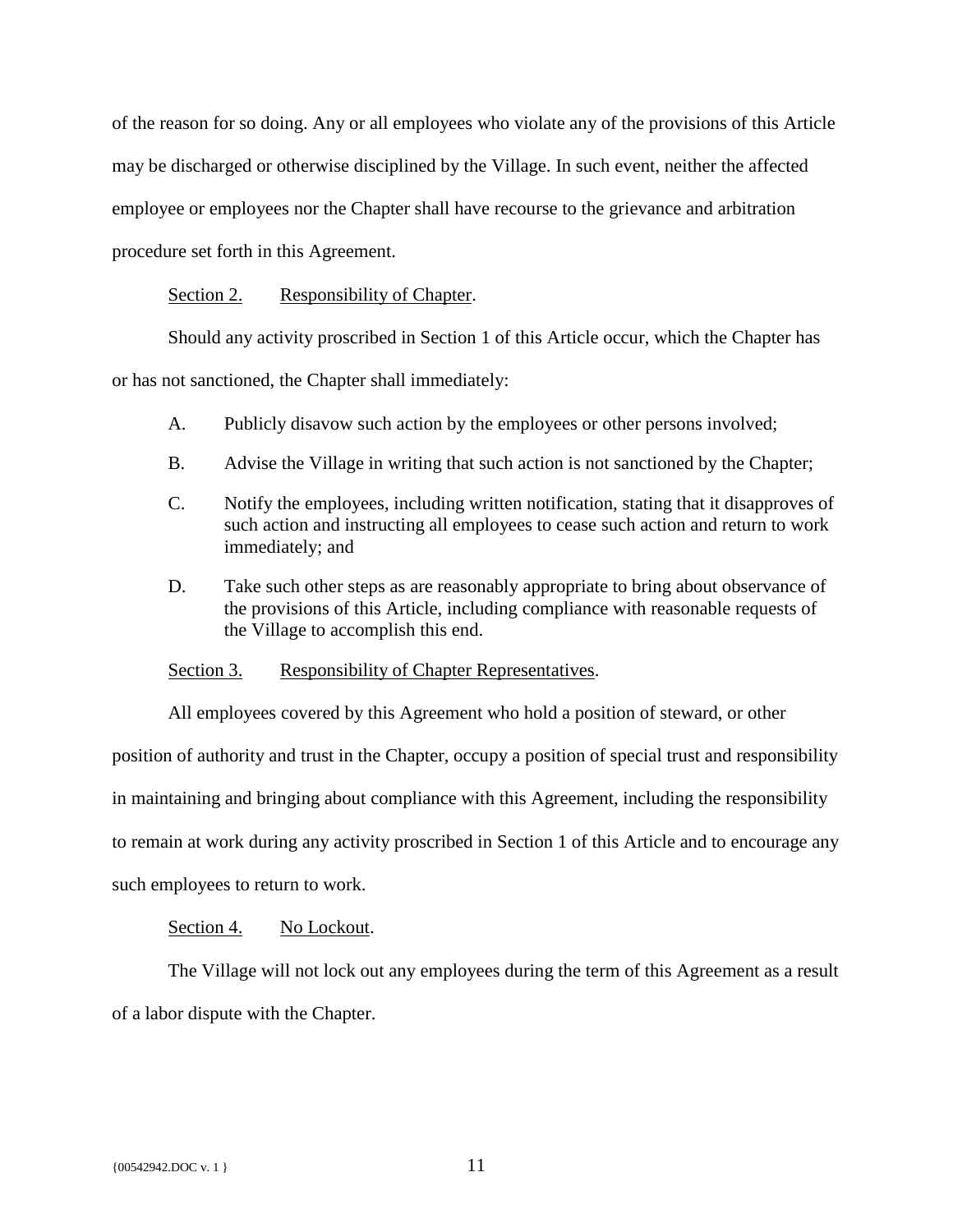#### **ARTICLE VII**

# **SENIORITY, LAYOFF AND RECALL**

#### <span id="page-15-0"></span>Section 1. Definition of Seniority.

<span id="page-15-1"></span>Seniority shall be based on the length of time from the last date of beginning continuous full-time employment as a sworn sergeant in the Police Department of the Village. Conflicts of seniority shall be determined on the basis of the order of the officers on the Fire and Police Commission promotion list, with the sergeant higher on the list being the more senior.

### Section 2. Probationary Period.

<span id="page-15-2"></span>All newly promoted sergeants shall be considered probationary employees until they complete a probationary period of twelve (12) months of work During an employee's probationary period the employee may be reduced in rank at the sole discretion of the Village. No grievance shall be presented or entertained in connection with the reduction in rank of a probationary employee.

# Section 3. Seniority List.

<span id="page-15-3"></span>On or before January 1 each year, the Village will post a seniority list setting forth each employee's seniority date. In addition, the Village shall send a copy of the list to the Chapter. Unless the Village is advised in writing of any alleged error in the list within thirty (30) calendar days after the list is posted, the list shall be deemed binding on both the Chapter and all employees.

#### Section 4. Layoff.

<span id="page-15-4"></span>The Village, in its discretion, shall determine whether layoffs are necessary. If it is determined that layoffs are necessary, employees covered by this Agreement will be laid off in accordance with their length of service as provided in Illinois Statute (65 ILCS 5/10-2.18).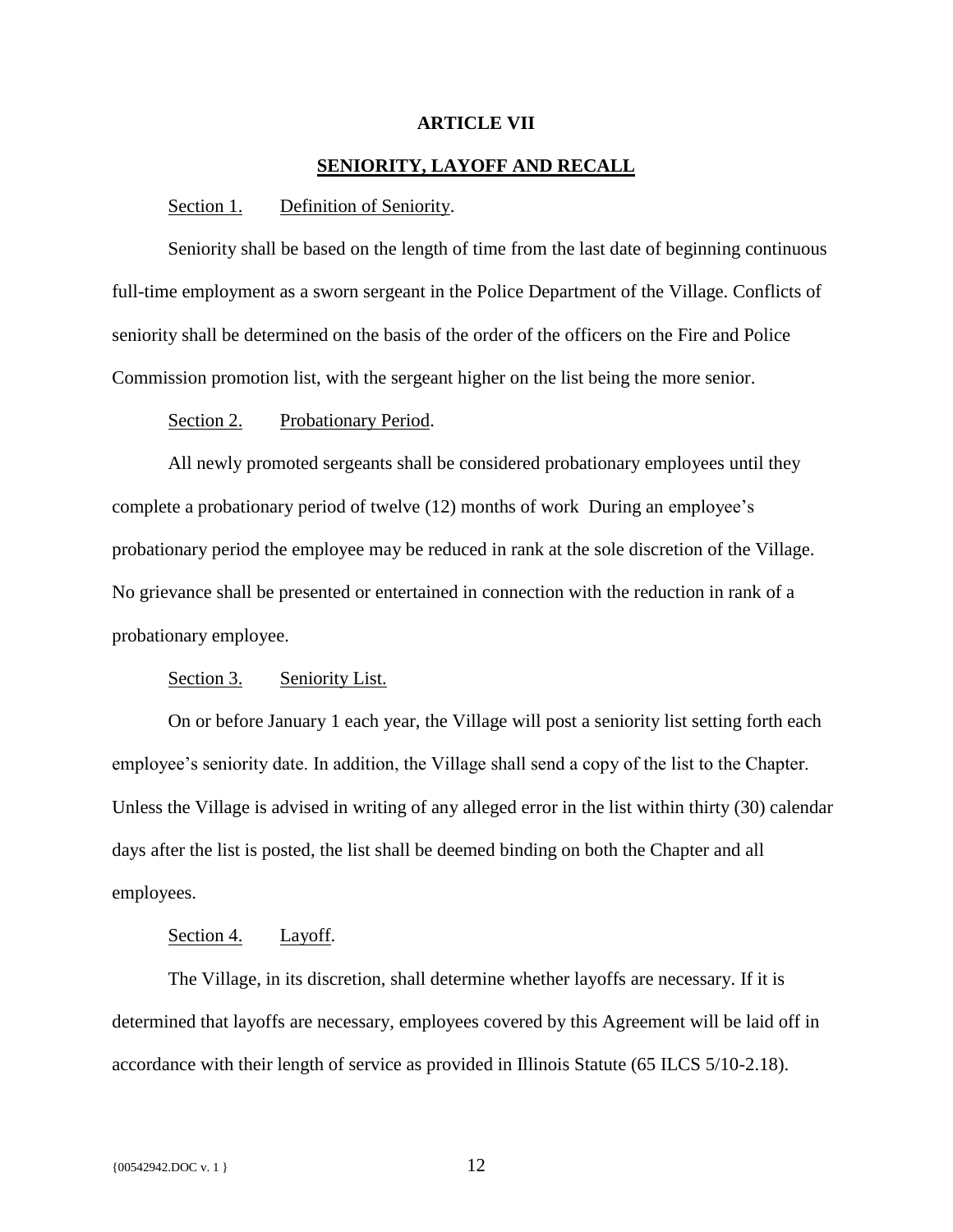## Section 5. Recall.

<span id="page-16-0"></span>Employees who are laid off shall be placed on a recall list for a period of two (2) years. If there is a recall, employees who are still on the recall list shall be recalled, in the inverse order of their layoff, provided they are fully qualified to perform the work to which they are recalled without further training.

Employees who are eligible for recall shall be given two (2) calendar weeks' notice of recall and notice of recall shall be sent to the employee by certified or registered mail with a copy to the Chapter, provided that the employee must notify the Director of Law Enforcement Services or his designee of his intention to return to work within three (3) days after receiving notice of recall. The Village shall be deemed to have fulfilled its obligations by mailing the recall notice by certified mail, return receipt requested, to the mailing address last provided by the employee, it being the obligation and responsibility of the employee to provide the Director of Law Enforcement Services or his designee with his latest mailing address. If an employee fails to timely respond to a recall notice his name shall be removed from the recall list.

## Section 6. Effects of Layoff.

<span id="page-16-1"></span>During the period of time that non-probationary employees have recall rights as specified above, the following provisions shall be applicable to any non- probationary employees who are laid off by the Village:

- 1. An employee shall be paid for any earned but unused vacation days.
- 2. An employee shall have the right to maintain insurance coverage by paying in advance the full applicable monthly premium for single and, if desired, family coverage.
- 3. If an employee is recalled, the amount of accumulated sick leave days that the employee had as of the effective date of the layoff shall be restored.
- 4. Upon recall, the employee's seniority shall be adjusted by the length of the layoff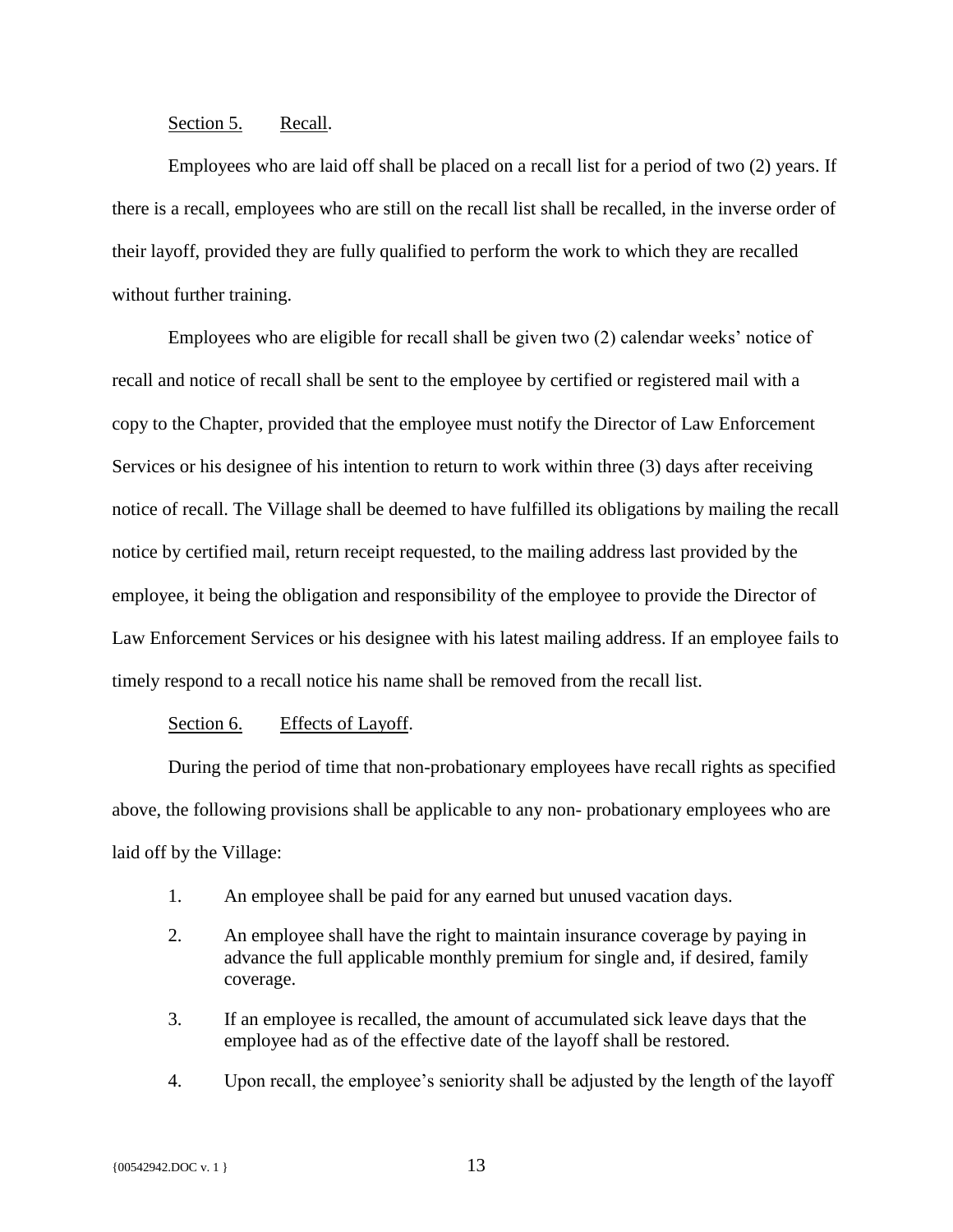<span id="page-17-0"></span>Section 7. Termination of Seniority.

Seniority and the employment relationship shall be terminated for all purposes if the

employee:

- (a) quits;
- (b) is discharged and the separation is not reversed;
- (c) retires (or is retired should the Village adopt and implement a legal mandatory retirement age);
- (d) falsifies the reason for a leave of absence;
- (e) fails to report to work at the conclusion of an authorized leave of absence or vacation;
- (f) is laid off and fails to notify the Director of Law Enforcement Services or his designee of his intention to return to work within three (3) calendar days after receiving notice of recall or fails to return to work within two (2) working days after the established date for the employee's return to work;
- $(g)$  is laid off for a period in excess of two (2) years; or
- (h) is absent for three (3) consecutive working days without authorization.

#### **ARTICLE VIII**

#### **HOURS OF WORK AND OVERTIME**

## <span id="page-17-1"></span>Section 1. Application of Article.

<span id="page-17-2"></span>This Article is intended only as a basis for calculating overtime payments, and nothing in this Article or Agreement shall be construed as a guarantee of hours of work per day, per week, or per work cycle, and nothing herein shall preclude the Village from restructuring the normal workday, work week or work cycle. It is the Village's intent that such changes will not occur frequently.

## Section 2. Normal Workday.

<span id="page-17-3"></span>The normal workday for employees shall be between eight (8) and twelve (12) hours, at the discretion of the Police Chief or his designee. The Police Chief shall identify the starting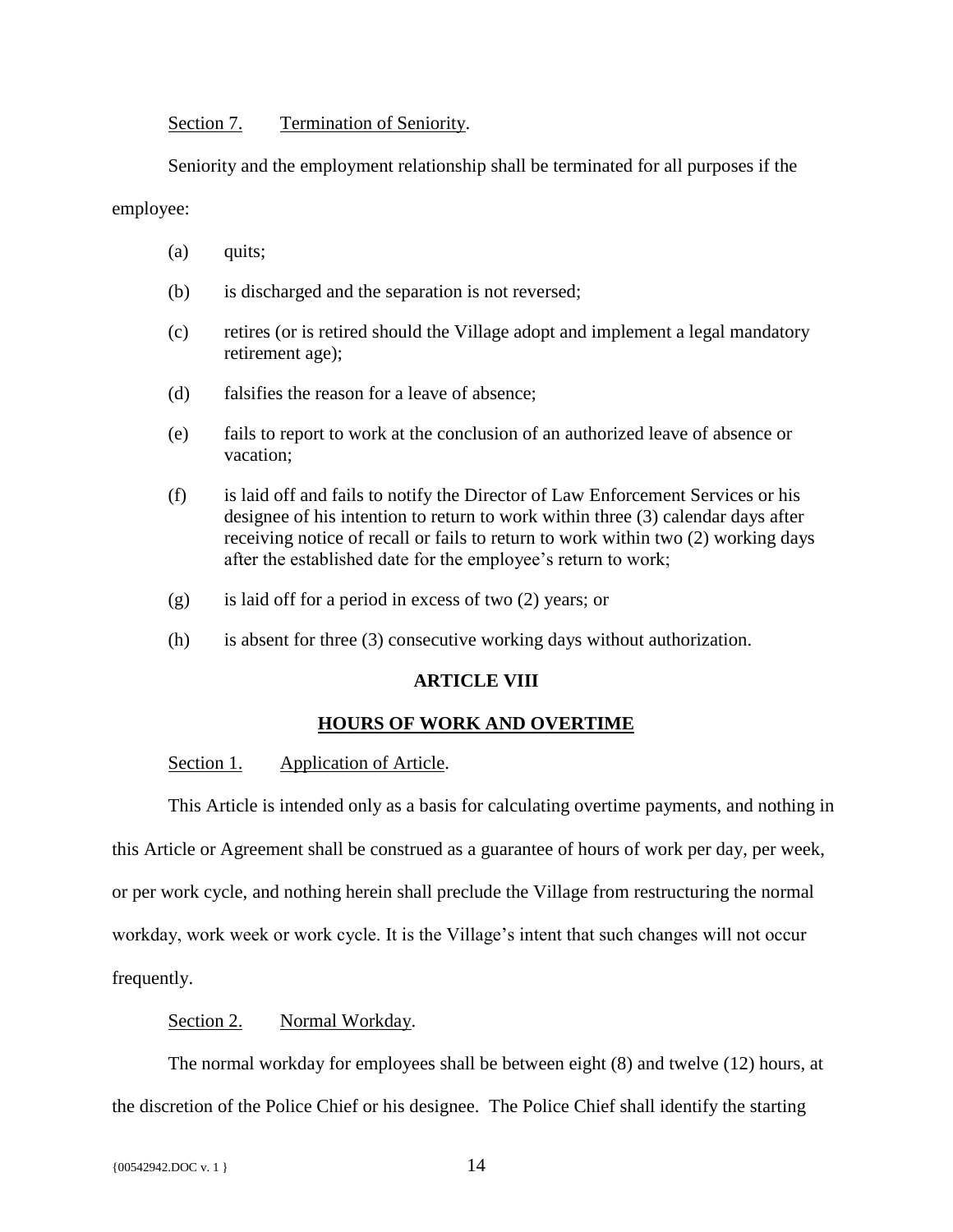time of the shift. An eight (8) hour workday will include two (2) paid 15-minute break periods and one (1) paid 30-minute meal break taken at times approved by the immediate supervisor. A twelve (12) hour workday will include two (2) 30-minute meal breaks and two (2) 15-minute breaks taken at times approved by the immediate supervisor. Employees remain subject to call during all break times and the fact that employees are not able to take said breaks as a result of calls or the assignment of other duties shall not result in the payment of any overtime, compensatory time or additional compensation.

#### <span id="page-18-0"></span>Section 3. Normal Work Cycle.

The normal work cycle for employees covered by this Agreement shall be 28 days.

#### Section 4. Changes in Normal Workday or Normal Work Cycle.

<span id="page-18-1"></span>The sergeants' work schedule shall be identified and made available to employees annually.

Should it be necessary in the Village's judgment to temporarily establish schedules departing from the normal workday, the normal work week or the normal work cycle, or to change the shift schedule of an employee or employees, the Village will give, if practicable, at least 24 hours' advance notice of such change to all employees affected by such change.

Once the patrol sergeant schedule is established, the departmental patrol sergeant schedule/workday will only be permanently changed due to an emergency or identified operational need as determined by the Director (e.g., loss of manpower, multiple officers with sick/injured/leave status, civil emergency, lack of hiring list, unwillingness of officers to work overtime, significant change in staffing, reduction-in-force, more efficient service to citizens or other factors of a like magnitude). Should the Director of Law Enforcement Services or his designee, in his discretion, decide to change the normal work schedule/work day for patrol, the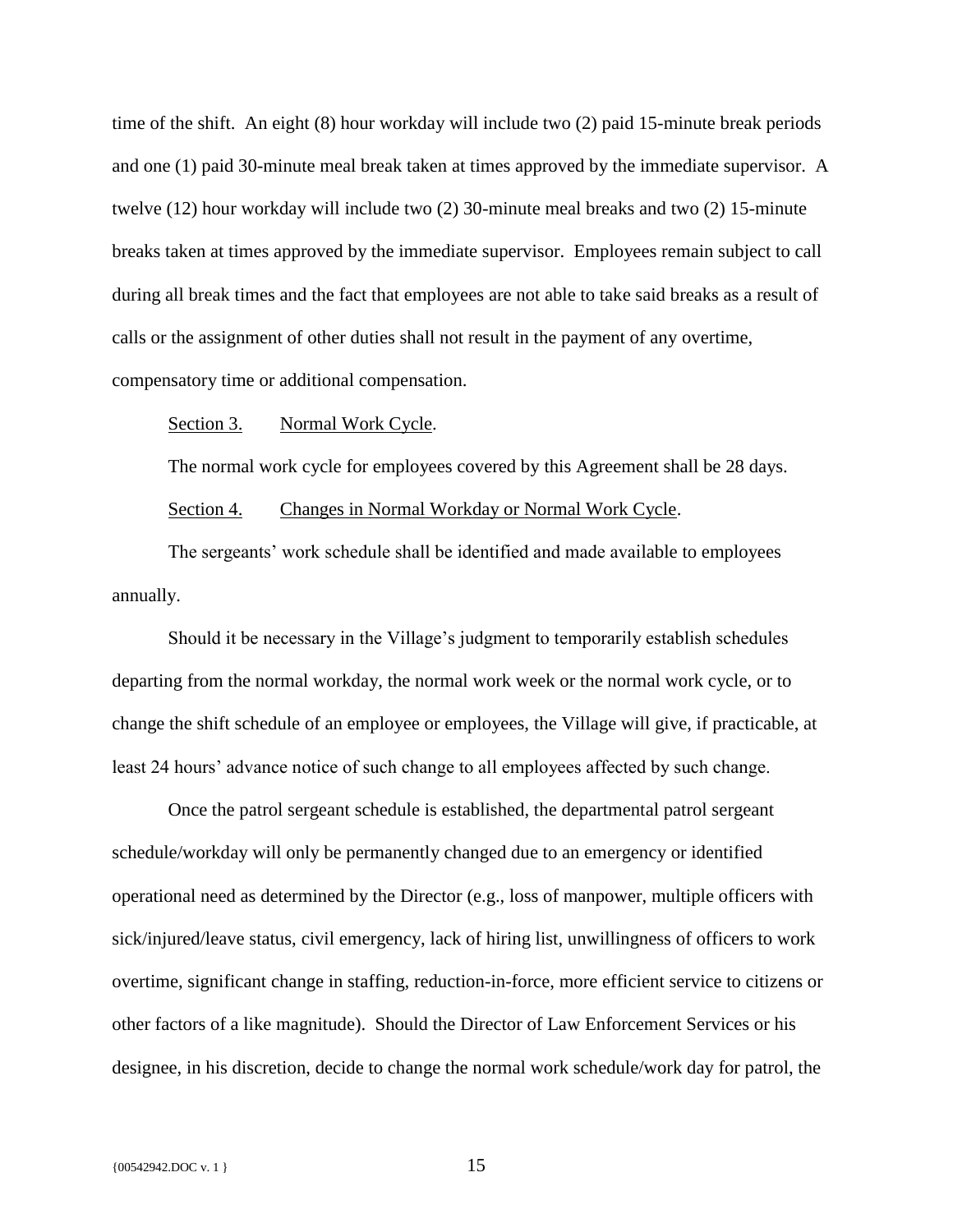Director of Law Enforcement Services, will generally provide, at minimum 14 calendar days' notice to the Union and, upon request of the Union, within five (5) calendar days, provide the Union an opportunity to discuss such changes, including alternatives, and the effect upon the employees.

The parties recognize that the normal workday and work week of an employee assigned to a specialty assignment necessarily varies depending on the needs of the Department and that from time to time it will be necessary to change with very little, if any, advance notice.

#### Section 5. Overtime Pay.

<span id="page-19-0"></span>Employees shall be paid overtime at 1-1/2 times their regular straight-time hourly rate of pay in accordance with the policies in effect prior to the effective date of this Agreement.

#### Section 6. Court Time.

<span id="page-19-1"></span>Employees who are required to make a court appearance outside their normal hours of work (i.e., hours not contiguous to their normal shift or on a day not regularly scheduled) shall be paid time and one-half their regular straight-time hourly rate of pay for all hours worked outside their normal shift, with a guarantee of two hours' pay at time and one-half. For the purposes of this Section, a "court appearance" shall be defined as a required appearance arising out of an employee's official duties and responsibilities before a court, judge, justice, medical examiner or magistrate. Effective upon signing, unless otherwise established and approved by the Deputy Chief, employees shall be credited with thirty (30) minutes of travel time both to and from court, unless the travel time overlaps into the employee's regular workday.

#### Section 7. Call in Pay.

<span id="page-19-2"></span>An employee who is called back to work before or after his normal hours of work (i.e., hours not contiguous to his normal shift) will be paid 1-1/2 times his regular straight-time hourly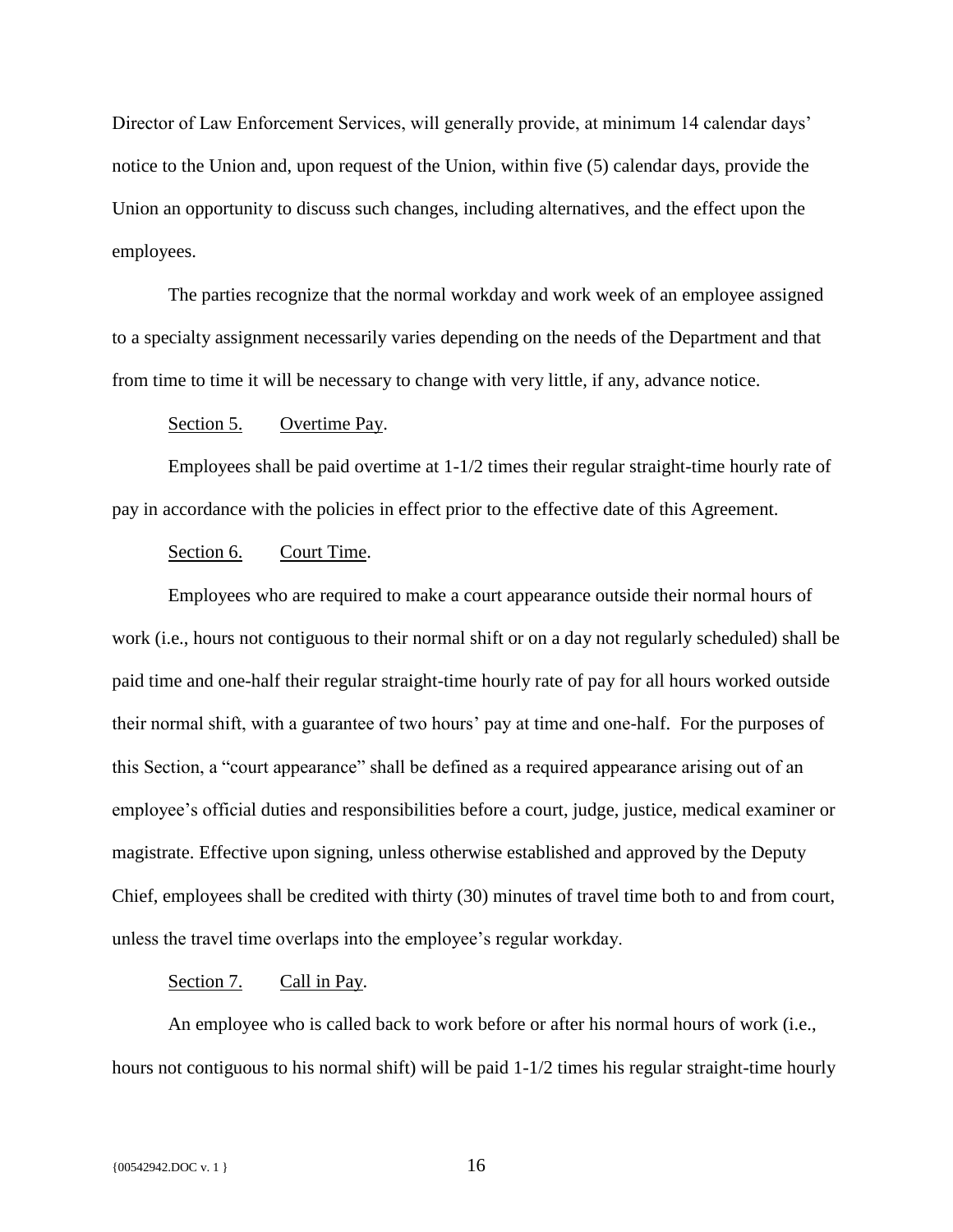rate of pay for all hours worked outside his normal hours of work, with a minimum of two (2) hours' compensation or his actual time, whichever is greater. This section shall not be applicable to overtime which is scheduled at least 24 hours in advance of the time worked or for a callback where an employee is called back to correct an error or omission which is determined by the Director of Law Enforcement Services or his designee to require correction/completion before the employee's next scheduled shift.

#### Section 8. Pay for Working on Holidays.

<span id="page-20-0"></span>A sergeant will be paid one and one-half (1-1/2) times the sergeant's regular straight-time hourly rate of pay for all hours actually worked on a holiday outlined below:

| New Year's Day<br>Martin Luther King Birthday | Labor Day<br>Thanksgiving Day |
|-----------------------------------------------|-------------------------------|
| President's Day                               | Friday after Thanksgiving Day |
| <b>Memorial Day</b>                           | Christmas Eve                 |
| Independence Day                              | Christmas Day                 |

Effective January 1, 2019, regardless of whether a sergeant works on a holiday, a sergeant in pay status will be paid straight-time for eight hours for each of the holidays outlined above.

### Section 9. Compensatory Time.

<span id="page-20-1"></span>If the Director of Law Enforcement Services decides from time to time to permit an employee to accrue compensatory time in lieu of overtime pay, the employee shall then have the option of taking compensatory time or being paid at the applicable hourly rate for the overtime hours in question. An employee will not be permitted to accrue more than forty (40) hours of compensatory time at any one time. While employee wishes will be considered, the scheduling of compensatory time shall be subject to the paramount needs of the Department as determined by the Director of Law Enforcement Services or his designee. Accrued compensatory time shall, if practicable, be used within the same calendar year in which it has been accrued. If, however,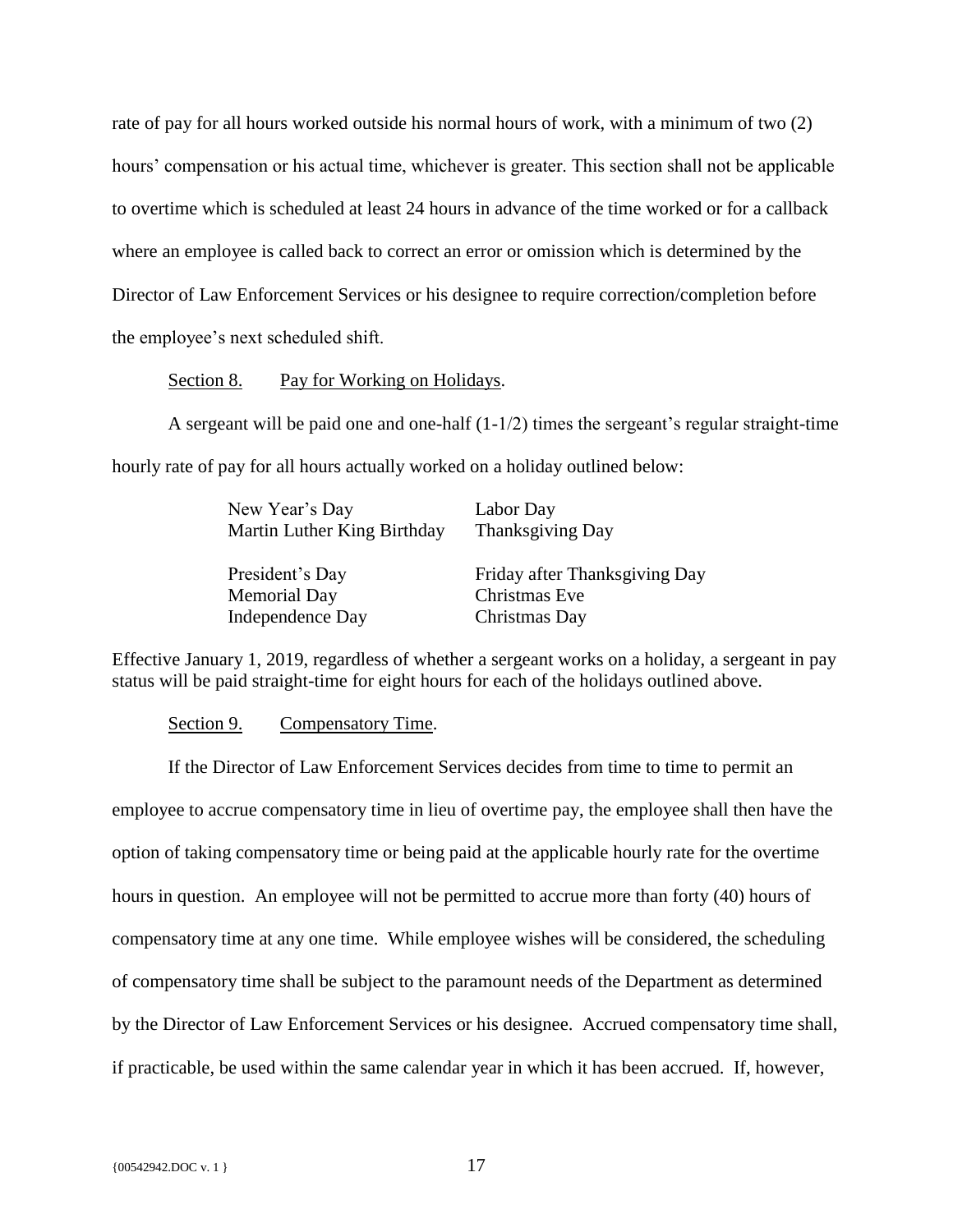compensatory time cannot be scheduled in the calendar year, it shall be paid out at the

employee's regular straight-time hourly rate of pay. Such compensation shall be paid by March

31 or be carried over to the next contract year.

Effective upon signing, either compensatory time or overtime pay, at the officer's

<span id="page-21-0"></span>direction, shall be granted for all required training that occurs during off-duty hours.

# Section 10. Distribution of Overtime.

Distribution of overtime will be as follows:

- (a) If an oncoming shift is understaffed, Dispatch will call the most senior officer (including all sergeants) who is on the opposite day off. If no such officer (including sergeants) is available, in order of seniority, volunteers will be asked to stay over. If no officer (including sergeants) volunteers, the least senior officer will be ordered to stay to cover the first half of the shift. The least senior officer from the next shift will then be ordered to cover the remainder of the shift.
- (b) Scheduled overtime more than 24 hours in advance, including any outside details, will be distributed on a rotating seniority basis.

Should a sergeant demonstrate that he has been wrongly denied an overtime opportunity,

his sole remedy will be the opportunity to work the next available overtime in accordance with

<span id="page-21-1"></span>the procedure in effect.

# Section 11. Roll Call Preparation Time.

Sergeants will be compensated for roll call preparation in accordance with the 28-day

FLSA work cycle referenced in Section 3 above. Roll call preparation time outside the regular

<span id="page-21-2"></span>work schedule must be approved by the Police Chief or his designee.

## Section 12. Shift Preference.

Annually, the Chief will request that sergeants submit a request to the Police Chief or his designee, on a form provided by the Police Department, to be assigned to a particular shift. The Police Chief shall make the final decision on the shift assignment and days off, based upon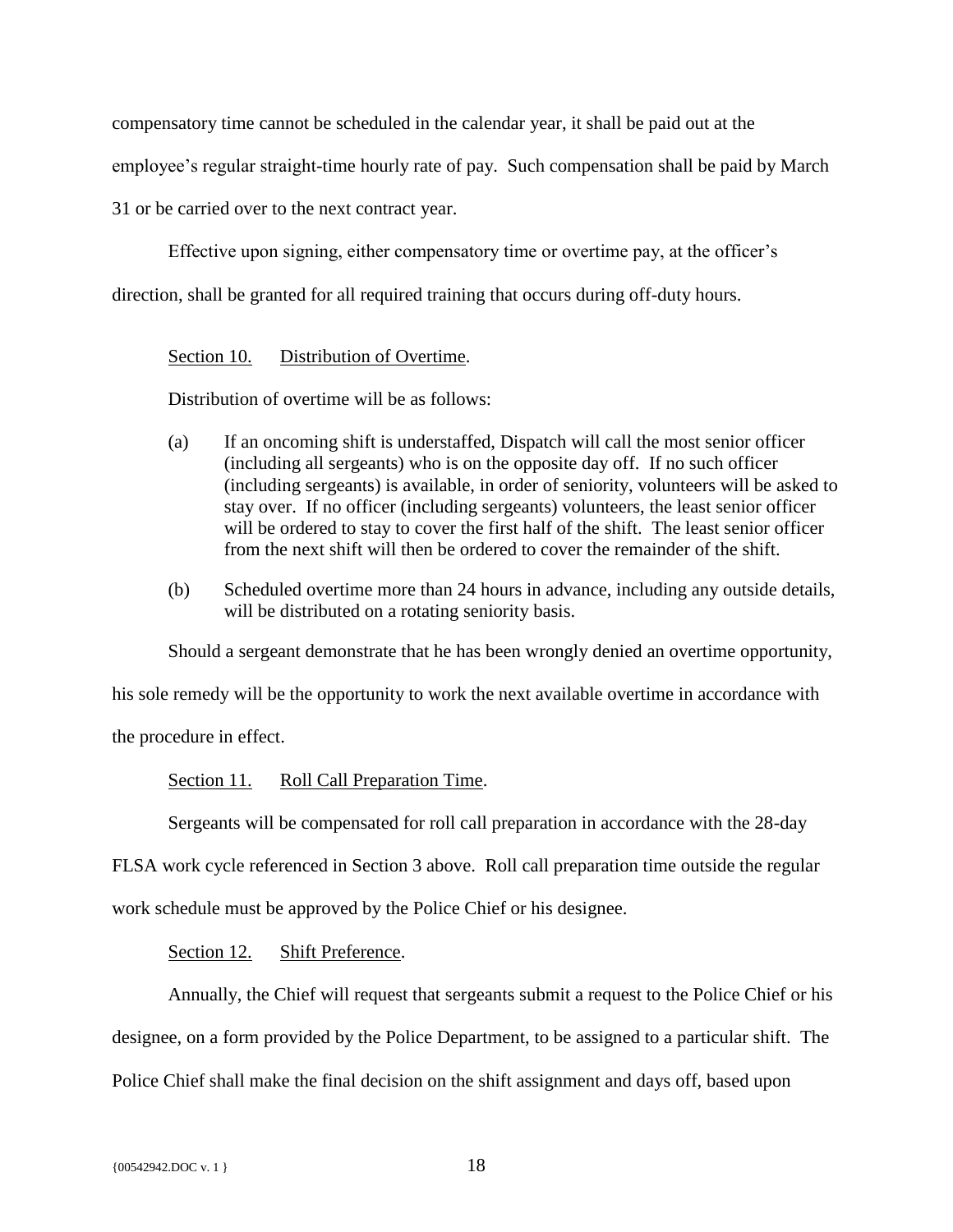operational considerations, seniority and qualifications. Nothing contained herein shall preclude the Police Chief from later reassigning an employee or employees to another shift.

### Section 13. No Pyramiding.

<span id="page-22-0"></span>Compensation shall not be paid or compensatory time taken more than once for the same hours under any provision of this Article or Agreement.

#### **ARTICLE IX**

#### **LEAVES OF ABSENCE**

#### <span id="page-22-1"></span>Section 1. Sick Leave.

<span id="page-22-2"></span>An employee shall be granted one day of sick leave for each full calendar month of employment that an employee is on the active payroll, provided that the number of sick leave days shall not exceed 240 days at any one time and employees shall not earn sick leave for any month that an employee is off on sick leave for the entire month or any paid absence in excess of six (6) consecutive months. Sick leave shall be allowed only when the employee is actually sick or disabled, there is illness in the employee's family (i.e., spouse, child, parent, or a member of the employee's household) which requires the employee's presence, or, with the prior approval of the Director of Law Enforcement Services or his designee, for a doctor's appointment. A maximum of twelve (12) sick days per calendar year may be used for an illness in the employee's immediate family.

In the event an employee is unable to work due to illness as provided above, the employee must notify his immediate supervisor at least one (1) hour prior to the start of his scheduled shift. The failure to provide such notification will result in the employee being off without pay. A doctor's statement or other documentation justifying the absence shall be provided for any use of sick leave of three (3) or more consecutive days, unless specifically excused by the Director of Law Enforcement Services or his designee. An employee must also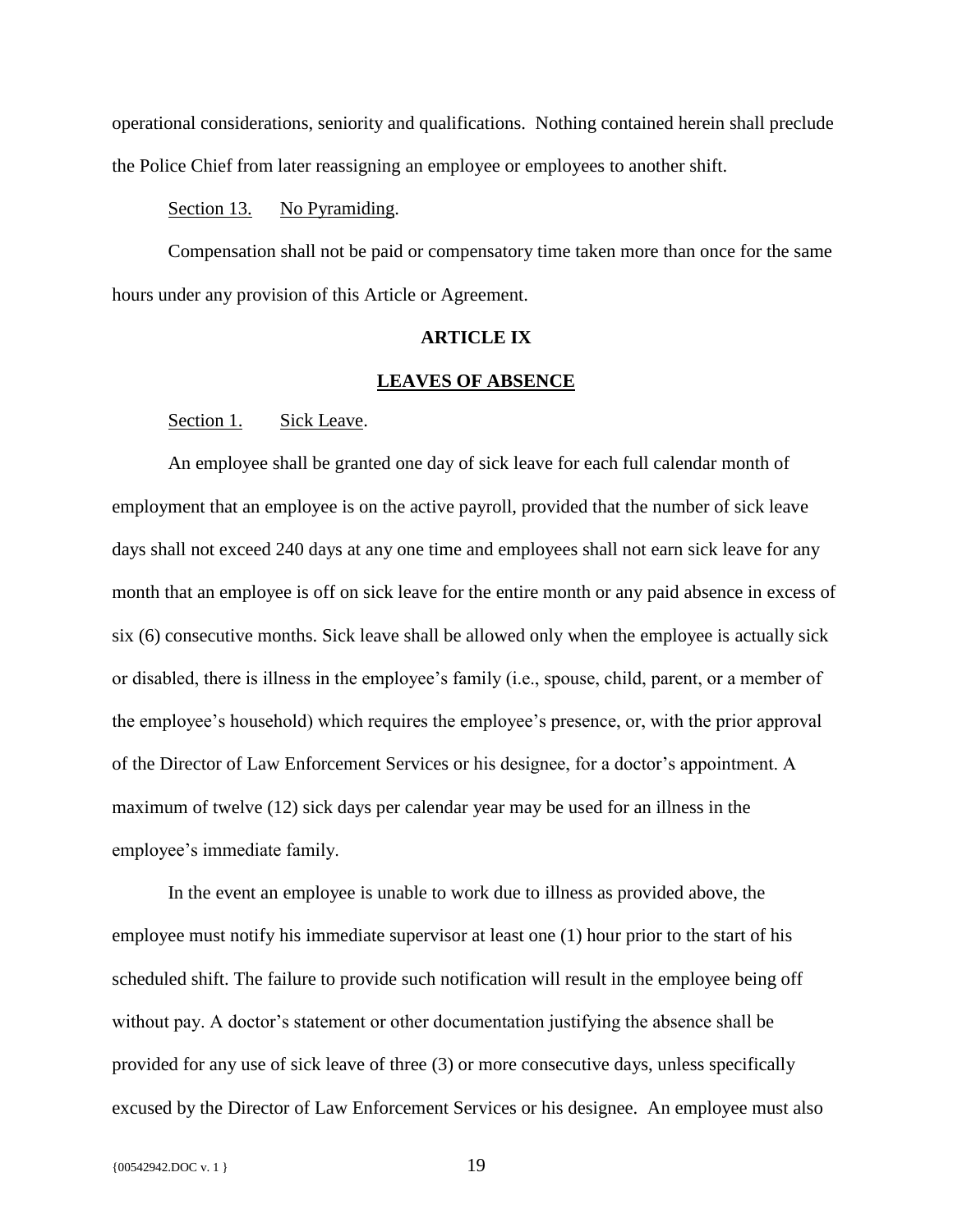provide medical documentation of his fitness to return to duty. If the employee does not supply such statement/documentation or if the statement/documentation is not deemed satisfactory, the request for sick leave shall be denied and the time off shall be without pay.

It is specifically agreed that the Village retains the right to investigate sick leave usage and, if an employee is suspected of abuse, or if the employee has prolonged and/or frequent absences, or a pattern of sick leave usage develops, to take corrective action. Such corrective action may include but shall not be limited to, requiring medical documentation from the employee's physicians, counseling or discipline or an examination by a medical practitioner designated by the Village.

## Section 2. Bereavement Leave.

<span id="page-23-0"></span>An employee may be granted a bereavement leave of absence of up to three (3) days without loss of pay in cases of death of a member of the employee's family, defined as the employee's spouse, child, father, mother, father-in-law, mother-in-law, brother, sister, brother-in-law, sister-in-law, grandparent, or other relative that the Village Manager may on a case-by-case basis approve. The purpose of such leave shall be to attend the funeral (including making arrangements for the funeral) in case of death.

#### Section 3. Other Leaves of Absence.

<span id="page-23-1"></span>Employees shall have the right to request leaves of absence, including family and medical leave, pursuant to the Family and Medical Leave Act of 1993, in accordance with such terms and conditions as may be specified from time to time in the personnel policies that are applicable to Village employees generally.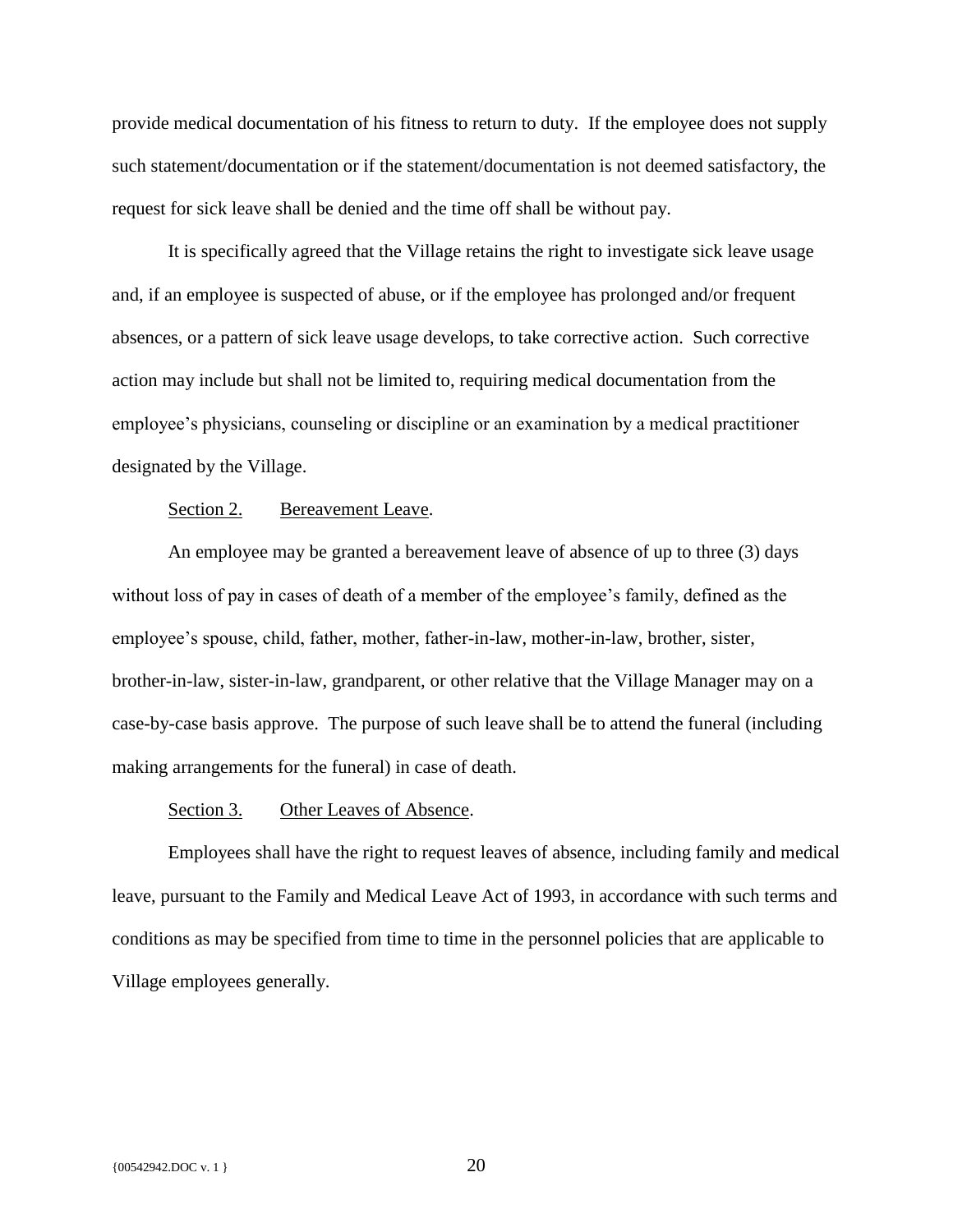### Section 4. Non-Employment Elsewhere.

<span id="page-24-0"></span>A leave of absence will not be granted to enable an employee to try for or accept employment elsewhere or for self-employment. Any employee who engages in employment elsewhere (including self-employment) while on any leave of absence as provided by above may be immediately terminated by the Village. This provision shall not be applicable to a continuation of employment (including self-employment) that the employee had prior to going on an approved leave of absence, as long as there is no significant expansion of such employment (including self-employment) and the employment is not inconsistent with any medical restrictions or the purpose of the unpaid leave or unless approved in writing by the Village Manager. Such approval shall not be unreasonably denied.

### **ARTICLE X**

#### **VACATIONS**

#### <span id="page-24-1"></span>Section 1. Eligibility.

<span id="page-24-2"></span>The amount of vacation time which an employee is eligible to receive shall be based upon the years of continuous service in a position covered by this Agreement in accordance with the following schedule:

| Years of            | Bi-Weekly    | Total Hours of    |
|---------------------|--------------|-------------------|
| Continuous Service  | Hours Earned | Vacation Per Year |
| Hire thru 6 years   | 6.15         | 160               |
| 7 thru 12 years     | 7.69         | 200               |
| 13 years and beyond | 9.23         | 240               |

The foregoing number of vacation days includes holidays and shall be in lieu of time off for holidays and holiday pay.

Effective with the pay period that includes January 1, 2019, the amount of vacation time which an employee is eligible to receive shall be based upon the years of continuous service in a position covered by this Agreement in accordance with the following schedule: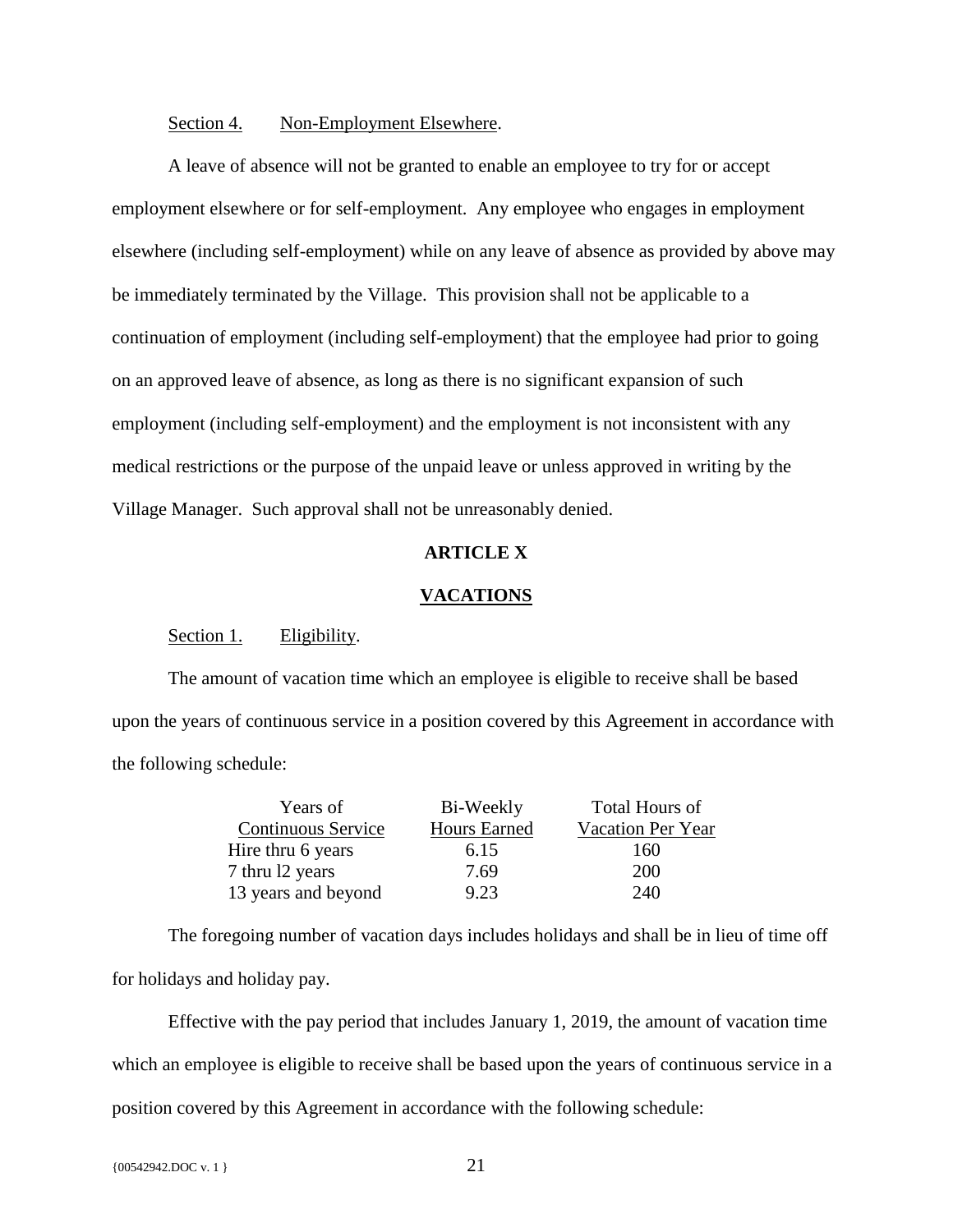| Years of            | Bi-Weekly    | <b>Total Hours of</b>    |
|---------------------|--------------|--------------------------|
| Continuous Service  | Hours Earned | <b>Vacation Per Year</b> |
| Hire thru 6 years   | 3.08         | 80                       |
| 7 thru 12 years     | 4.62         | 120                      |
| 13 years and beyond | 6.16         | 160                      |

### Section 2. Vacation Eligibility.

<span id="page-25-0"></span>Vacation shall not accumulate during any pay period when the employee is in unpaid status for the entire pay period or during any paid absence in excess of six (6) consecutive months.

## Section 3. Vacation Pay.

<span id="page-25-1"></span>Vacation pay shall be paid at the rate of the employee's regular straight time hourly rate of pay in effect for the employee's regular job classification on the payday immediately preceding the employee's vacation. Effective January 1, 2009, an employee shall have the option of buying back up to forty (40) hours of earned and unused vacation time annually, payable on a separate check by December 1 of any year. Any request for vacation buy back must be submitted by November 1 of the applicable year.

#### Section 4. Vacation Scheduling.

<span id="page-25-2"></span>Vacations shall be scheduled insofar as practicable at times desired by each employee, with the determination of preference being made on the basis of an employee's length of continuous service in accordance with the following: By February 1 all employees by shift shall make their first choice for vacations of not less than five consecutive working days nor more than 10 consecutive working days unless the Director of Law Enforcement Services has specifically approved more than 10 consecutive working days. For the purposes of this Section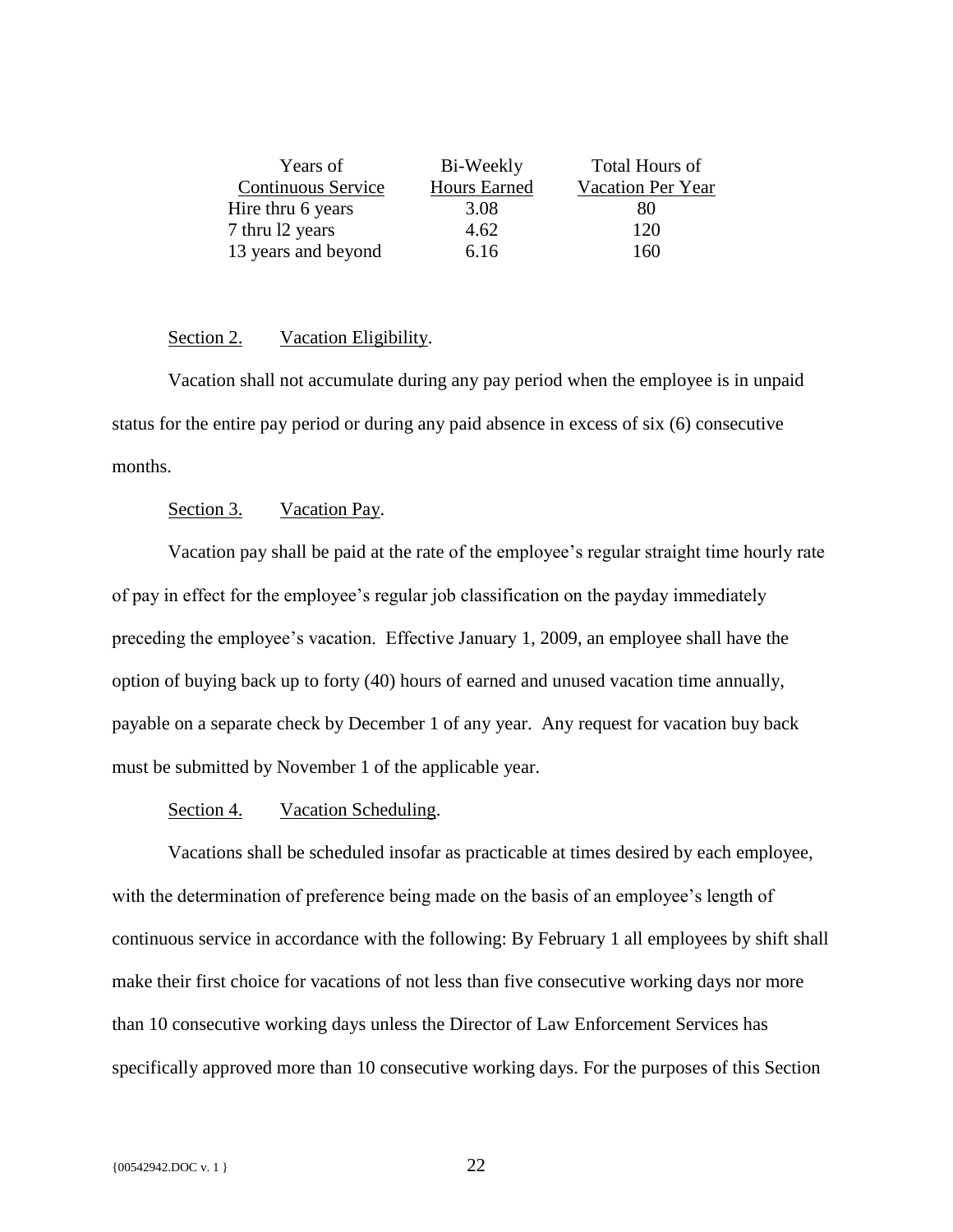only, the shift sergeant shall be considered to be the most senior employee on the shift for vacation scheduling purposes as set forth in this Section.

Additional vacation days shall be scheduled at least three calendar days in advance (unless shorter notice is approved by the Director of Law Enforcement Services or his designee) on a first come, first serve basis and must be taken in full day increments.

It is expressly understood that the final right to designate vacation periods and the maximum number of employee(s) who may be on vacation at any time is exclusively reserved by the Director of Law Enforcement Services in order to insure the orderly performance of the services provided by the Village; provided, however, if an employee is precluded from taking one or more vacation days as previously scheduled because of departmental needs, the employee will be permitted to carry over said vacation days to the next year and not be forced to forfeit them, notwithstanding the provisions of Section 5 below.

### Section 5. Limitation on Accumulation of Vacation.

<span id="page-26-0"></span>Earned vacation is generally to be taken in the year in which it is earned. At the sole discretion of the Director of Law Enforcement Services, earned vacation may accumulate, but only to a maximum of one and one-half years at any one time. Any accumulated vacation over one and one-half years shall be forfeited.

#### Section 6. Personal Days.

<span id="page-26-1"></span>Each employee covered by this Agreement who was employed on or before December 31 shall be granted three (3) personal days (at eight (8) hours per day) for use during the following calendar year. The personal days must be scheduled at least three (3) days in advance.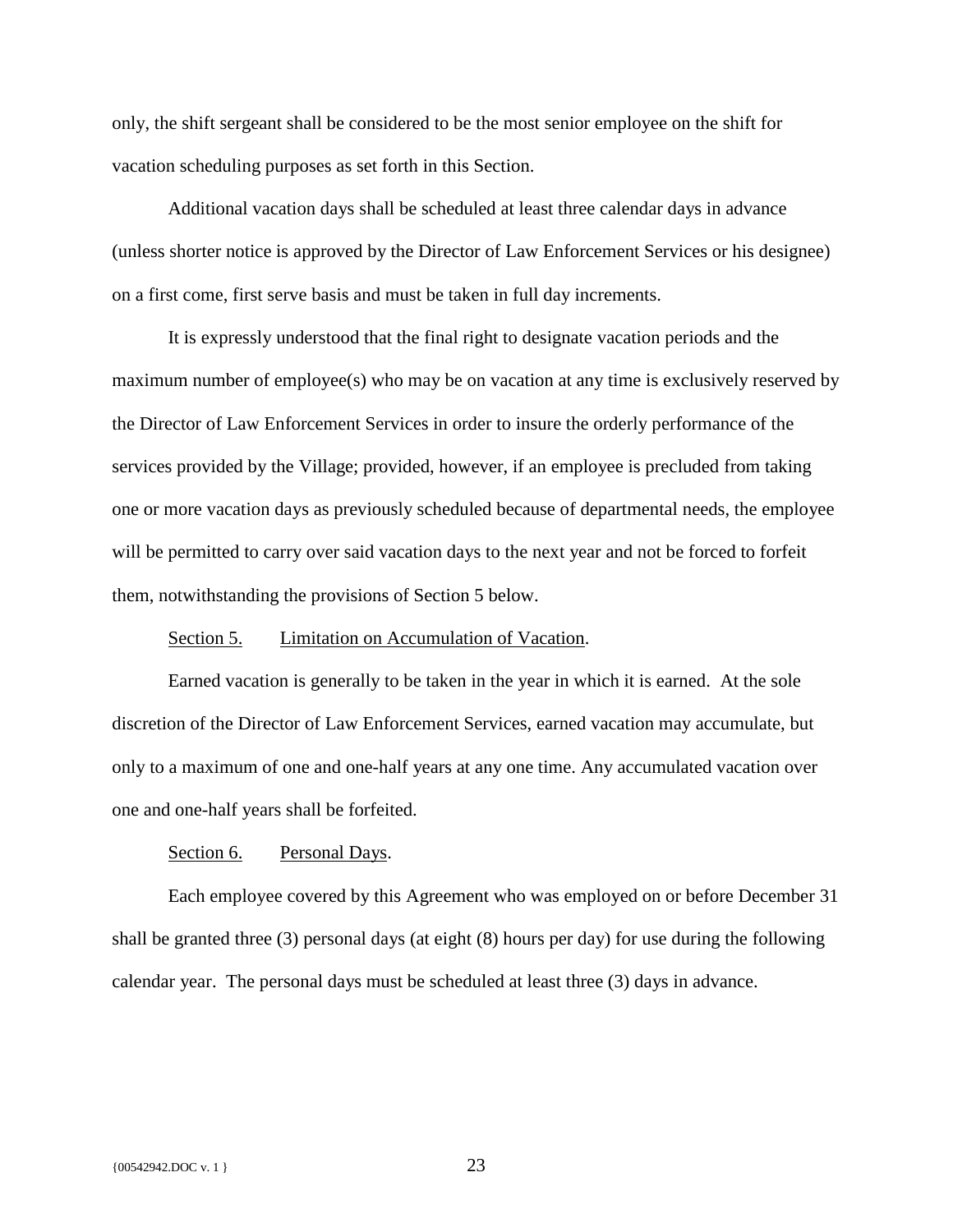# **ARTICLE XI**

## **SALARIES**

# <span id="page-27-0"></span>Section 1. Salaries.

<span id="page-27-1"></span>Effective April 1, 2017, employees shall be paid on the basis of the following minimum annual salaries for each of the following steps.

| Probationary | \$93,527.46  |
|--------------|--------------|
| A            | \$95,720.78  |
| B            | \$97,914.70  |
| C            | \$100,108.31 |

This salary increase shall be retroactive to April 1, 2017 or the date of promotion to the rank of sergeant (for employees promoted thereafter) for all sergeants still on the active payroll of the Village on the effective date of this Agreement.

Effective April 1, 2018, employees shall be paid on the basis of the following minimum annual salaries for each of the following steps.

| Probationary  | \$95,865.64  |
|---------------|--------------|
| A             | \$98,113.80  |
| -B            | \$100,362.56 |
| $\mathcal{C}$ | \$102,611.02 |

This salary increase shall be retroactive to April 1, 2018 or the date of promotion to the rank of sergeant (for employees promoted thereafter) for all sergeants still on the active payroll of the Village on the effective date of this Agreement.

Retroactive payments shall be paid on a separate check within thirty (30) days of execution by both parties.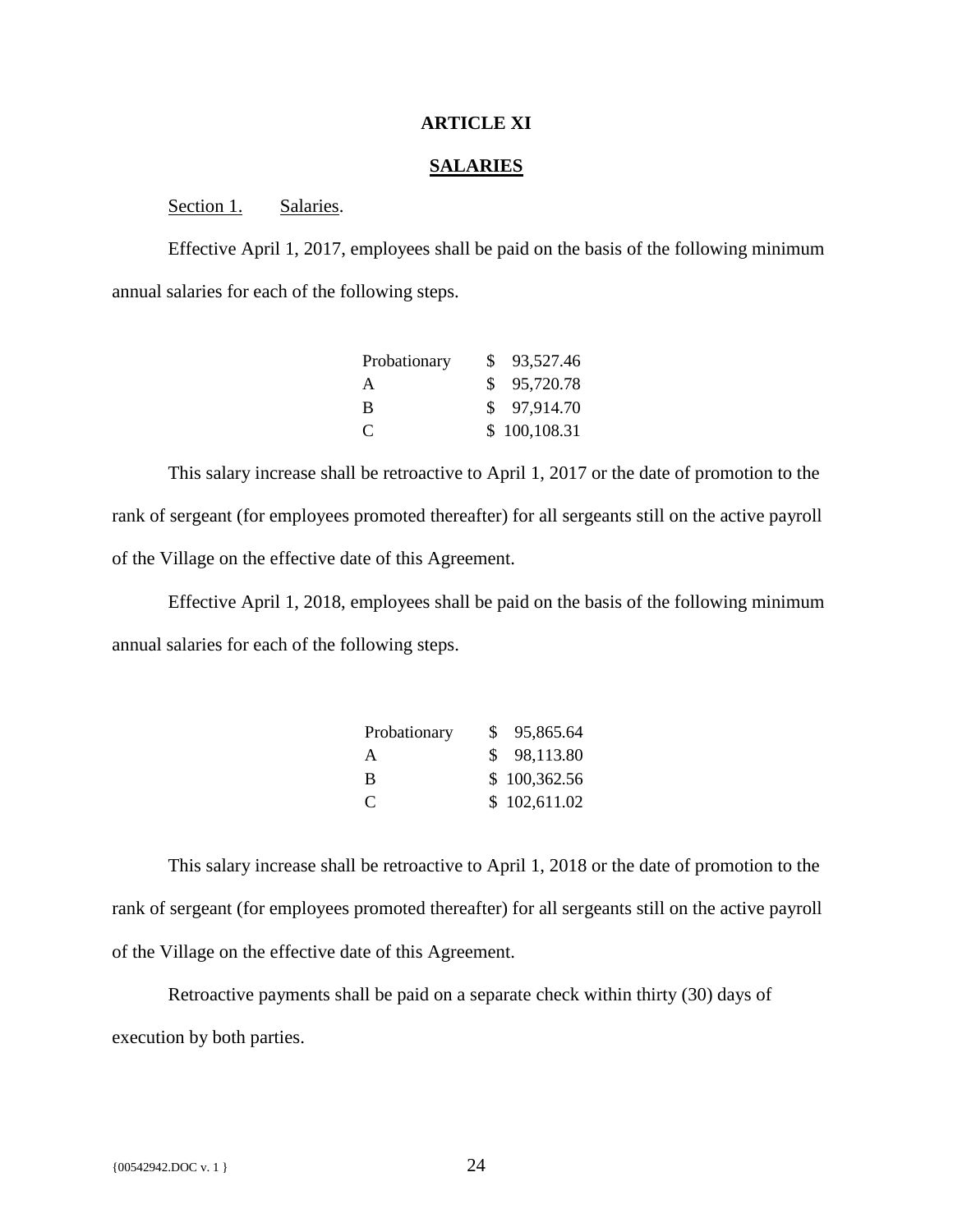Effective April 1, 2019, employees shall be paid on the basis of the following minimum annual salaries for each of the following steps.

| Probationary | \$98,262.28  |  |
|--------------|--------------|--|
| A            | \$100,566.64 |  |
| B            | \$102,871.63 |  |
| C            | \$105,176.30 |  |

Effective April 1, 2020, employees shall be paid on the basis of the following minimum annual salaries for each of the following steps.

| Probationary  | \$100,718.84 |
|---------------|--------------|
| A             | \$103,080.81 |
| B             | \$105,443.42 |
| $\mathcal{C}$ | \$107,805.70 |

Within thirty (30) days following execution of the Agreement by both parties, each sergeant shall be paid a \$200 signing bonus, less applicable taxes and withholdings.

### Section 2. Step Advancement.

<span id="page-28-0"></span>Beginning after April 1, 2010, advancement from the Probationary Step to Step A shall be upon successful completion of the probationary period and advancement From Step A to Step B and Step B to Step C shall be at twelve month intervals.

To be eligible for step advancement the employee must meet departmental standards during the evaluation period, provided that the employee shall not be arbitrarily denied a step advancement.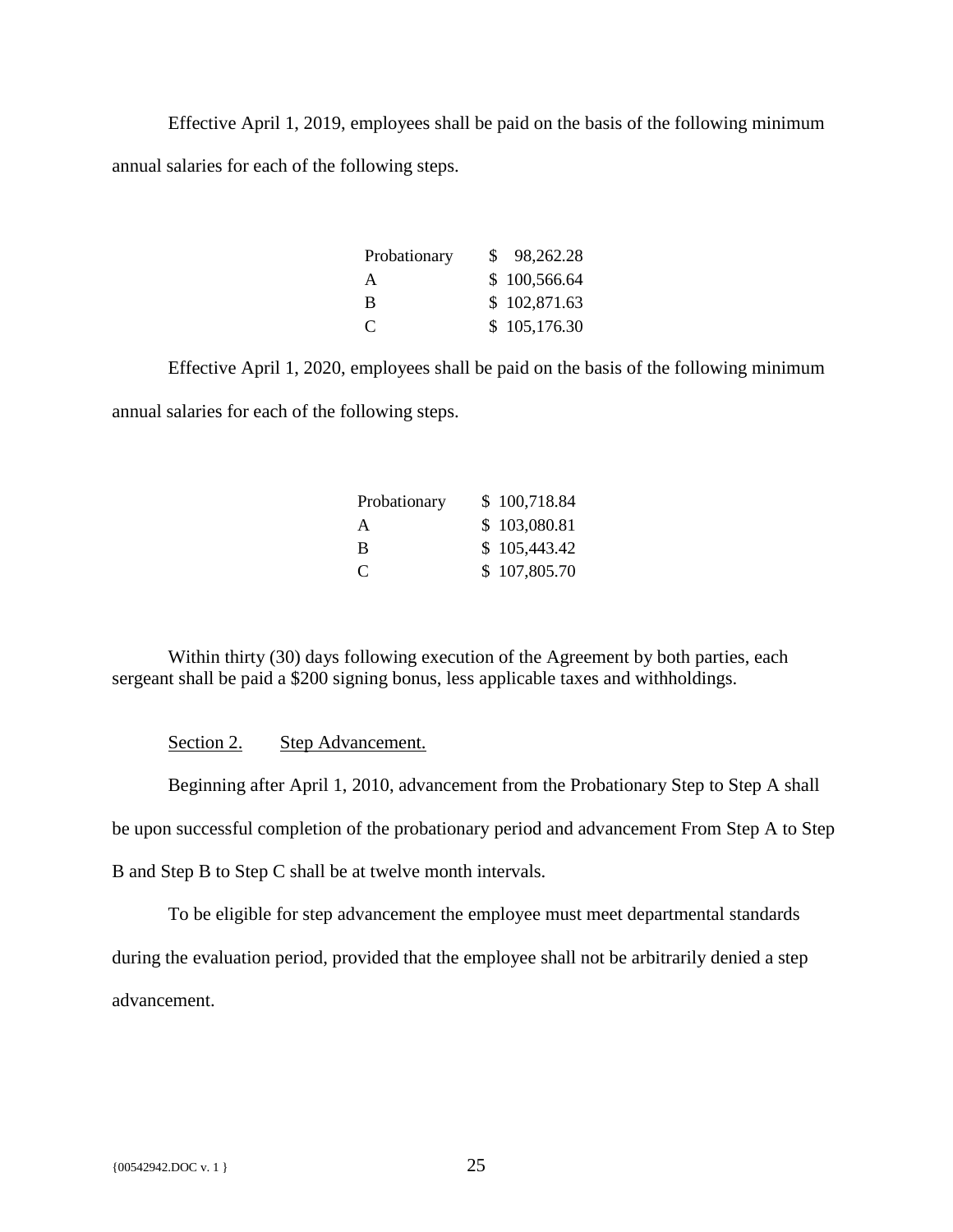Section 3. Superior Performance Stipend.

<span id="page-29-0"></span>In addition to the foregoing salary schedules, any non-probationary employee shall be eligible to receive a Superior Performance Stipend in an amount determined in the sole discretion of the Village Board. Receipt of such additional pay for one fiscal year does not guarantee that the employee will continue to receive such additional pay in future years.

### **ARTICLE XII**

#### **INSURANCE**

#### <span id="page-29-1"></span>Section 1. Insurance.

<span id="page-29-2"></span>The hospitalization and medical insurance program (including a PPO and HMO alternative) in effect when this Agreement is ratified shall be continued during the term of this Agreement; provided, however, the Village retains the right to change insurance carriers, PPO's, HMO's, or to self insure (as a stand alone entity or with a group of municipalities) as it deems appropriate, so long as the new basic coverage and new basic benefits are relatively similar to those which predated this Agreement.

However, in recognition of the desirability of maintaining uniform coverages, benefits and costs, Village wide and notwithstanding the foregoing provisions regarding relatively similar basic coverages and benefits, the parties agree that if the Village makes any modification with respect to health insurance coverage, benefits or costs that are applicable to other full time non bargaining Village employees generally, then such modifications in coverage, benefits and costs shall likewise be applicable to the employees covered by this Agreement, on the same terms and on the same date that they are applicable to other regular full time non bargaining unit Village employees generally (e.g., if full time regular non bargaining unit employees are required to pay a co pay for doctor's visits, then bargaining unit employees shall automatically be required to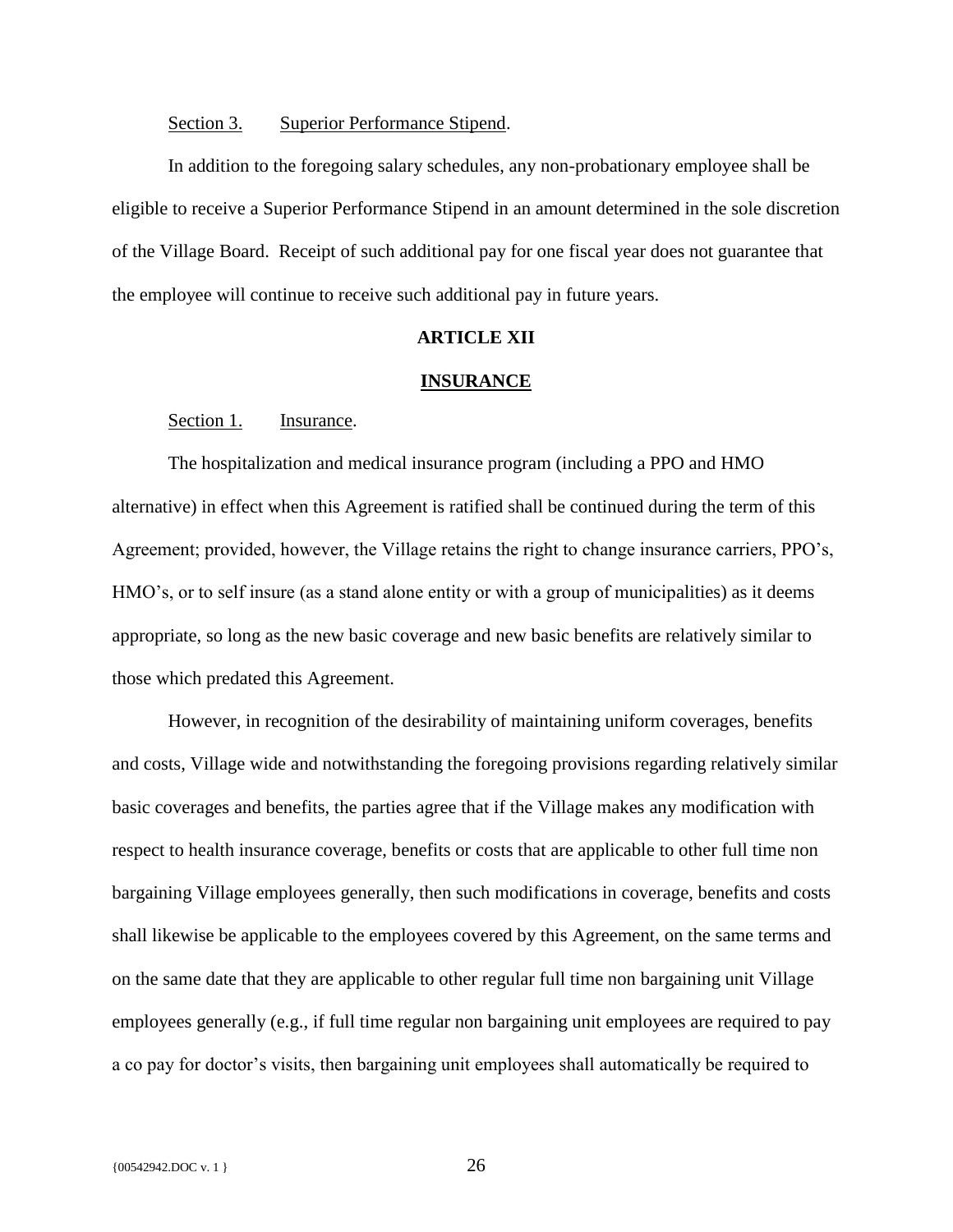pay the same amount at the same time). Notwithstanding the above, bargaining unit employees shall pay no more than the following monthly premiums for insurance coverage.

Employees may select single or family coverage during the enrollment period established by the Village. The employee shall pay the following amounts in monthly premiums or cost for single or family coverage, whichever is applicable, for participation in either the Village's Group Hospitalization and Major Medical Program, PPO or an HMO and said amount shall be deducted from the employee's paycheck:

| Effective     | <b>Gross Monthly Premium</b> |
|---------------|------------------------------|
| April 1, 1999 | <b>Employee Contribution</b> |
|               |                              |
| Single        | 10%                          |
| Family        | 20%                          |
|               |                              |

# Section 2. Cost Containment.

<span id="page-30-0"></span>The Village reserves the right to maintain or institute cost containment measures relative to insurance coverage so long as the basic level of insurance benefits remains relatively similar, subject to Section 1 above. Such changes may include, but are not limited to, mandatory second opinions for elective surgery, pre-admission and continuing admission review prohibition on weekend admissions except in emergency situations, bounty clause, and mandatory out-patient elective surgery for designated surgical procedures.

### Section 3. Terms of Policies to Govern.

<span id="page-30-1"></span>The extent of coverage under the insurance policies referred to in Section 1 of this Article shall be governed by the terms and conditions set forth in said policies. Any questions concerning coverage shall be resolved in accordance with the terms and conditions in said policy and shall not be subject to the grievance procedure set forth in this Agreement.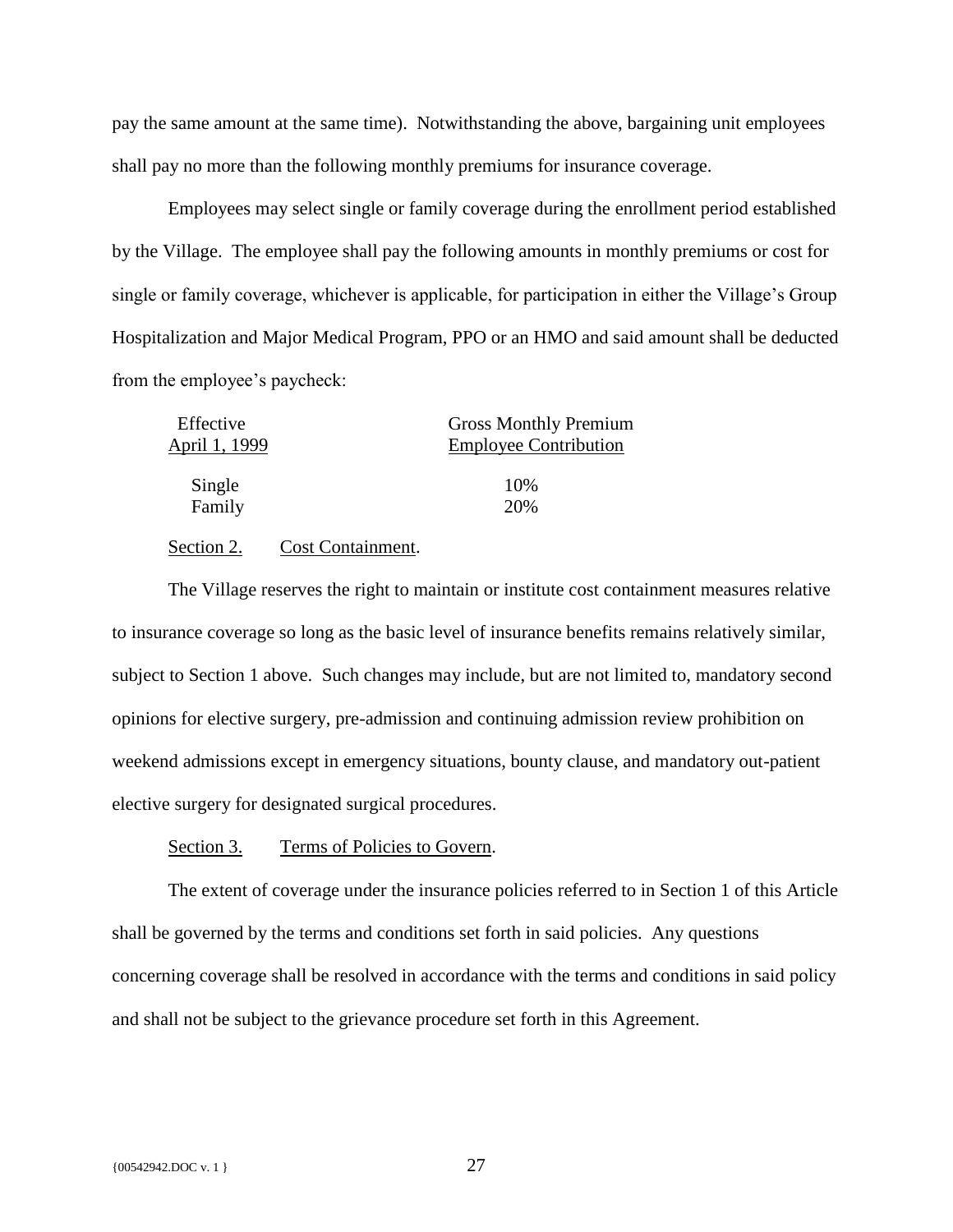### Section 4. Right to Maintain Coverage While on Unpaid Leave or on Layoff.

<span id="page-31-0"></span>An employee who is on an approved unpaid leave of absence or who is on layoff with recall rights shall have the right to maintain insurance coverage by paying in advance the full applicable monthly premium for employee coverage and, if desired, for family coverage.

## Section 5. Term Life Insurance.

<span id="page-31-1"></span>Effective the first full month after this Agreement is ratified by both parties, each employee covered by this Agreement shall be provided with term life insurance coverage in a dollar amount equal to the employee's annual salary, up to \$50,000. The Village retains the right to change carriers and/or self-insure this benefit.

#### Section 6. Post-Retirement Health Care Plan.

<span id="page-31-2"></span>No later than sixty (60) days following the effective date of the 2010 Agreement, the parties agree that the Village shall establish a post-employment health care plan for all bargaining unit employees. To implement such plan, the Village is authorized to contribute the amount of 3% of salary per pay period on behalf of each bargaining unit employee to the employee's account. Additionally, the value of an employee's sick leave buy back at retirement pursuant to Section 14.17 shall be contributed to the employee's account. Each bargaining unit employee shall pay the ongoing administrative cost of the account.

## Section 7. Dental Insurance.

<span id="page-31-3"></span>Bargaining unit employees shall be covered by the same dental insurance applicable to full time non bargaining unit employees generally, as the plan and benefits may, from time to time be amended. Effective April 1, 2010, the bargaining unit employees shall pay the entire premium applicable to the coverage selected, as it may from time to time be amended.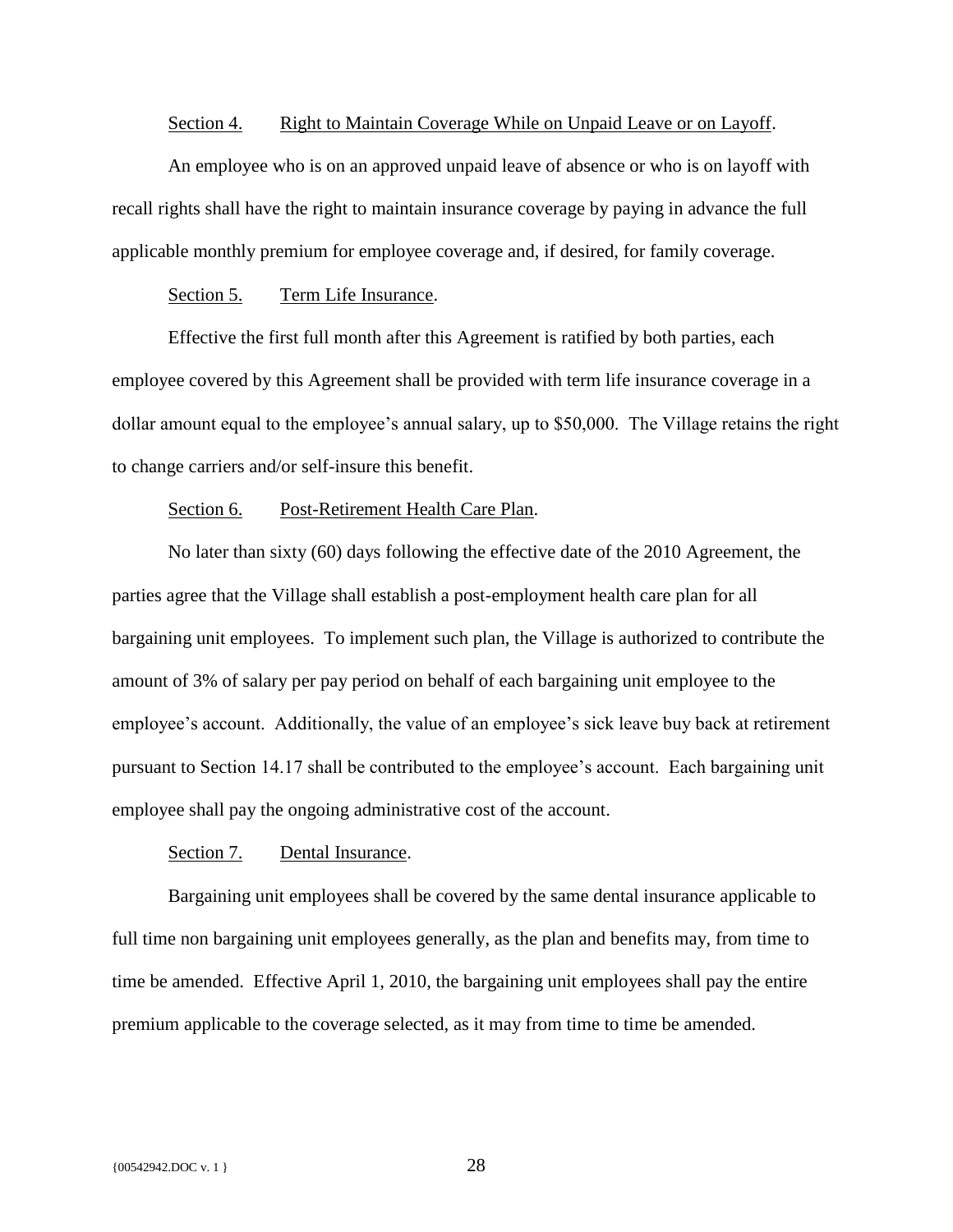## **ARTICLE XIII**

# **MANAGEMENT RIGHTS**

#### <span id="page-32-0"></span>Section 1. Specific Management Rights.

<span id="page-32-1"></span>Except as specifically modified by other articles of this Agreement, the Chapter recognizes the Village's exclusive right to make and implement decisions with respect to the operation and management of its operations in all respects. Such rights include but are not limited to the following: to plan, direct, control and determine all the operations and services of the Village; to supervise and direct the working forces; to establish the qualifications for employment and to employ employees; to establish specialty positions and to select personnel to fill them; to establish physical and mental fitness standards; to schedule and assign work; to transfer employees; to determine work hours, including shift hours; to establish work and productivity standards and, from time to time, to change those standards; to assign overtime; to determine the methods, means, organization and number of personnel by which operations are conducted; to subcontract or contract out goods and/or services; to determine whether work and/or services are to be provided by employees covered by this Agreement (including which employees) or by other employees or persons not covered by this Agreement; to make, alter and enforce rules, regulations, orders and policies; to evaluate employees; to determine, change or eliminate existing methods, facilities, equipment (including weapons and ammunition) or facilities; and to carry out the mission of the Village.

### Section 2. Discipline.

<span id="page-32-2"></span>The parties agree that all disciplinary action, including but not limited to suspension, demotion and termination, shall be for just cause. In the event that a covered employee elects to dispute disciplinary action by pursuing a grievance under the grievance and arbitration procedure of this Agreement, then such disputes regarding disciplinary matters shall be resolved pursuant to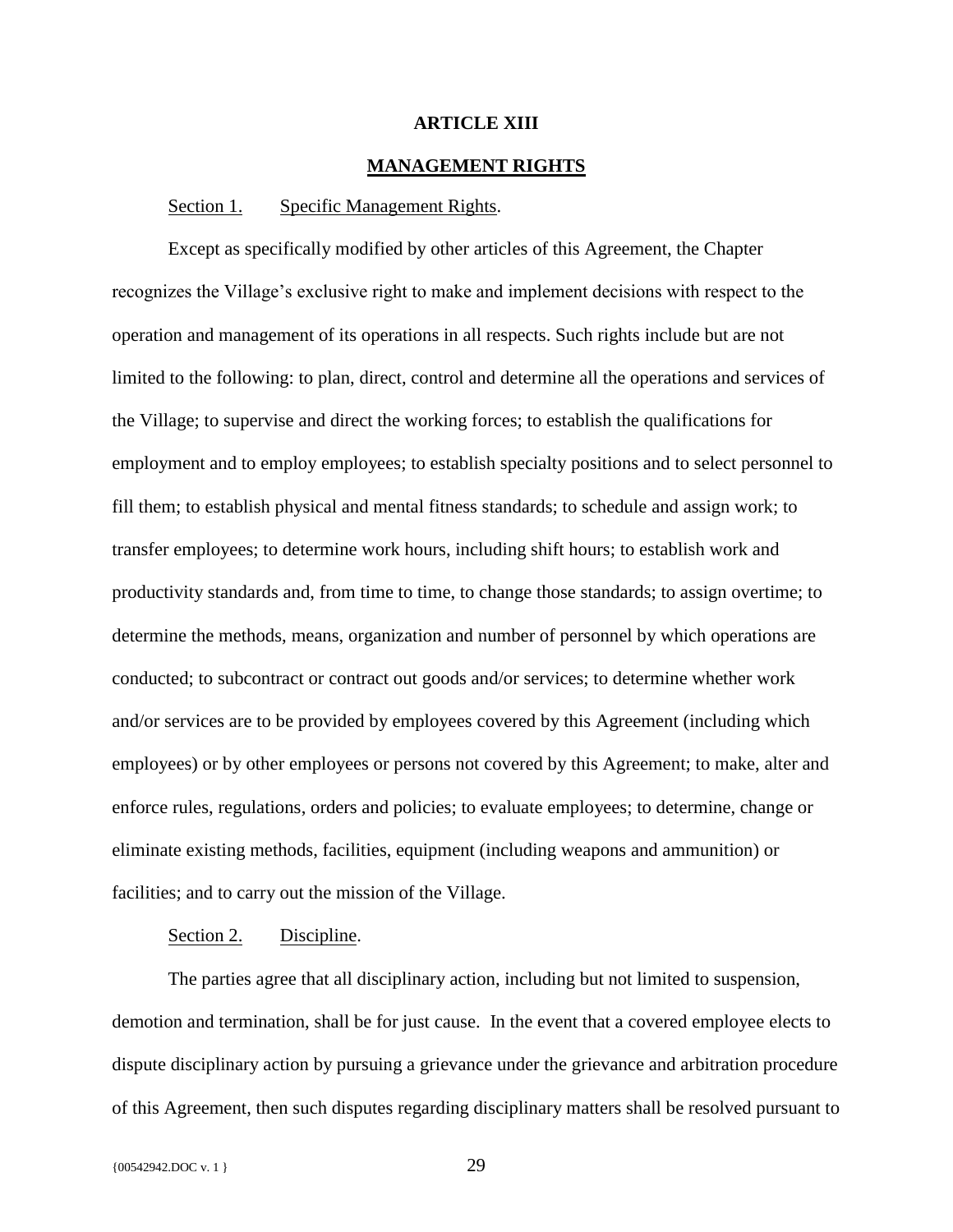the grievance procedure described in Article V. Disciplinary suspensions shall be calculated in calendar days, in eight hour increments.

### **ARTICLE XIV**

#### **MISCELLANEOUS**

<span id="page-33-0"></span>Section 1. Gender of Words.

<span id="page-33-1"></span>The masculine gender as used herein shall be deemed to include the feminine gender, unless the feminine gender is clearly inappropriate in the context of the provision(s) concerned.

Section 2. Fitness Examinations.

<span id="page-33-2"></span>Prior to an employee's return to duty following a layoff or leave of absence or if the Village has cause to question an employee's fitness for duty, the Village may require, at its expense, that the employee have an examination by a qualified and licensed medical professional(s) selected by the Village. If the Village reasonably determines that an employee is not fit for duty based on the results of such an examination(s) and the employee's injury was not in the line of duty, the Village may first place the employee on sick leave followed by vacation or an unpaid leave of absence provided for elsewhere in this Agreement (if the employee has exhausted his sick and vacation benefits). Nothing contained herein shall preclude an officer from seeking a disability pension prior to exhaustion of benefit time.

Section 3. Drug and Alcohol Testing.

<span id="page-33-3"></span>Employees shall be subject to drug and/or alcohol testing in accordance with the Drug and Alcohol Testing Procedures attached hereto as Appendix B.

### Section 4. Impasse Resolution.

<span id="page-33-4"></span>The resolution of any bargaining impasse in negotiations for a successor agreement shall be in accordance with the provisions of Appendix A which is attached hereto and incorporated herein by reference.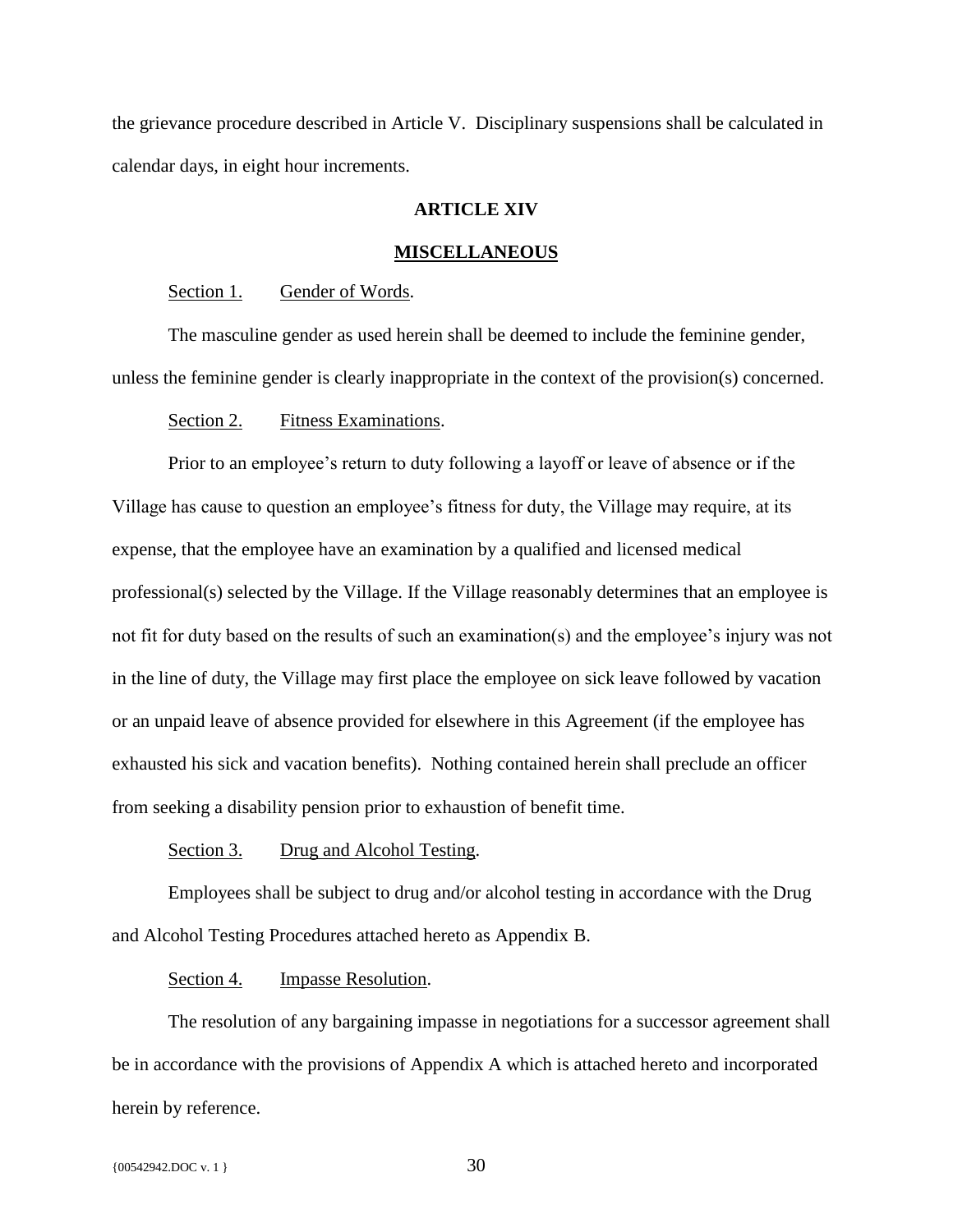### Section 5. No Solicitation of Local Business.

<span id="page-34-0"></span>While the Village acknowledges that bargaining unit employees may conduct solicitation on behalf of the Metropolitan Alliance of Police ("MAP"), the Chapter agrees that no member of the bargaining unit will personally conduct any solicitations of any Village of Western Springs merchants, residents or citizens on behalf of MAP or on behalf of the Western Springs Police Department of the Village of Western Springs.

Bargaining unit members agree that when it conducts solicitations that are permitted, the Village name, shield or insignia, communication systems, supplies and materials will not be used for solicitation purposes. Solicitation for the benefit of the collective bargaining representative by bargaining unit employees may not be done on work time or in a work uniform. The bargaining unit employees agree that they will not use the words "Western Springs Police Department" in their name or describe themselves as the "Village of Western Springs." Bargaining unit members shall have the right to explain to the public, if necessary, that they are members of an organization providing collective bargaining, legal defense and other benefits to all patrol-rank police officers employed by the Village.

Except as provided above, the foregoing shall not be construed as a prohibition of lawful solicitation efforts by bargaining unit members directed to the general public. This provision does not apply to solicitation efforts of the Metropolitan Alliance of Police or any of its agents who are not bargaining unit employees. Each party agrees that they will comply with all applicable laws regarding solicitation. This provision shall not be subject to the grievance and arbitration procedures set forth in this Agreement.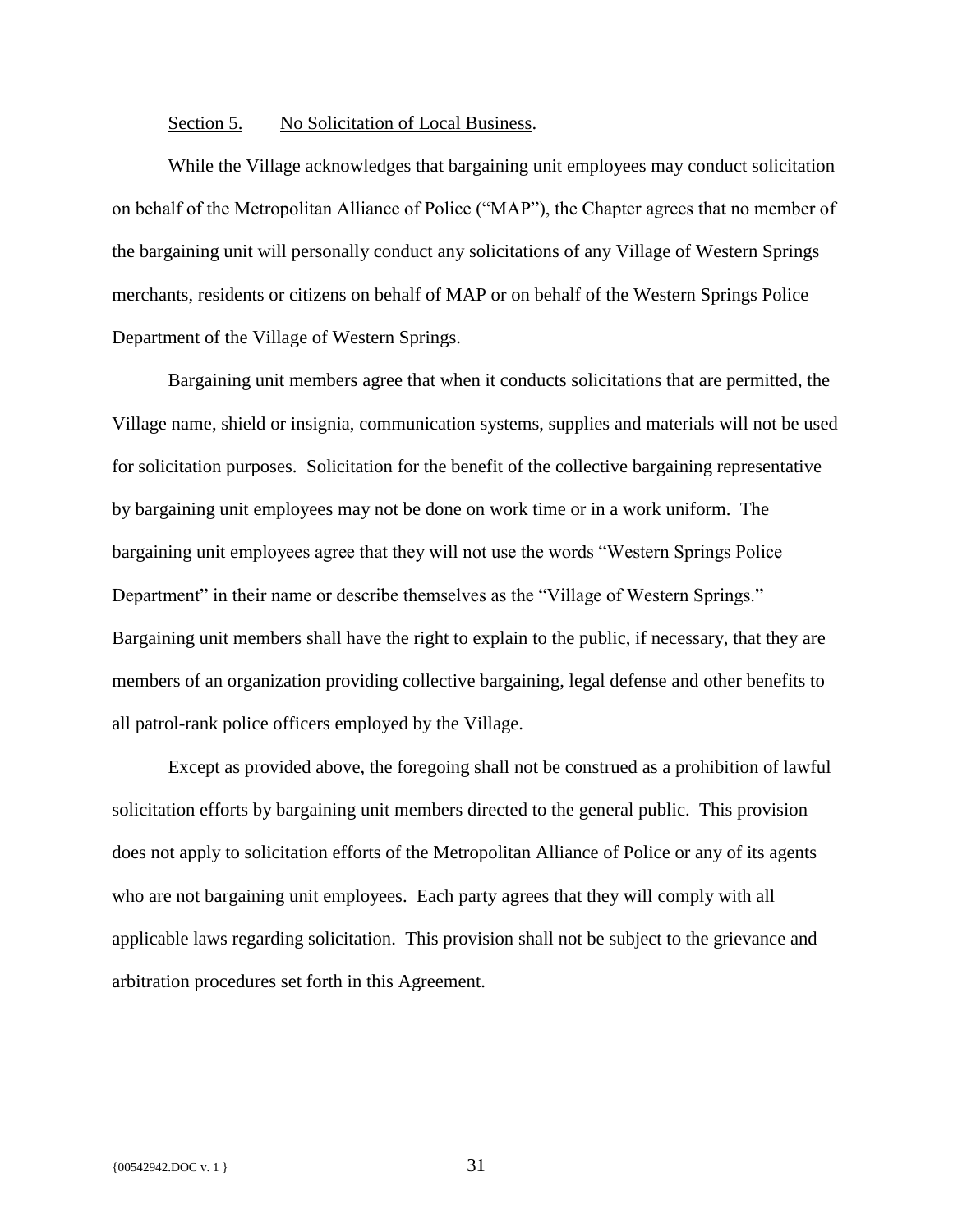### Section 6. Prohibition Against Association with Felons.

<span id="page-35-0"></span>All employees shall comply with the provisions of the General Order governing association with felons as it may from time to time be amended.

Section 7. Mileage Reimbursement.

<span id="page-35-1"></span>Sergeants shall be reimbursed at the applicable IRS reimbursement rate per mile for preapproved use of their personal vehicle for Village business.

### Section 8. Uniform Peace Officers' Disciplinary Act.

<span id="page-35-2"></span>The Village agrees to comply with the Uniform Peace Officer's Disciplinary Act as set forth in 50 ILCS 725/1 et seq., but said Bill of Rights shall not be incorporated herein by reference and the interpretation and application of the Bill of Rights shall not be subject to the provisions of Article V (Grievance Procedure). This Section is not a waiver of the right to union representation as otherwise provided by law.

### Section 9. Outside Employment.

<span id="page-35-3"></span>No employee shall engage in outside employment (which includes self-employment) unless the Director of Law Enforcement Services, in accordance with such rules and regulations as he may from time to time prescribe, has approved outside employment. The current General Order addressing outside employment is attached hereto as Appendix D.

#### Section 10. Disability Pay.

<span id="page-35-4"></span>An employee who is injured in the line of duty shall be eligible for disability pay in accordance with the provisions of 5 ILCS 345/0.01 et seq. Notwithstanding any other provision in this Agreement, no paid sick leave days will be accrued or earned while on a work related disability leave, and no vacation days will be accrued or earned after the first year on disability leave.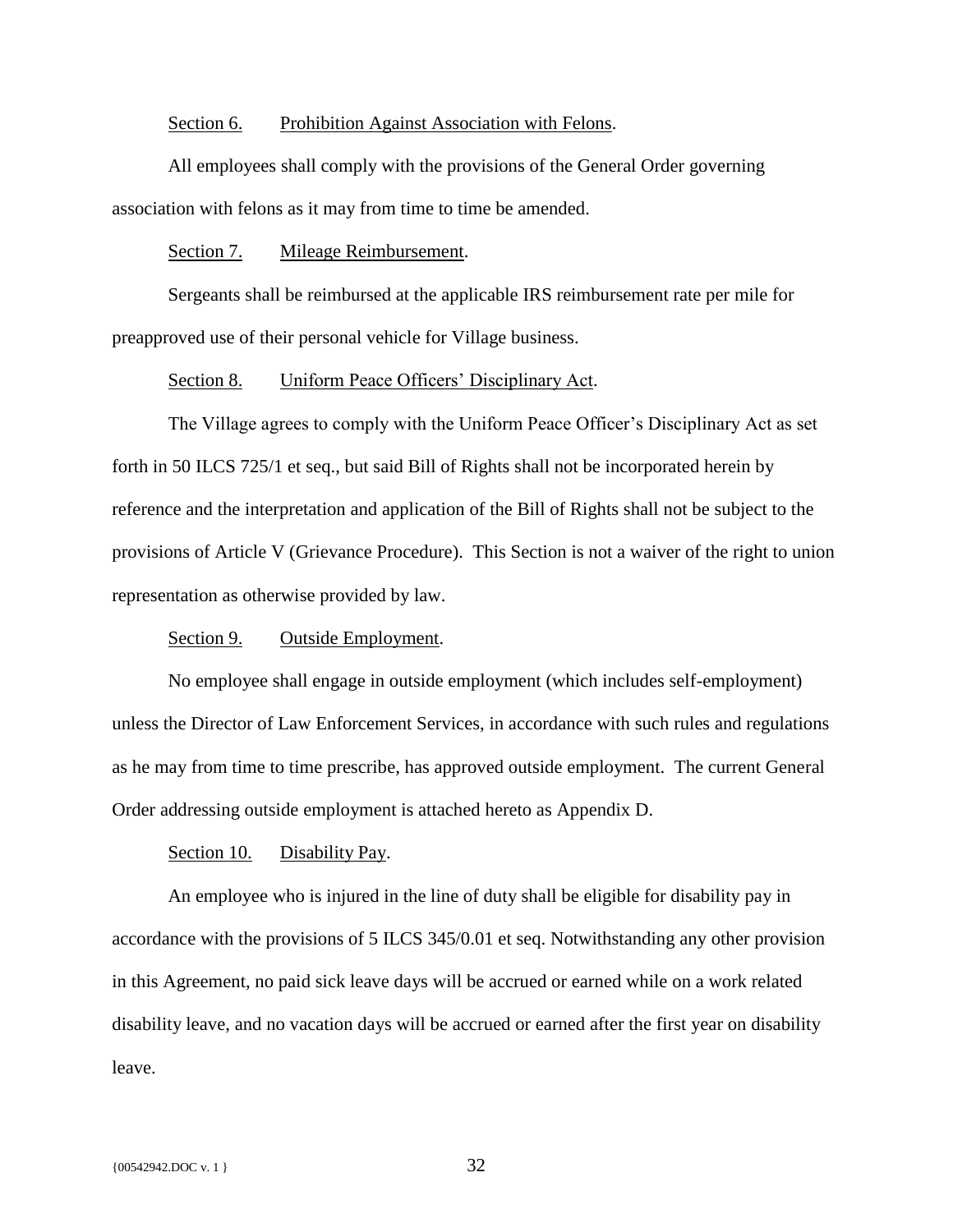## Section 11. Light Duty.

<span id="page-36-0"></span>The Village may require an employee who is on sick leave or a work-related medical leave (as opposed to disability pension) to return to work in an available light duty assignment that the employee is qualified to perform, provided the Village's physician has determined that the employee is physically able to perform the light duty assignment in question without significant risk that such return to work will aggravate any pre-existing injury and that there is a reasonable expectation that the employee will be able to assume full duties and responsibilities within six months.

An employee who is on sick leave or a work-related medical leave (as opposed to disability pension) has the right to request that he be placed in an available light duty assignment that the employee is qualified to perform and such a request shall not be arbitrarily and unreasonably denied, provided that the Village's physician (or the employee's physician at the Village's option) has reasonably determined that the employee is physically able to perform the light duty assignment in question without significant risk that such return to work will aggravate any pre-existing injury and that there is a reasonable expectation that the employee will be able to assume full duties and responsibilities within six months.

If an employee returns or is required to return to work in a light duty assignment and the employee is unable to assume full duties and responsibilities within six months thereafter, the Village retains the right to either continue the employee on light duty if there is a reasonable prospect that the employee will be able to assume full responsibilities shortly thereafter or place the employee on disability leave/sick leave.

While the Village will give good faith consideration to an employee's request for a light duty assignment where a physician as provided above has determined that the employee is able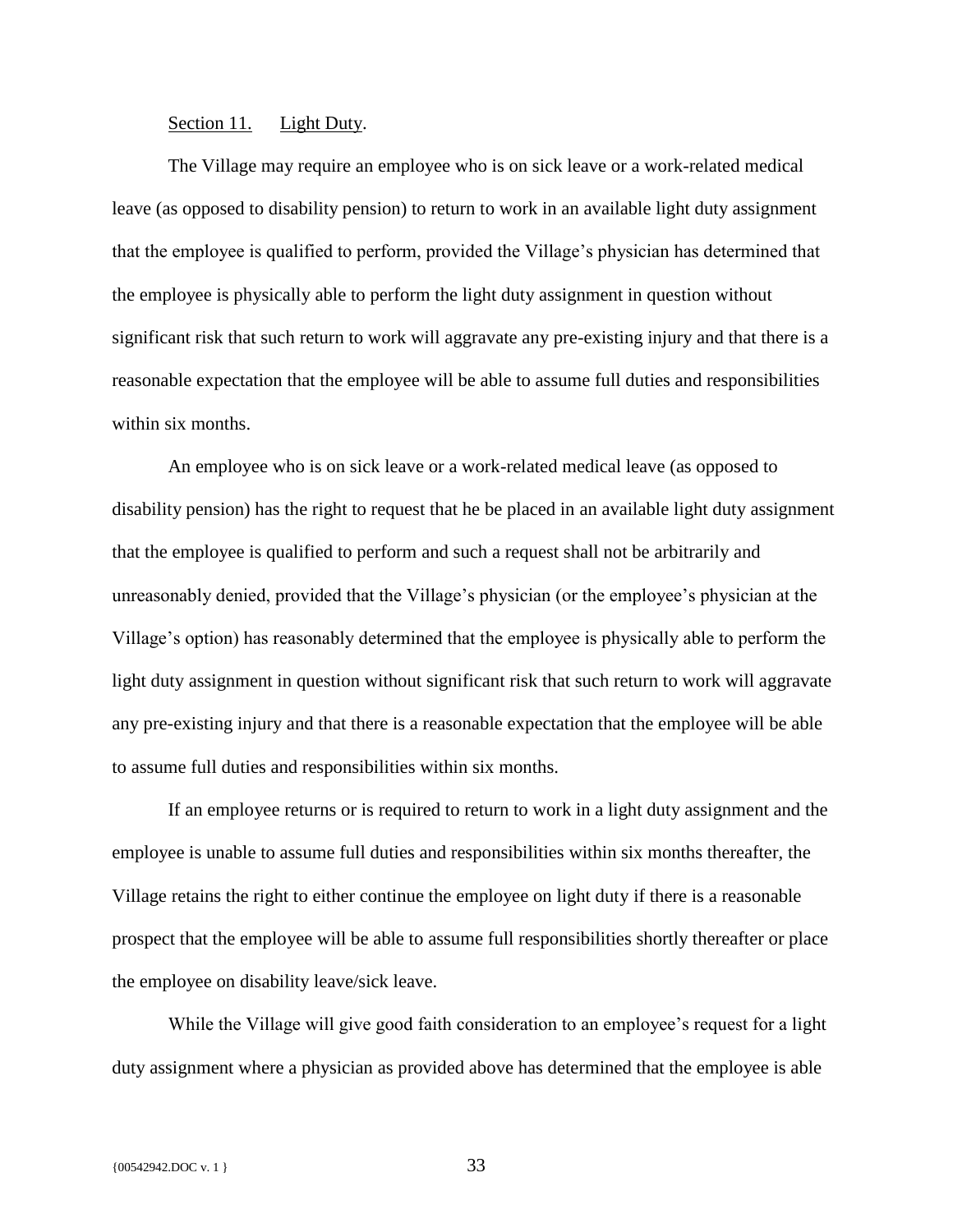to perform a light duty assignment, nothing herein shall be construed to require the Village to create a light duty assignment for an employee.

### Section 12. Tuition Reimbursement Program.

<span id="page-37-0"></span>Employees covered by this Agreement shall be eligible to participate in the Village's Tuition Reimbursement Program on the same terms and conditions as may be in effect from time to time governing Police Department employees generally.

## Section 13. Board of Fire and Police Commissioners.

<span id="page-37-1"></span>Promotions and reduction in rank for probationary sergeants are subject to the jurisdiction of the Village of Western Springs Board of Police and Fire Commissioners, however, all other disciplinary matters are subject to the grievance and arbitration procedure set forth in this Agreement, in the event that a covered employee elects to dispute disciplinary action by pursuing a grievance under the grievance and arbitration procedure of this Agreement.

### Section 14. Uniform Allowance.

<span id="page-37-2"></span>The Village agrees to continue to provide newly promoted sergeants with the uniform attire associated with the rank. A newly promoted sergeant maintains his uniform allowance (from his patrol rank) for the remainder of the contract year. Each contract year thereafter, each sergeant shall be allotted \$600 (effective upon signing) annually as a uniform allowance (pro rata if employed less than a year). In order to receive reimbursement, the employee must submit valid vouchers/receipts evidencing purchase of appropriate uniform items. The Director of Law Enforcement Services shall establish the type, style, and/or color of uniforms and equipment, as well as the rules and regulations concerning the use and wearing of uniforms and equipment.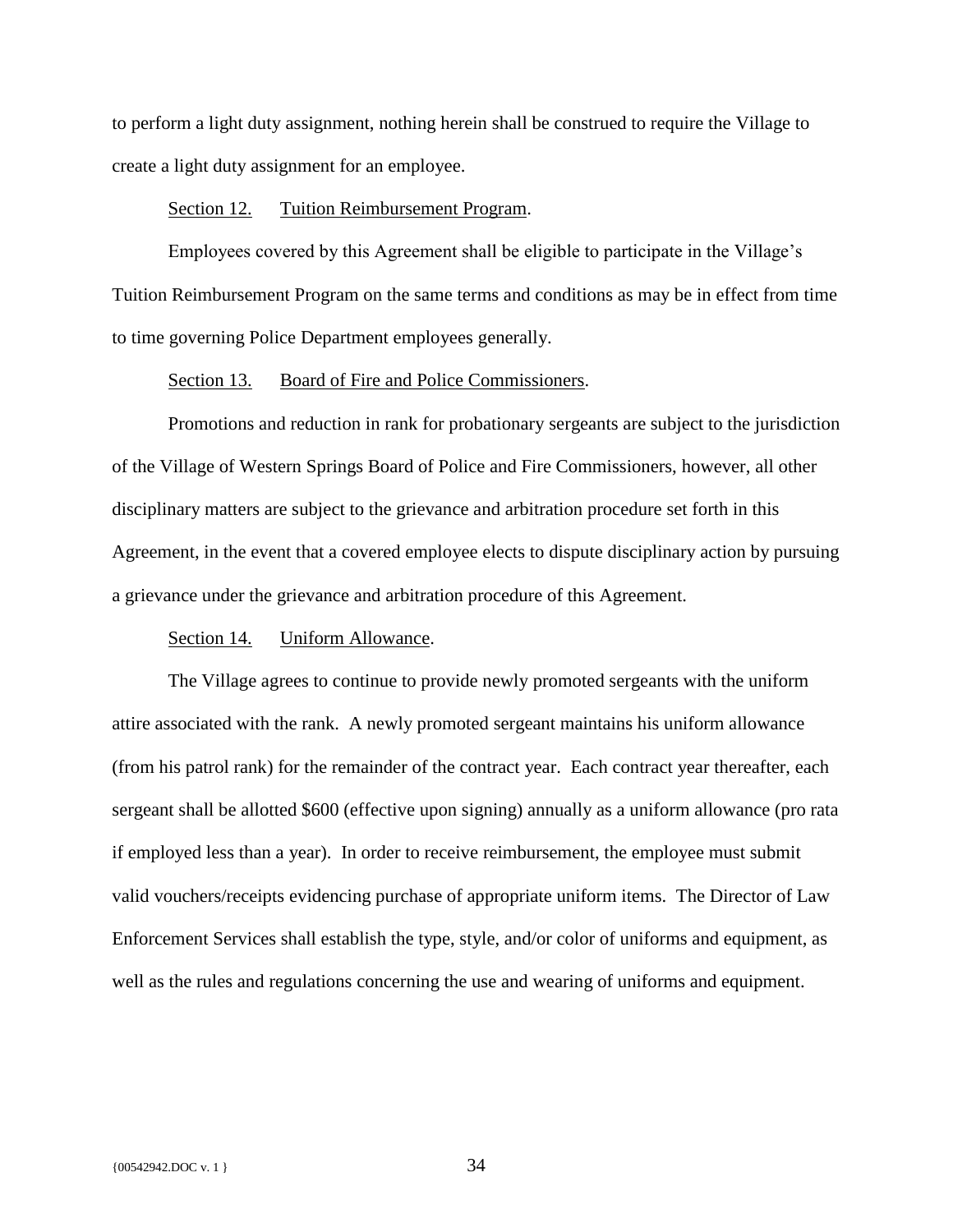## Section 15. Body Armor.

<span id="page-38-0"></span>The Village will provide at its expense each sergeant with a body armor, as well as a replacement when deemed necessary by the Director of Law Enforcement Services. All such body armor shall meet specifications established by the Village and shall be the property of the Village. Sergeants shall wear body armor in accordance with applicable departmental policy.

#### Section 16. Paycheck Availability*.*

<span id="page-38-1"></span>Each bargaining unit employee shall be paid via direct deposit of the employee's paycheck to the bank of the employee's choosing.

#### Section 17. Sick Leave Buy Back at Retirement.

<span id="page-38-2"></span>For an employee retiring from employment with the Village with twenty (20) or more years of consecutive service with the Village and with at least one hundred twenty (120) days of unused sick leave, the Village will pay for accumulated unused sick leave up to a maximum of sixty (60) days. Compensation shall be at the employee's regular straight time hourly rate at the time of retirement.

### Section 18. Safety Day.

<span id="page-38-3"></span>Employees covered by this Agreement shall be eligible to receive a safety day (eight (8) hours) in accordance with such terms and conditions as may be established by the Village from time to time and are applicable to Village employees generally.

#### Section 19. Subcontracting or Contracting Out.

<span id="page-38-4"></span>The right to subcontract or contract out work is vested in the Village. Except when an emergency situation (including natural and/or manmade disasters) exists, before the Village contracts out work which would result in the layoff of existing bargaining unit employees, the Village will notify the Chapter and offer the Chapter the opportunity to discuss the matter before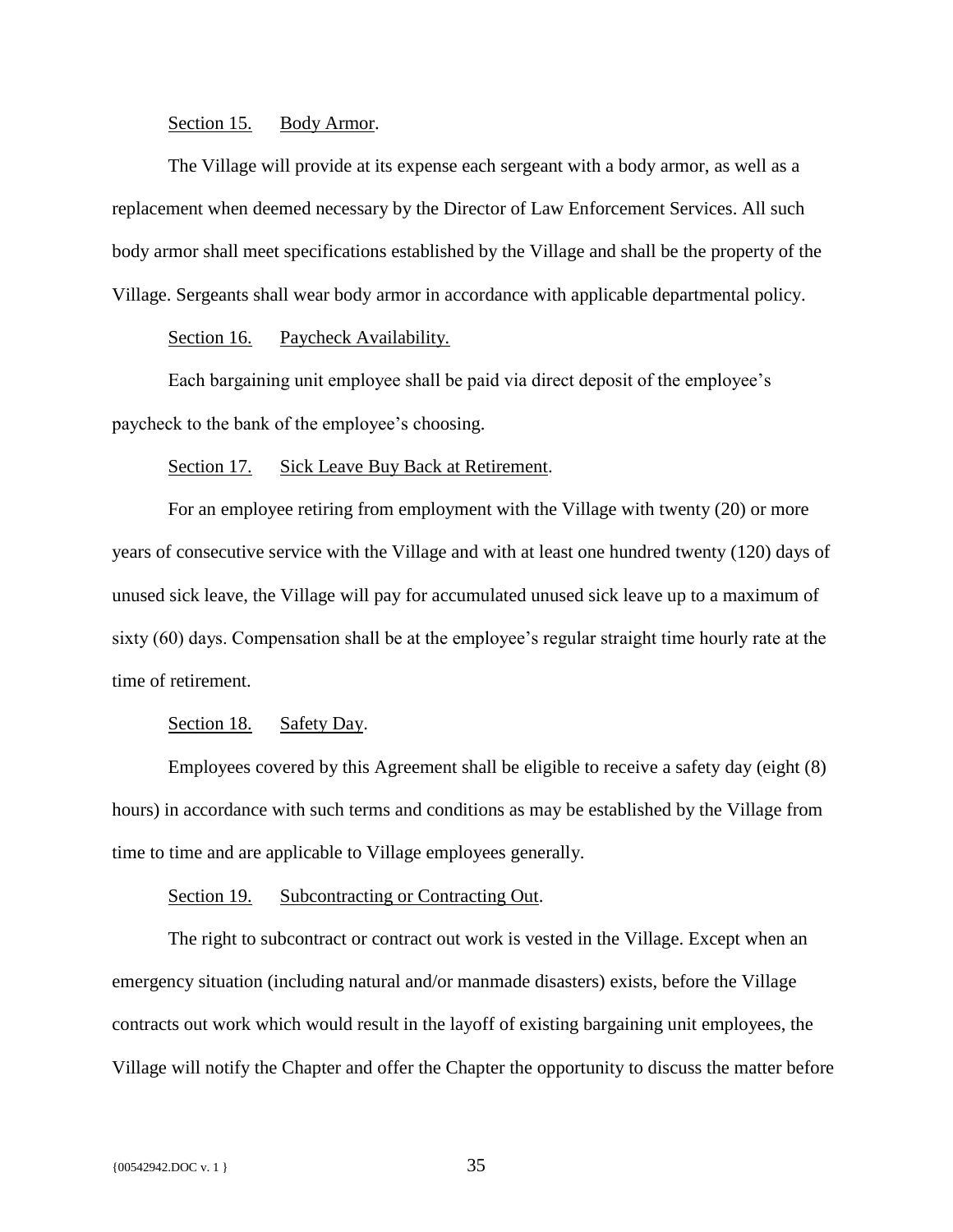the date any existing bargaining unit employee is laid off as a direct result of such subcontracting or contracting out.

#### Section 20. General Orders.

<span id="page-39-0"></span>Notwithstanding any other provisions of this Agreement, where the Village or Department has decided to make substantive changes, additions or deletions in the Village's or Department's Policies, General Orders, Administrative Notices, and/or Rules and Regulations which involve terms and conditions of employment directly affecting employees covered by this Agreement, the Chapter Steward shall be notified five (5) working days in advance of the effective date of any such substantive changes. The foregoing notification provisions shall not be applicable in emergency circumstances where the required advance notification cannot be reasonably provided.

#### Section 21. Printing and Distribution of Agreement.

<span id="page-39-1"></span>A copy of this Agreement shall be supplied to each employee covered by this Agreement by the Village within three (3) weeks of ratification by both parties at no cost to the employee or the Chapter. The Village shall also provide five (5) additional copies to the Chapter.

#### Section 22. Physical Fitness Requirements.

<span id="page-39-2"></span>In order to maintain efficiency in the Police Department, to protect the public, and to reduce insurance costs and risks, the Village shall, beginning after April 1, 2010, establish as its mandatory physical fitness requirements for full time sworn officers the State of Illinois Physical Fitness Training Standards. The Standards are attached hereto as Appendix C. Employees are required to make a good faith effort to meet such fitness standards. Prior to April 1, 2011, there shall be no discipline for failure to meet the standards provided the officer makes a good faith effort to meet such standard. Effective April 1, 2011, officers who fail to record a composite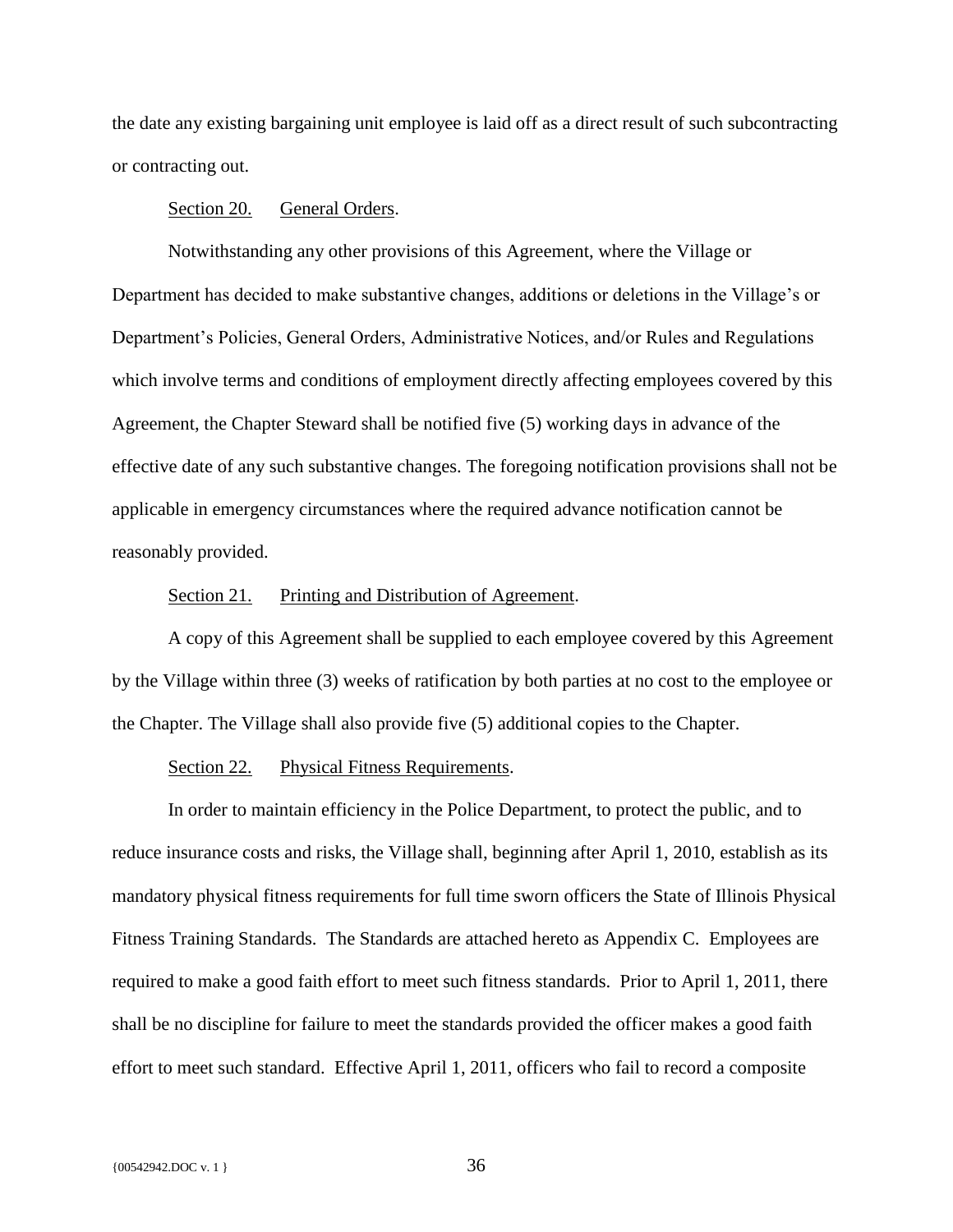score of 95 percent of the minimum standards for such test(s), shall be subject to the following discipline.

- (a) For the first such failure, the officer shall be retested on the section(s) failed previously, after sixty (60) days or more, at the Employer's discretion, and if the employee is successful on such retest, no further action shall be taken by the Employer. If the officer fails the retest, he shall be given a one (1) day suspension without pay and be given a further test no sooner than thirty (30) days after the last test. Provided, however, an officer shall not receive the one (1) day suspension solely for failing to meet the run standard as long as he completes the run and makes a good faith effort to meet the standard;
- (b) Employees who have failed the second retest in accordance with section (a) above, shall receive an additional two (2) day suspension without pay, and no further test shall be required of the officer for the remainder of the testing year. Provided, however, an officer shall not receive the two (2) day suspension solely for failing to meet the run standard as long as he completes the run and makes a good faith effort to meet the standard.

The Employer shall not require an officer who has passed the test to submit to physical fitness standards testing pursuant to this section more than once during each calendar year of this Agreement. Effective April 1, 2011, employees disciplined under the terms of this section shall not be disciplined more than as provided in paragraphs (a) and (b) above, for failure to pass the physical fitness standards test, during the testing year.

An employee shall receive at least thirty (30) days' notice of the first physical fitness test each year. An employee will be compensated at the appropriate hourly rate in accordance with Article VIII, Section V, for all hours actually participating in the physical fitness testing under Appendix C. Effective April 1, 2011, an employee who meets the minimum standards under all the sections set forth in Appendix C during a calendar year, including the run standard, shall receive \$200.00 to be paid on or before December 31 of the calendar year.

Section 23. Fitness Room.

<span id="page-40-0"></span>All employees shall have access to the fitness room located in the fire station at times established by the Director of Fire and EMS.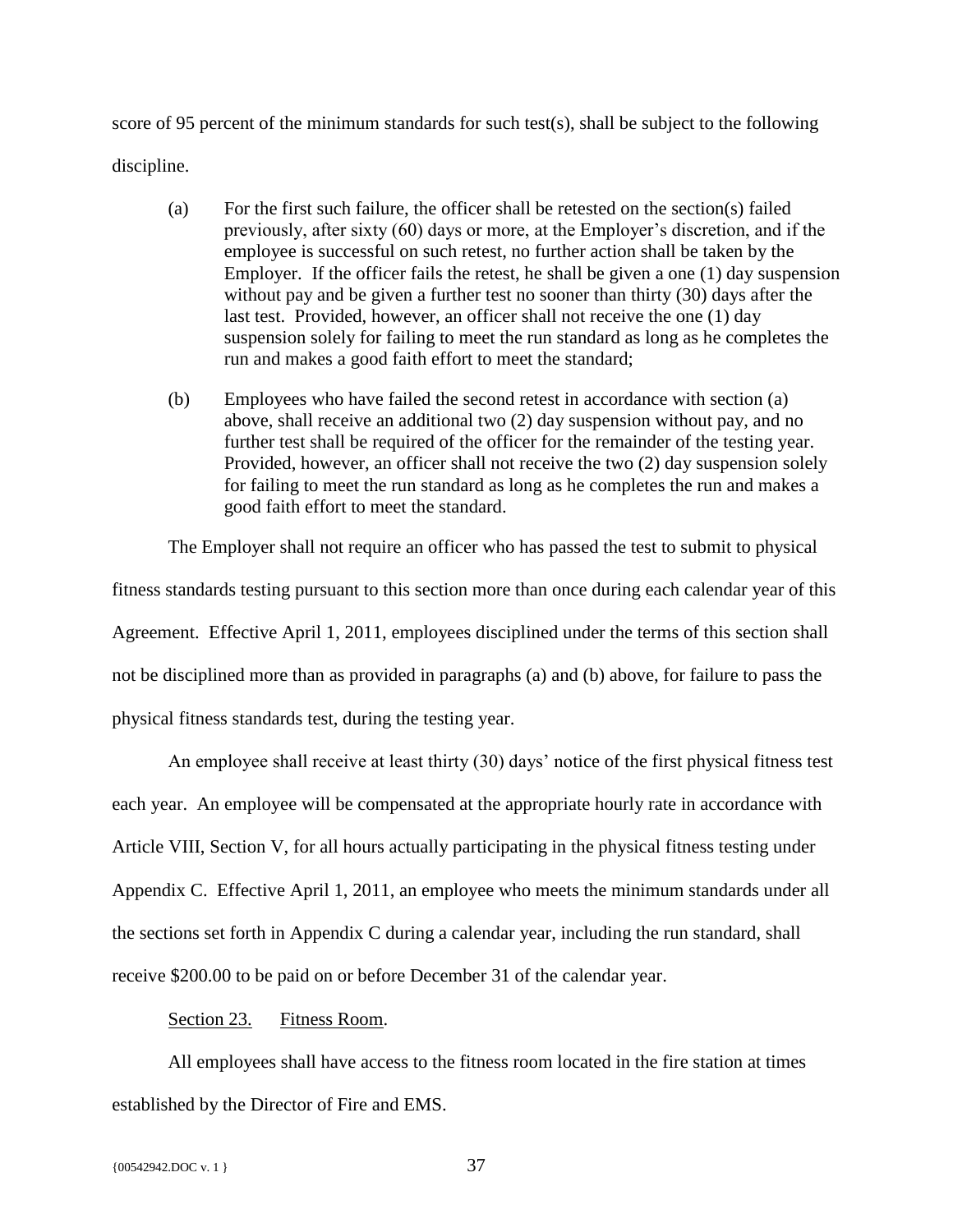Section 24. Shared Supervisory Services.

<span id="page-41-0"></span>Notwithstanding the other provisions of this Agreement, during the term of the agreement, either party may request to engage in negotiations over the impact, if any, of sharing supervisory services with another community or communities.

## **ARTICLE XV**

### **ENTIRE AGREEMENT**

<span id="page-41-1"></span>This Agreement constitutes the complete and entire agreement between the parties. This Agreement supersedes and cancels all prior practices and agreements whether written or oral which conflict with the express terms of this Agreement. The parties acknowledge that during the negotiations which resulted in this Agreement each had the unlimited right and opportunity to make demands and proposals with respect to any subject matter not removed by law from the area of collective bargaining and that the parties waive the right to negotiate on any issue whether known or unknown and that the understandings and agreements reached by the parties after the exercise of that right and opportunity are set forth in this Agreement.

Before making any changes in working conditions not contained in this Agreement which are mandatory topics of bargaining, the Village shall notify the Chapter of its intention of the proposed change. Upon such notification, and if requested by the Chapter, the Village shall meet with the Chapter and discuss such change before it is finally implemented. Any change made without such notice shall be considered temporary pending the completion of such discussions. If the Chapter becomes aware of such a change and has not received notification, the Chapter must notify the Village as soon as possible and request discussions if such discussions are desired. The failure of the Chapter to request discussions shall act as a waiver of the right to such discussions by the Chapter.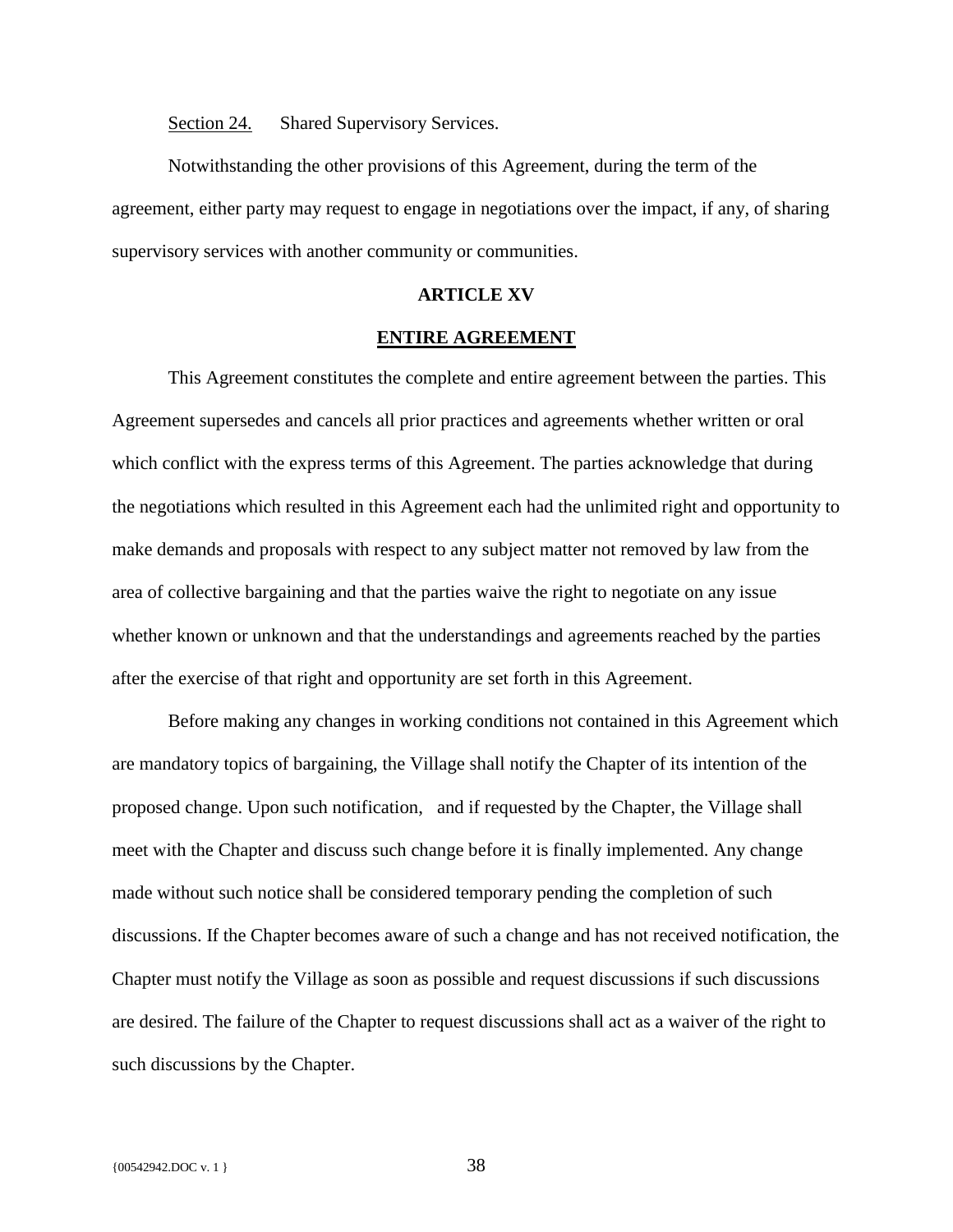#### **ARTICLE XVI**

# **SAVINGS CLAUSE**

<span id="page-42-0"></span>In the event any Article, section or portion of this Agreement should be held invalid and unenforceable by any board, agency or court of competent jurisdiction or by reason of any existing or subsequently enacted legislation, such decision or legislation shall apply only to the specific Article, section or portion thereof specifically specified in the board, agency or court decision or legislation and the remaining parts or portions of this Agreement shall remain in full force and effect.

## **ARTICLE XVII**

## **DURATION AND TERM OF AGREEMENT**

## <span id="page-42-1"></span>Section 1. Termination in 2021.

<span id="page-42-2"></span>This Agreement shall be effective as of the day after the contract is executed by both parties and shall remain in full force and effect until 11:59 p.m. on the 31st day of March, 2021. It shall be automatically renewed from year to year thereafter unless either party shall notify the other in writing at least one hundred twenty (120) days prior to the anniversary date that it desires to modify this Agreement. In the event that such notice is given, negotiations shall begin no later than seventy-five (75) days prior to the anniversary date unless the parties mutually agree otherwise.

Notwithstanding any provision of this Article or Agreement to the contrary, this Agreement shall remain in full force and effect after the expiration date and until a new agreement is reached unless either party gives at least ten (10) days' written notice to the other party of its desire to terminate this Agreement, provided such termination date shall not be before the anniversary date set forth in the preceding paragraph.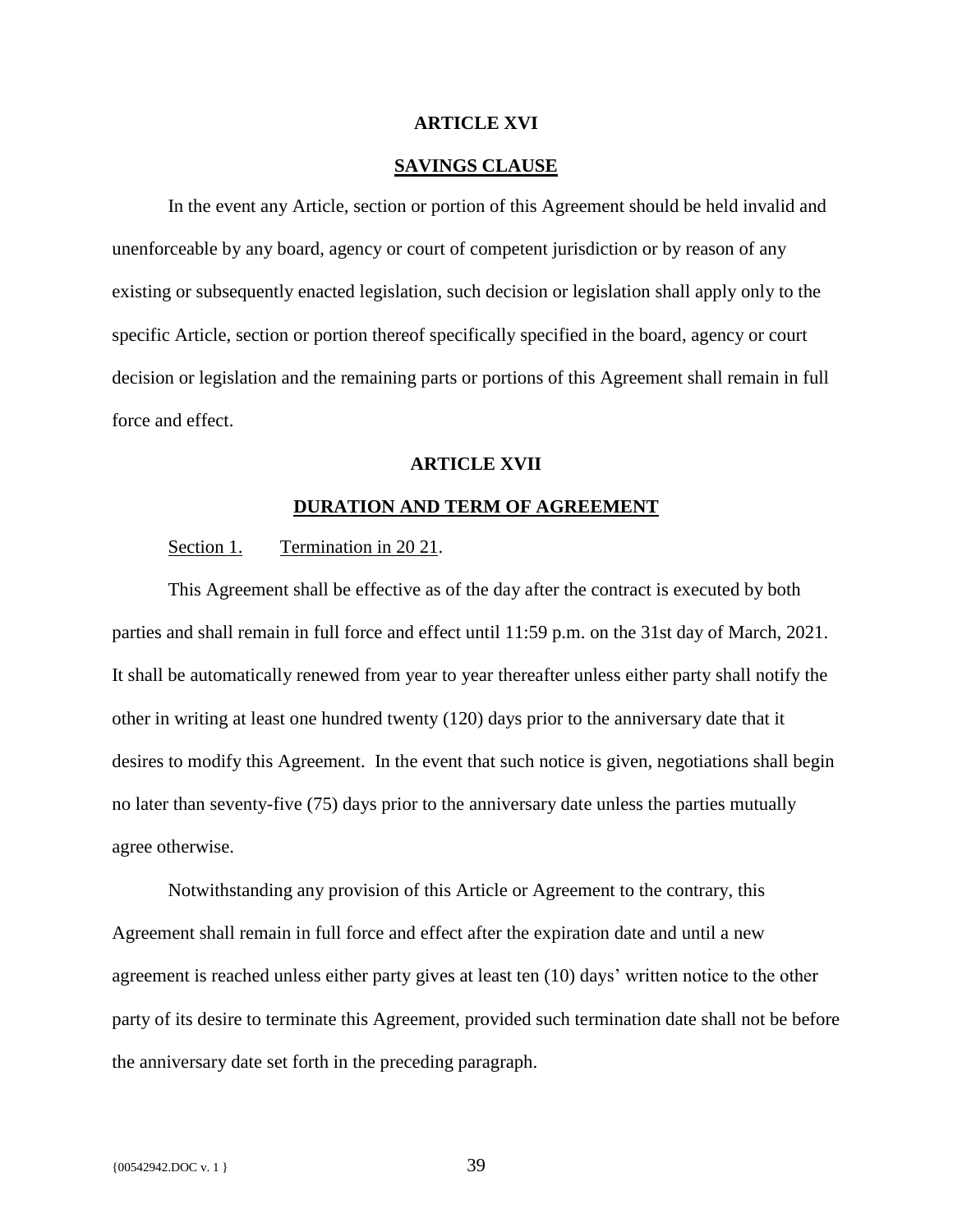| Executed this | day of | . 2018. |
|---------------|--------|---------|
|---------------|--------|---------|

# VILLAGE OF WESTERN SPRINGS

Village President

METROPOLITAN ALLIANCE OF POLICE, CHAPTER 456

Keith George, President Metropolitan Alliance of Police, Chapter 456 President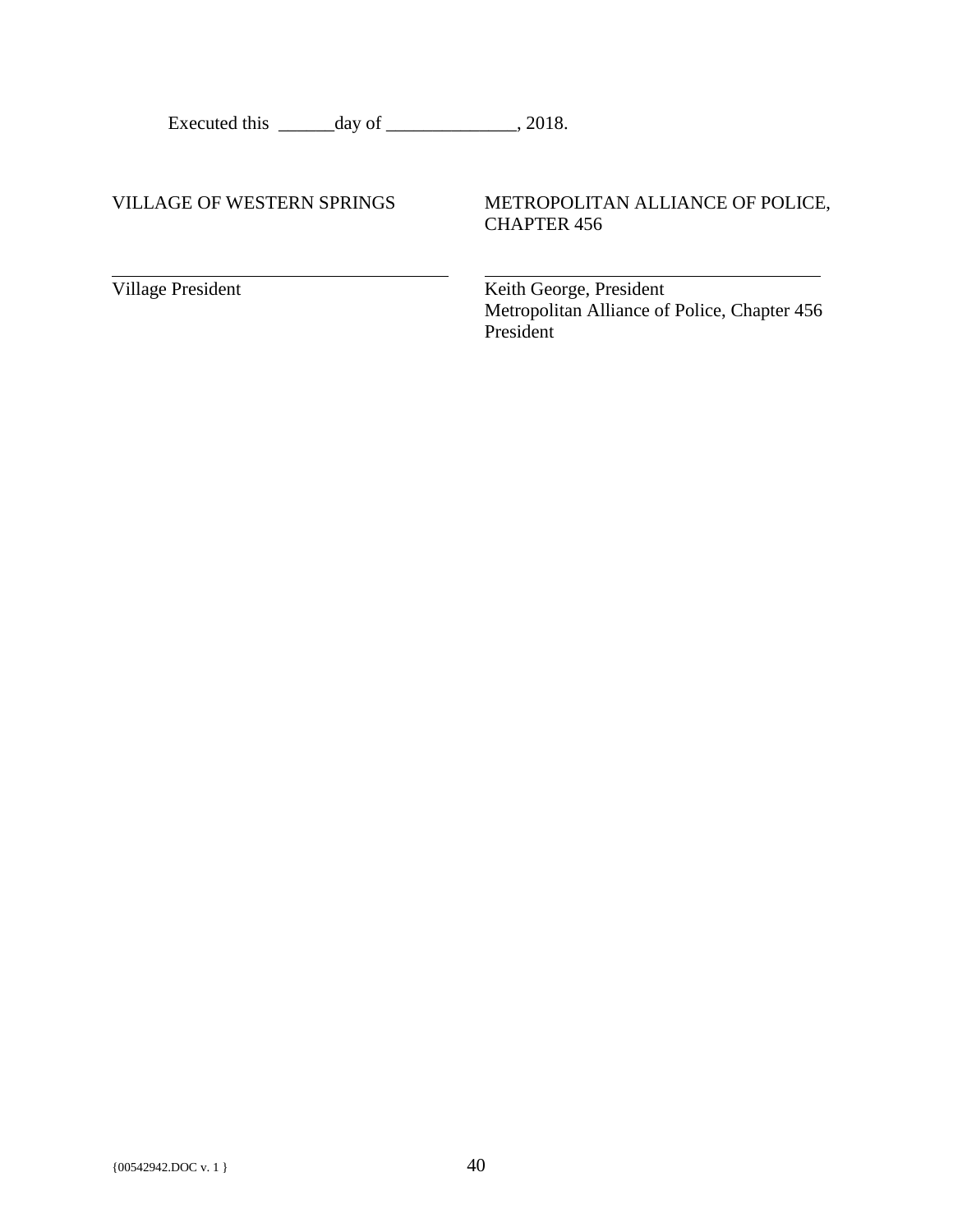#### **APPENDIX A**

## **ALTERNATIVE IMPASSE RESOLUTION AGREEMENT**

<span id="page-44-0"></span>**Alternative Impasse Resolution Agreement** entered into by and between the Metropolitan Alliance of Police, Chapter 456 (hereafter "the Chapter") and the Village of Western Springs (hereafter "the Employer").

**WHEREAS**, the provisions of §1614(p) of the Act provide that the parties may agree to submit their unresolved disputes concerning wages, hours, terms and conditions of employment to an alternative form of impasse resolution.

**NOW, THEREFORE**, based upon the mutual benefits and consideration set forth herein, the receipt and sufficiency of which for each party is hereby acknowledged, the Employer and the Chapter agree to the following Alternative Impasse Resolution Procedure:

(1) **Authority for Agreement**: The parties agree that the statutory authority for this Agreement is §1614(p) of the Act. The parties intend the provisions of this Agreement to represent and constitute an agreement to submit to an alternative form of impasse resolution any unresolved disputes concerning the wages, hours, terms and conditions of employment of the employees represented by the Chapter that are subject to the parties' negotiations for a successor agreement, the provisions of which are set forth herein.

(2) **Selection of Arbitrator and Naming of Panel**: The parties agree that should it become necessary to submit their unresolved disputes in negotiations to arbitration pursuant to §1614, they will engage in the arbitration of impasse procedures described in the Act and the Rules and Regulations of the Board, subject to the following:

(a) **Service of Demand for Mediation**: The Employer agrees that any Demand for Mediation filed by the Chapter and served on the Employer prior to the commencement of the Employer's fiscal year on January 1, 20 21, shall be deemed to be a proper and timely demand as provided in the Act and the Rules and Regulations of the Board; further, that arbitration proceedings under the Act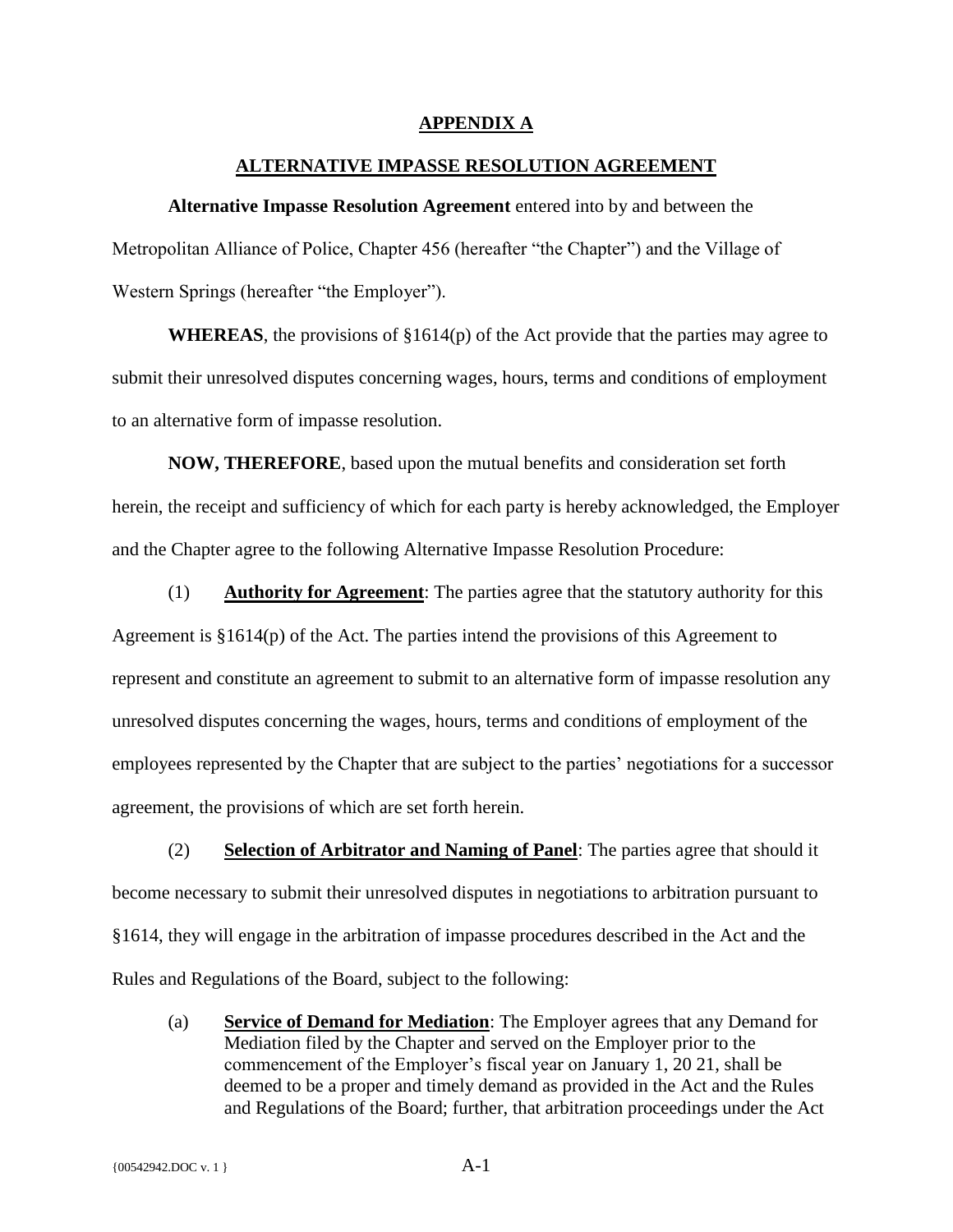and those Rules and Regulations shall be deemed to have been initiated and commenced on the date of service and filing of the Demand for Mediation.

- (b) **Arbitrator Selection Process**: The parties agree that notwithstanding the filing and service of any Demand for Mediation by either the Chapter or the Employer, the selection of an arbitrator shall be delayed until such time as either party serves on the representative of the other, in writing by certified mail, a Demand that the arbitrator selection process be commenced, provided that the parties have engaged in mediation for at least thirty (30) days. It is further agreed that:
	- (i) During this period of delay, the parties agree to continue good faith collective bargaining, including utilizing the services of the Federal Mediation and Conciliation Service should an impasse be reached.
	- (ii) Within seven (7) days of the receipt by the other party of the written Demand that selection of an arbitrator begin, the representatives of the parties shall meet and attempt to mutually agree upon an arbitrator. Unless the parties mutually agree otherwise, each party waives the right to a three member panel of arbitrators as provided in the Act and agrees that the arbitration proceedings shall he heard by a single, neutral arbitrator.
	- (iii) In the absence of an agreement on a neutral arbitrator, the parties shall file a joint request with the Federal Mediation and Conciliation Service for a panel of seven (7) arbitrators from which the parties shall select a neutral arbitrator. The parties agree to request the FMCS to limit the panel to members of the National Academy of Arbitrators who reside in Illinois, Indiana or Wisconsin. Both the Employer and the Chapter shall have the right to reject one panel in its entirety within seven (7) calendar days of receipt and request that a new panel be submitted. The parties agree to engage in an alternate striking process to determine who shall be the arbitrator, with a coin toss being used to determine who strikes first. In the event that the arbitrator selected is unwilling or unable to serve, the last arbitrator struck from the panel shall be invited to so serve. If he or she declines or is unable to hear the matter, the parties shall request a new list from FMCS and commence the selection process anew.
	- (iv) The parties shall jointly communicate and coordinate all remaining aspects of the arbitration (including but not limited to the scheduling of hearings, requests for issuance of subpoenas and the submission of post-hearing briefs) directly with the neutral arbitrator in the manner prescribed in the Act and the Rules and Regulations of the Board, unless modified by this Alternative Impasse Resolution Agreement.
- (c) **Issues in Dispute and Final Offers**: Within twenty-one (21) calendar days prior to the commencement of the hearing, the representatives of the parties shall meet and develop a written list of those issues that remain in dispute. The representatives shall prepare a Stipulation of Issues in Dispute for each party to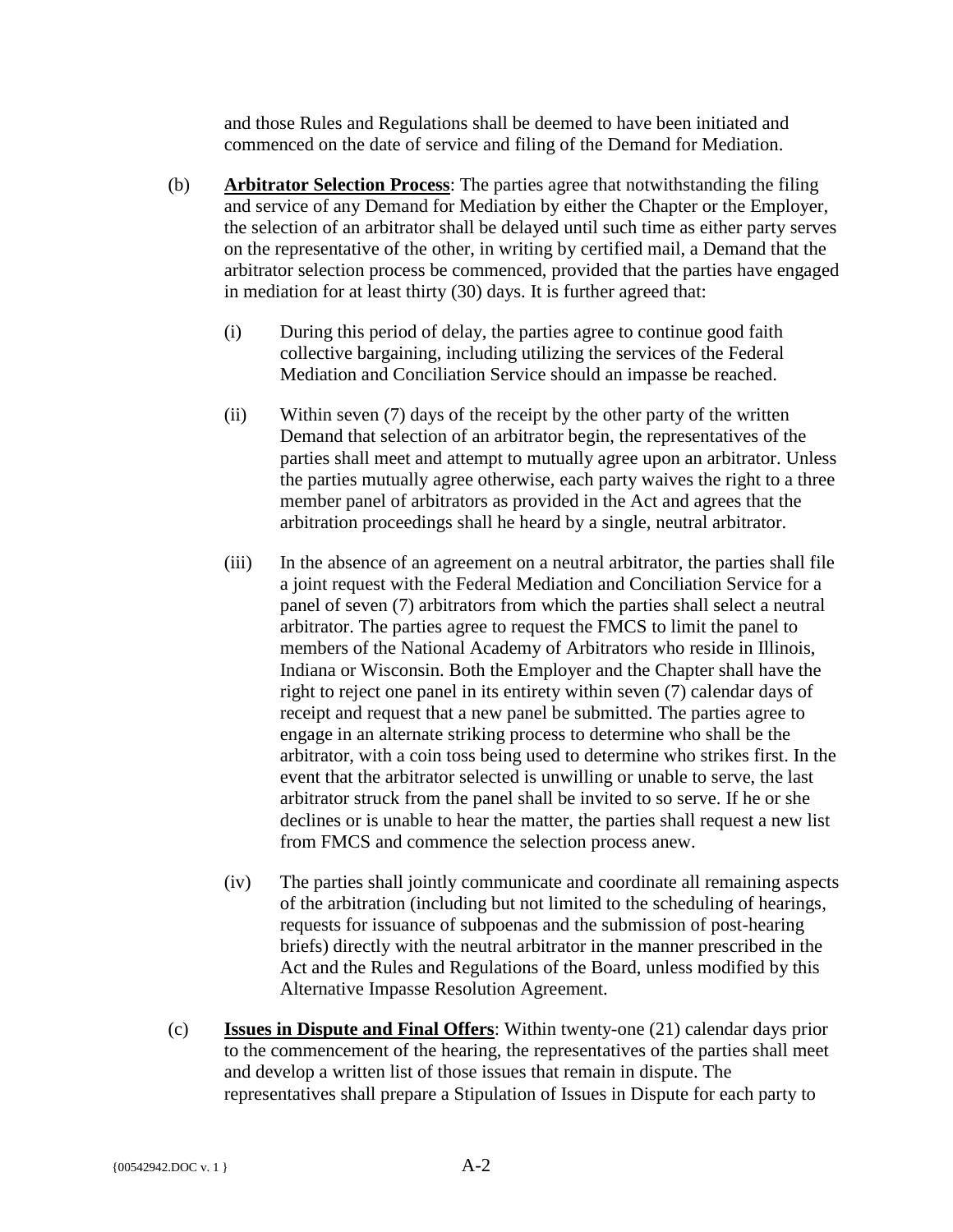then execute and for submission at the beginning of the arbitration hearing. In addition, the parties shall submit to the arbitrator as a joint exhibit all tentatively agreed to contract language. The parties agree that only those issues listed in the Stipulation shall be submitted to the arbitrator for decision and award. It is further agreed that:

- (i) Each party retains the right to object to any issue on the grounds that the same constitutes a non-mandatory subject of bargaining and/or is an issue on which the arbitrator has no authority to issue an award. Should any disputes arise as to whether a subject is a mandatory subject of bargaining, the parties agree to cooperate in obtaining a prompt resolution of the dispute by the Board pursuant to the Act and the Rules and Regulations of the Board. Either party may file a petition with the Board's General Counsel for a declaratory ruling after receiving such notice from either party that it regards a particular issue a non-mandatory subject of bargaining.
- (ii) Not less than seven (7) calendar days prior to the date when the first day the arbitration hearings are scheduled to commence, the representatives of the parties shall simultaneously exchange in person their respective written final offers as to each issue in dispute as shown on the Stipulation of Issues in Dispute. The foregoing shall not preclude the parties from mutually agreeing to modify final offers or from mutually agreeing to resolve any or all the issues identified as being in dispute through further collective bargaining
- (d) **Authority and Jurisdiction of Arbitrator**: The parties agree that the neutral arbitrator shall not function as a mediator unless mutually agreed by the Employer and the Chapter. The arbitrator selected and appointed to resolve any disputes that may exist in the negotiations for an agreement shall have the express authority and jurisdiction to award increases or decreases in wages and all other forms of compensation retroactive to April 1, 2021, notwithstanding any delay in the arbitrator selection process that may have occurred or any other modification of the impasse procedure described in the Act and the Rules and Regulations of the Board as a result of this Agreement. Provided one party has served on the other a timely Demand for Mediation in accordance with the provisions of Section 2(a) above, each party expressly waives and agrees not to assert any defense, right or claim that the arbitrator lacks the jurisdiction and authority to make such a retroactive award of increased or decreased wages and/or other forms of compensation.
- (e) Discretion and Judgment of Arbitrator: The parties do not intend by this Agreement to predetermine or stipulate whether any award of increased or decreased wages or other forms of compensation should in fact be retroactive to April 1, 2021, but rather intend to insure that the arbitrator has the jurisdiction and authority to so award retroactive increases or decreases, provided a timely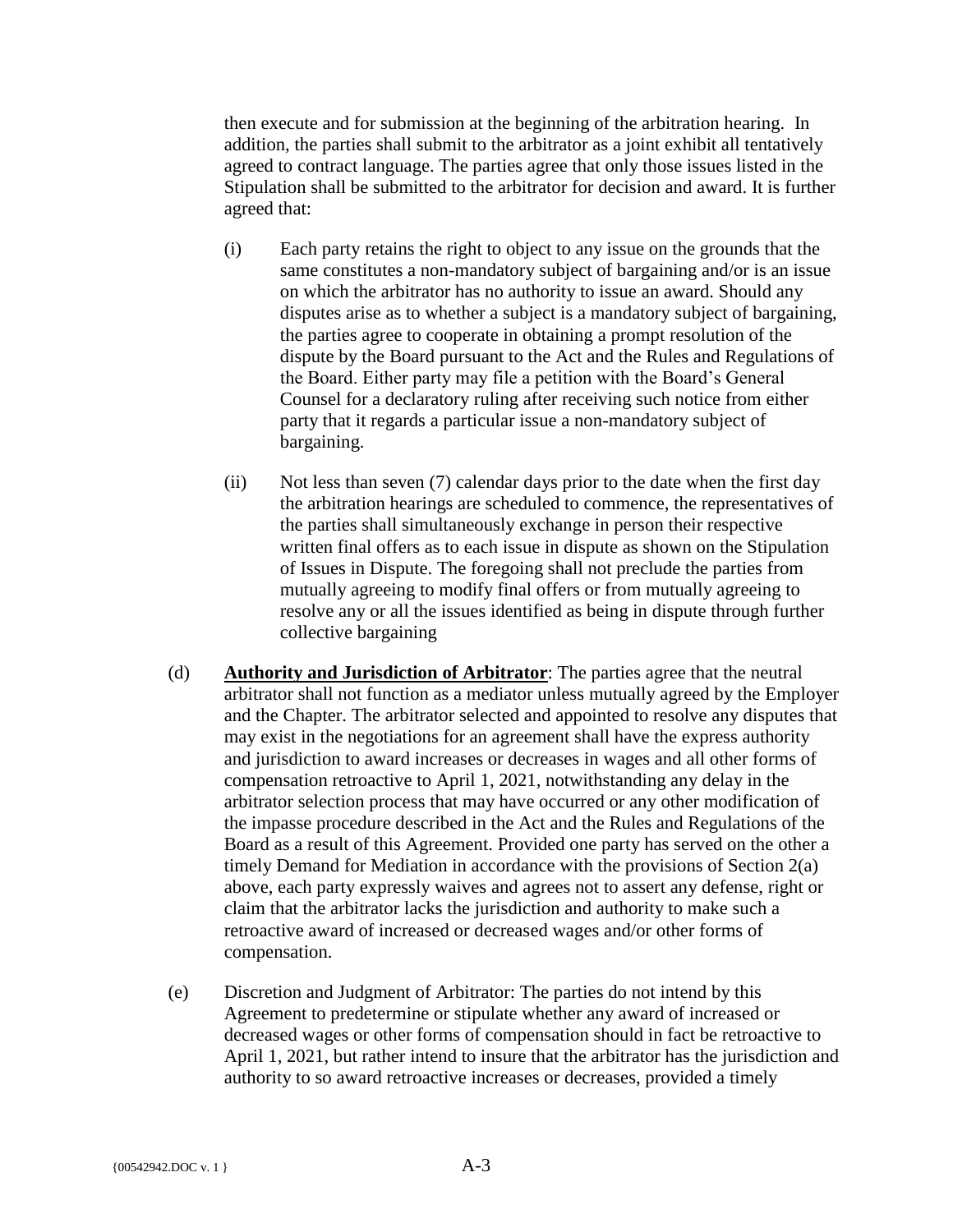Demand for Mediation has been submitted by one party, to that date should he in his discretion and judgment believe such an award is appropriate.

- (f) **Conduct of Hearings**: The parties agree that all arbitration hearings shall be conducted as follows:
	- (i) Hearings shall be held in Western Springs, Illinois, at a mutually agreed location. Hearings may be conducted elsewhere by written mutual agreement.
	- (ii) The hearings shall begin within thirty (30) days of the notification that the arbitrator selected has accepted the appointment to serve as the neutral arbitrator. The parties, by mutual written agreement, may agree to delay the date of the first hearing for a period up to ninety (90) days. The hearings shall be scheduled on mutually agreed dates, subject to the reasonable availability of the arbitrator and the representatives of the parties and shall be concluded within thirty (30) days of the date of the first hearing.
	- (iii) The party requesting arbitration shall proceed with the presentation of its case first, followed by the non-requesting party. Each party shall have the right to submit rebuttal evidence and testimony, as well as to submit a post-hearing brief. Post-hearing briefs shall be simultaneously submitted directly to the arbitrator, with a copy sent to the opposing party's representative by the arbitrator, within thirty (30) calendar days of the conclusion of the hearing.
	- (iv) The arbitrator's decision and award shall be issued in writing directly to each party's representative within thirty (30) days of the close of hearings or the submission of post- hearing briefs, whichever is later.
	- (v) A mutually agreed court reporting service shall record and transcribe the hearings. The costs of the neutral arbitrator, as well as the costs of the court reporting service and a copy of the transcript for the arbitrator, shall be divided equally. Each party shall be responsible for purchasing its own copy of the transcript and for compensating its witnesses and representatives.

(3) **Time Limits**: The parties agree that any time limits, regardless of whether they

are set forth in this Alternative Impasse Resolution Procedure, in the Act, or in the Rules and

Regulations of the Board, may be extended by mutual written agreement.

(4) **Remaining Provisions of §l614**: Except as expressly provided in this Agreement,

the parties agree that the provisions of §1614 of the Act and the Rules and Regulations of the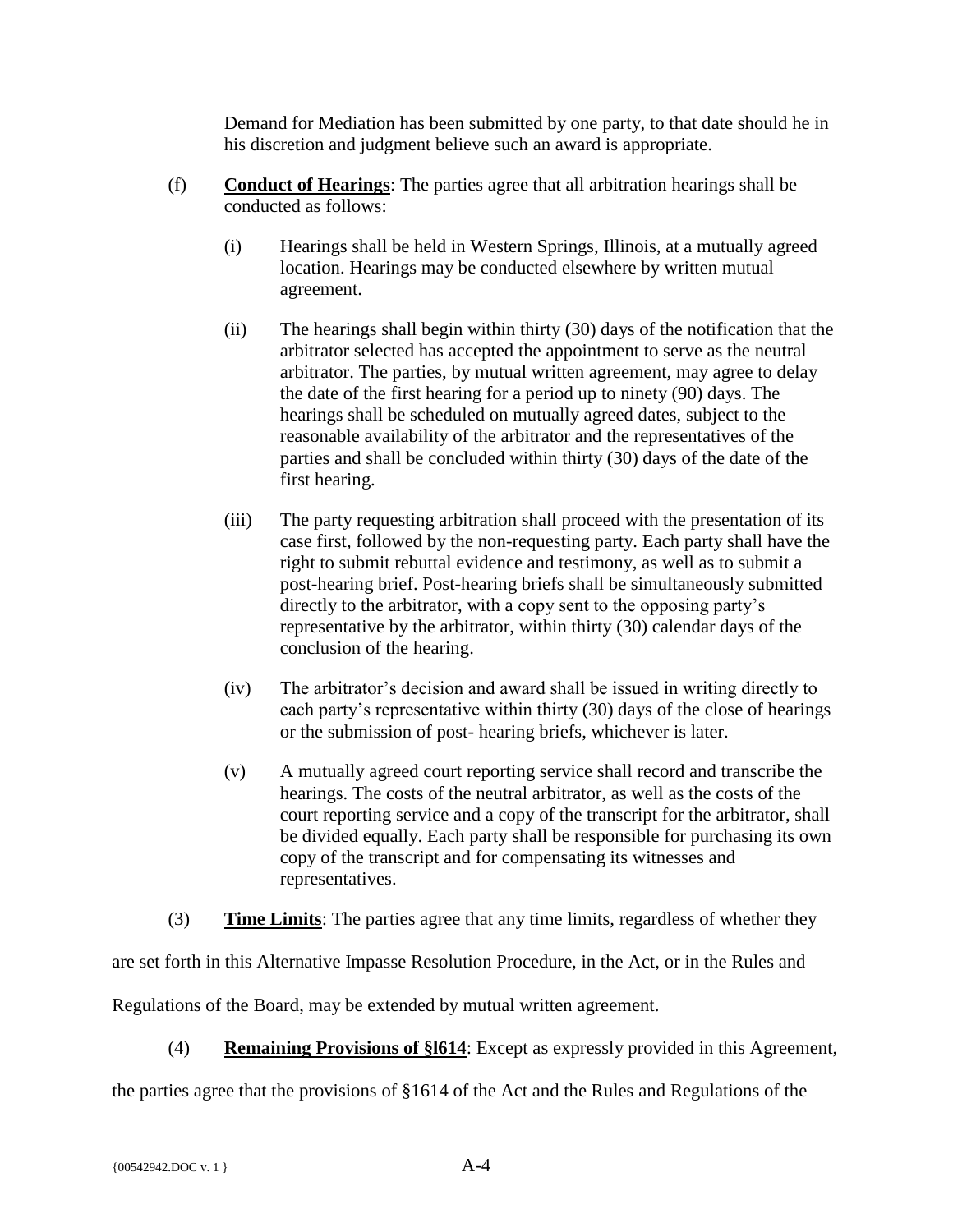Board shall govern the resolution of any bargaining impasses and any arbitration proceedings that may occur. To the extent there is any conflict between the provisions of this Agreement and § 1614 and/or the Rules and Regulations of the Board, it is the parties' express intent that the provisions of this Agreement shall prevail.

(5) **Recitals Incorporated**: The parties agree that the recitals at the beginning of this Agreement represent essential elements of the understandings of the parties, and that the same are hereby incorporated as part of this Agreement.

(6) **Authority of Representatives**: The representatives of the parties signing below warrant to each other that they have been duly authorized to enter into this Agreement by the governing body of the Employer and the membership of the bargaining unit, respectively, and that all necessary steps have been taken to insure that the terms of this Agreement will be binding on the Employer and the Chapter.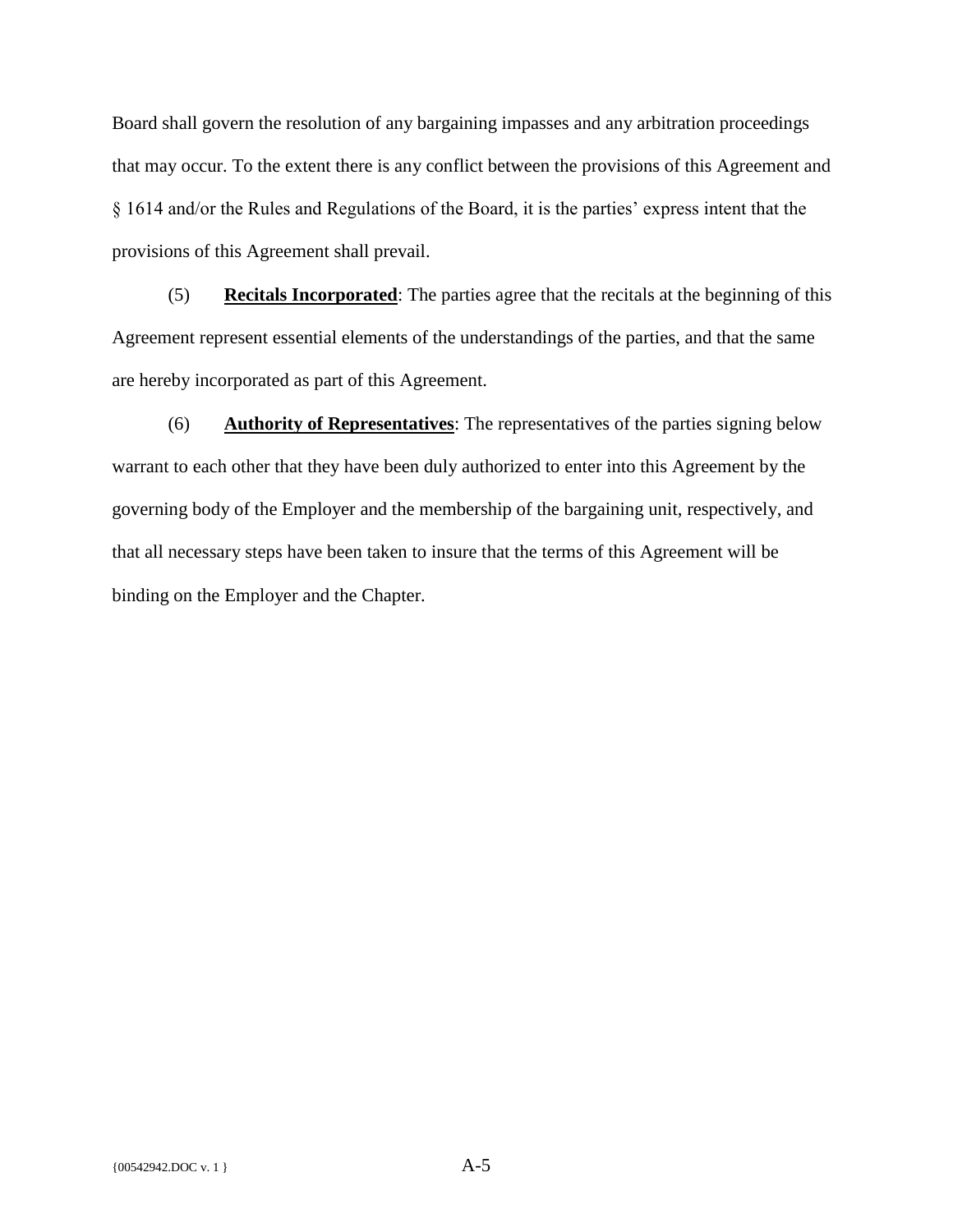# **APPENDIX B**

# **DRUG AND ALCOHOL TESTING PROCEDURES**

# <span id="page-49-0"></span>**I. PURPOSE**

The goal of these procedures is to establish a drug and alcohol testing program for the employees of the Village of Western Springs. Action taken against an employee shall be determined by the individual circumstances of each case. Disciplinary action up to and including termination is possible.

# **II. STATEMENT OF NEED**

Employees who abuse alcohol or prescription drugs, or use or possess illegal drugs have a medical problem which could lead to a safety risk to co-workers and to the general public. The Village of Western Springs has developed these procedures to test certain employees and all job applicants for abuse of alcohol or prescription drugs, or use or possession of illegal drugs.

# **III. PROHIBITIONS**

A. Prohibited Alcohol-Related Conduct

An employee shall not, except as authorized by the Police Chief or his designee, in the performance of official duties:

- 1. Use alcohol on duty or while performing a safety sensitive function.
- 2. Be in possession of alcohol while on duty.
- 3. Have a prohibited breath alcohol concentration or be under the influence of alcohol while on-call for duty or on duty (defined as a breath or alcohol content of .02).
- 4. Refuse to cooperate with or submit to a required alcohol test.
- B. Prohibited Drug-Related Conduct

An employee shall not, except as authorized by the Police Chief or his designee, in the performance of official duties:

- 1. Use any controlled substances or illegal drugs, including use of a substance for medicinal purposes under a doctor's care, unless a physician has advised the employee that it will not interfere with the employee's ability to perform his job safely.
- 2. Be in possession of or use any unauthorized controlled substance.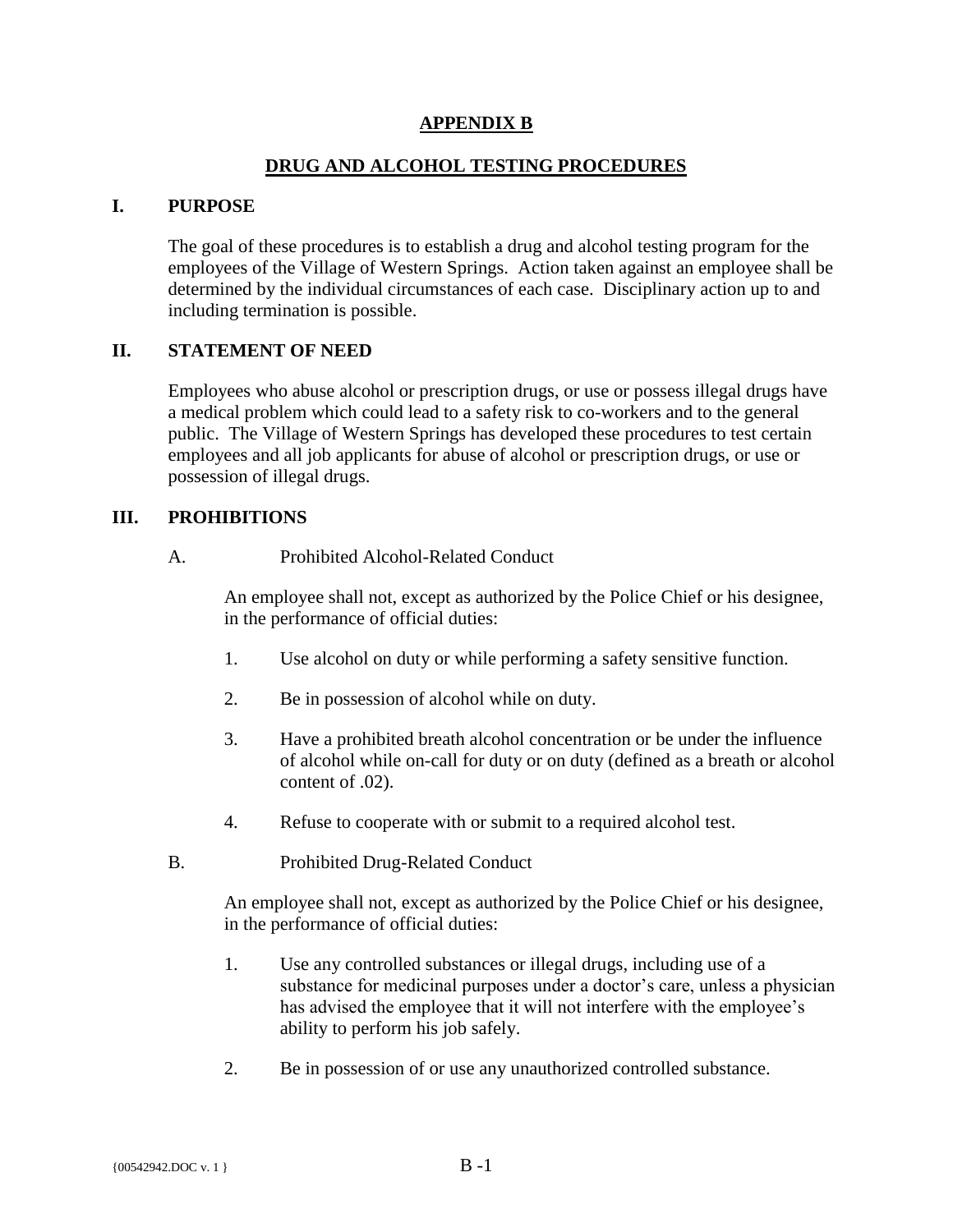- 3. Report for duty while impaired from any prescribed therapeutic drug or controlled substance or under the influence of any illegal drugs (defined as testing positive at a specified nanogram/milliliter level as defined by the Department of Health and Human Services from time to time).
- 4. Buy, sell, manufacture or dispense any controlled substance or illegal drugs on or off duty.
- 5. Refuse to cooperate on or submit to a required controlled substances or drug test.
- 6. Attempt to or switch or adulterate any urine sample submitted for testing.
- C. Reporting Requirements for Prescribed Controlled Substances
	- 1. Any employee who takes prescribed medication must inquire of his/her treating physician whether the controlled substance would adversely affect his/her ability to perform the duties of his duties safely.
	- 2. If the employee is scheduled to work and the medication (prescribed or over-the-counter) in use will adversely affect the employee's ability to safely perform his job, he must promptly disclose any work restrictions to his supervisor. This provision does not require the employee to disclose the diagnosis/medical condition for which the medication is prescribed but does not preclude the Village from requesting further information if the provisions of Article IX or Article XIV §2 are implicated.

# **IV. RESPONSIBILITIES**

It is the desire of the Village of Western Springs to provide a drug and alcohol free working environment for its employees. In addition, the Village is responsible to the citizens to provide safe, efficient and effective governmental functions. It is the employee's responsibility to follow all of these policies and procedures.

# **V. AUTHORITY FOR TESTING**

An employee can be ordered to an alcohol and drug screening for reasonable suspicion, including being involved in an accident involving damage to persons or property or a work-related injury to themselves.

1. Any employee of the Village that is involved in an on-the-job accident (resulting in damage to Village property estimated to be in excess of \$500.00) or injury (requiring medical attention greater than simple first aid) will be required to submit to an alcohol and drug screening test. The employee's immediate supervisor will investigate the accident or injury and evaluate the employee's appearance and behavior. If after the immediate supervisor's investigation of the accident and the employee's appearance and behavior and a review by the immediate supervisor's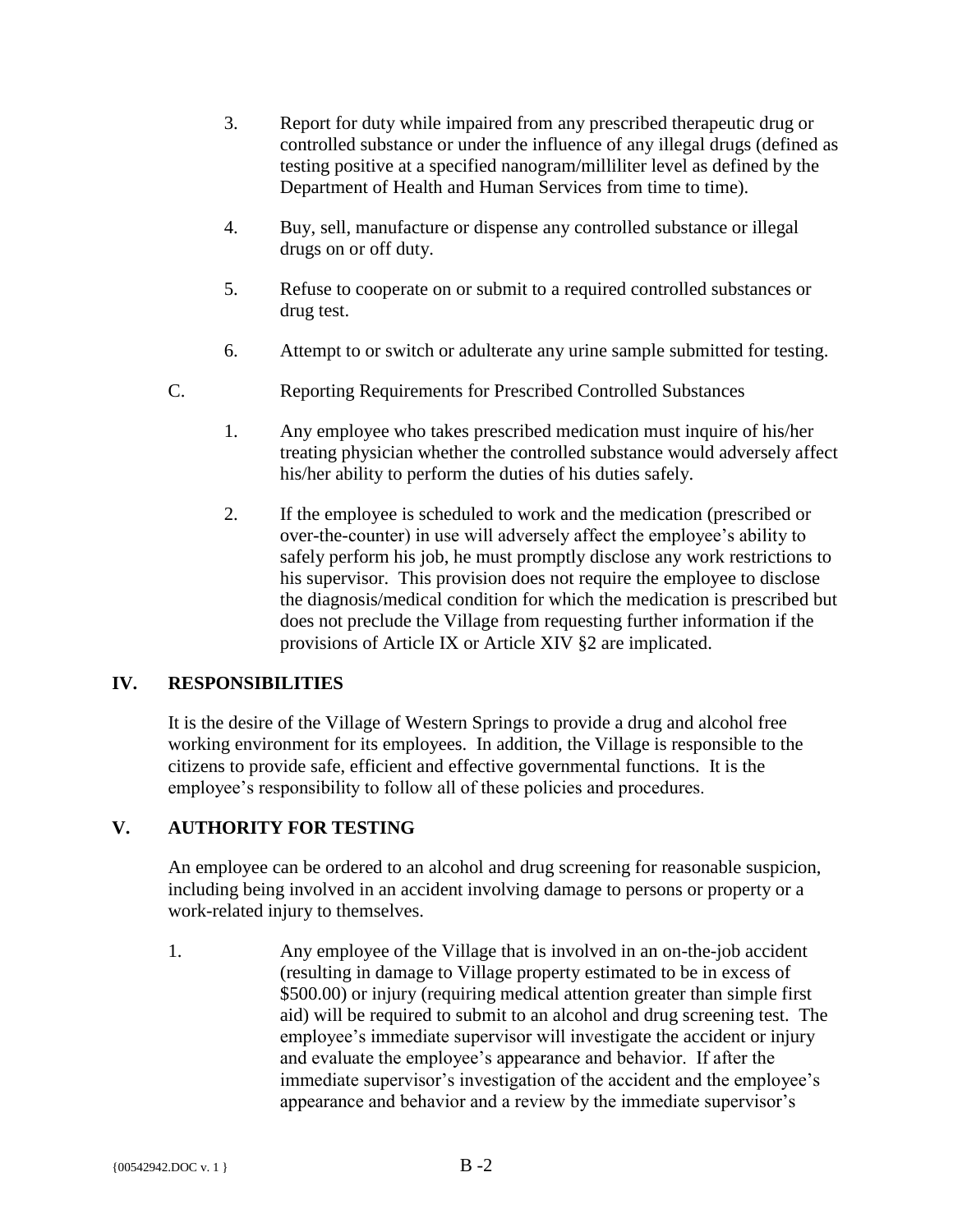supervisor a conclusion is made that an alcohol and drug screening is not warranted, supervisory personnel may jointly waive the screening test requirement.

- 2. All incidents that result in a waiving of the screening and testing requirement must be reported to the Village Manager on a quarterly basis.
- 3. In other instances of reasonable suspicion , besides on-the-job accidents and injuries, any employee whose abnormal behavior supports a violation of the policy shall submit to an alcohol and drug screening test. An employee may be ordered to undergo drug/alcohol screening by a supervisor. The supervisor must hold the rank of Sergeant or above or be assigned as an Officer-in-Charge (OIC) with the Western Springs Department of Law Enforcement.
- 4. All supervisory personnel shall be trained in identifying reasonable suspicion situations other than on-the-job accidents or injuries. Reasonable suspicion is defined in Section VI, paragraph B.

# **VI. CONDITIONS ALLOWING FOR TESTING**

- 1. Employees will be subjected to drug and alcohol testing if the Village has a reasonable suspicion to suspect that the employee is:
	- a. using, selling or in possession of illegal drugs, controlled substances or alcohol;
	- b. under the influence of drugs or alcohol;
	- c. using prescription drugs without a prescription, in excess of the prescribed doses or contrary to warnings by a physician or pharmacist or over the counter drug contrary to a warning by a pharmacist or on the label; or
	- d. otherwise in violation of the prohibitions set forth in III above.
- 2. Reasonable suspicion shall mean suspicion based upon specific objective facts and reasonable inferences drawn therefrom. One or more of the following may exist as determined by the employee's supervisor:
	- a. Observable evidence, including but not limited to: slurred speech, the smell of an alcoholic beverage on breath or skin, inability to walk a straight line, an accident involving Village property, a work-related injury, physical altercation, verbal altercation, behavior which is so unusual that it warrants summoning a supervisor or anyone else with authority, or possession or sale of alcohol or drugs (with exception of law enforcement officers in the line of duty). This list is not all-inclusive.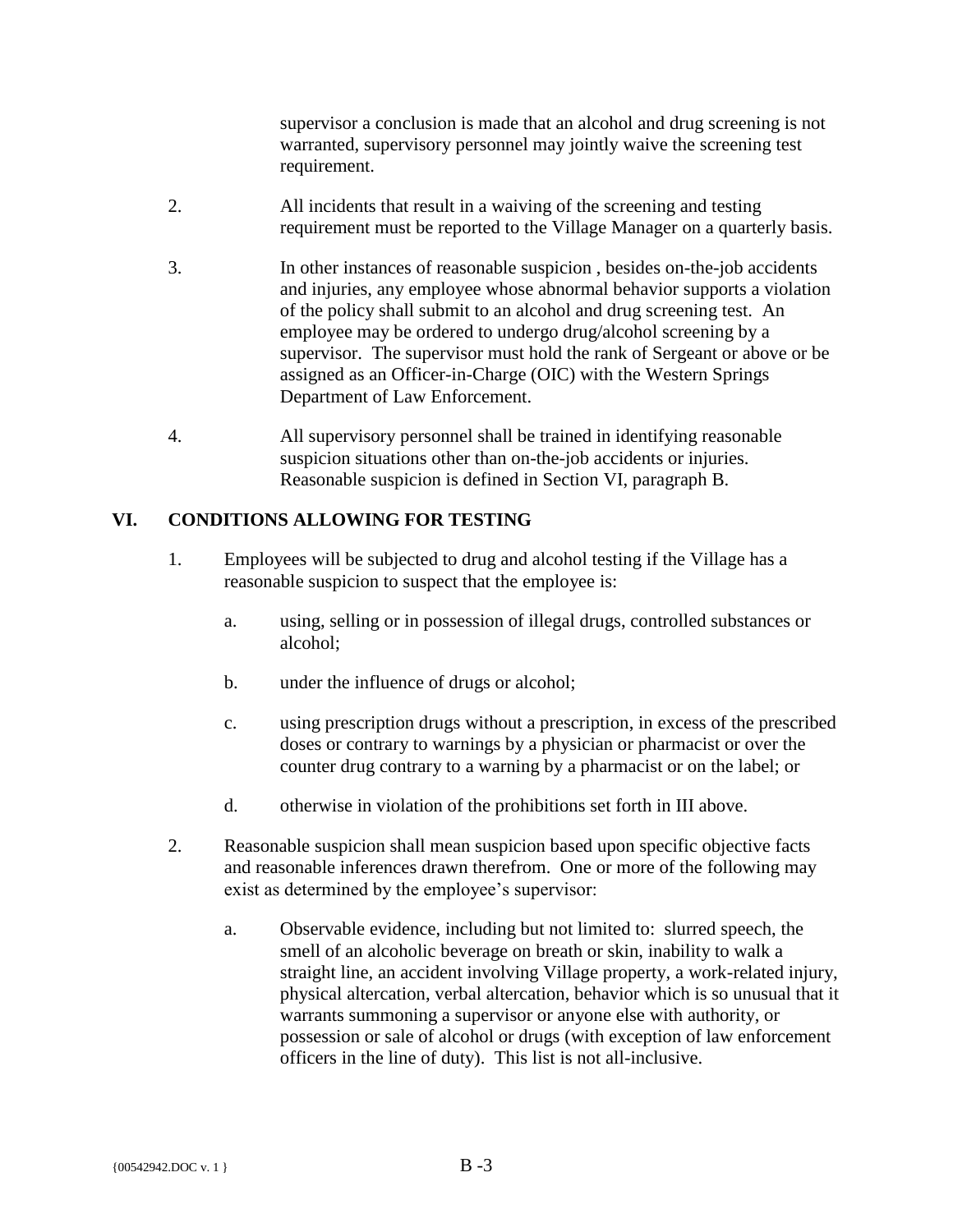- b. An apparent state of facts and/or circumstances which would lead a reasonable person to believe an individual was using, selling or in possession of drugs at any time or alcohol on Village premises or Village business.
- c. Information provided by a reliable source that is corroborated by another source or supported by other observable evidence. (Information based solely upon an anonymous source not supported by or corroborated by another source or other evidence is insufficient.)
- 3. Police officers may also be tested for drug or alcohol use in the following circumstances:
	- a. as part of a regularly scheduled medical examination;
	- b. when an officer has been involved in a major incident, such as a shooting (at any time), an injury to one's self or citizen(s) (while on duty), or when there is a reasonable suspicion of the use of excessive force; or
	- c. when the officer is assigned to a departmental drug enforcement group or when an employee is assigned primarily to drug enforcement.

d. an officer involved shooting pursuant to Public Act 100-389. For the purpose of clarity, the parties agree that a person "involved in" an officer involved shooting is defined to mean any officer who discharged a firearm there by causing injury or death to a person or persons. If multiple officers discharged their firearm, and it is unclear whose bullet struck the person or persons, then all officers who discharged their firearm in the direction of the subject shall be required to submit to drug and alcohol testing.

The parties agree that the term "involved in" an officer involved shooting does not include officers who did not discharge their weapon, even if they were providing other forms of support and assistance during the call. Nor does the term "involved in" include officers who discharge their weapons when it is undeniably clear their projectiles did not actually strike any person or persons.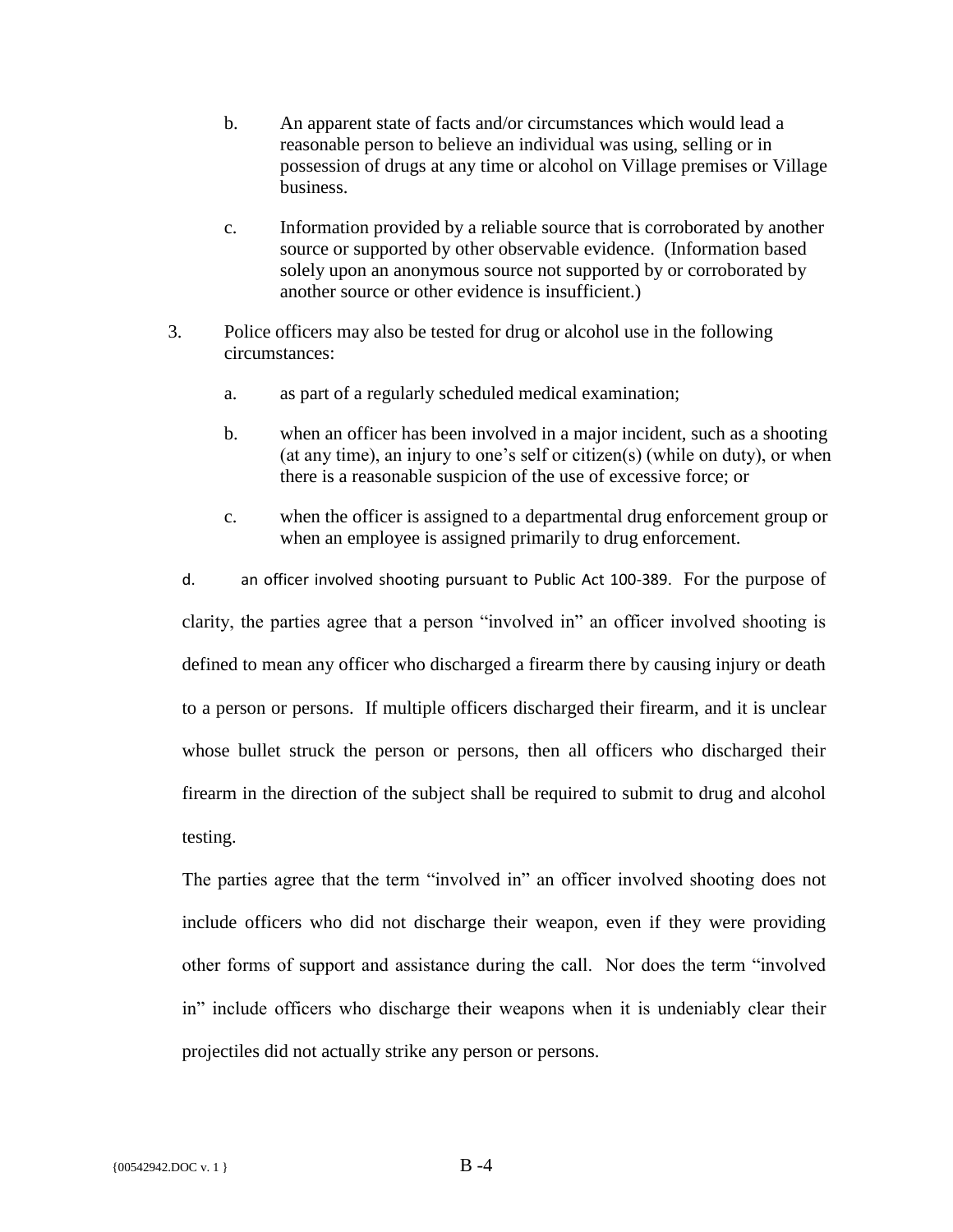The parties agree that any drug or alcohol test required pursuant to this subsection d. shall be considered a compelled, non-voluntary drug or alcohol test under threat of disciplinary action. Such testing shall only be done by urinalysis or breathalyzer. Blood tests shall only be administered with a warrant. This does not limit the Village's right to obtain test results via other available legal processes or preclude an officer from agreeing to blood testing. If circumstances beyond the control of the Village delay the testing until after the end of the shift, the Village may order the officer to stay beyond the shift end. .

- 4. The employee shall be verbally notified by the employee's supervisor of the grounds for testing prior to the collection of the specimen or commencement of a breathalyzer analysis. Written documentation stating the grounds for reasonable suspicion shall be provided by the employee's supervisor to the employee to be tested on the next business day following the collection of the specimen or the commencement of a breathalyzer analysis.
- 5. If an employee refuses to submit to an alcohol or drug screening or fails to cooperate in the process, including attempting to submit an adulterated or substitute sample, after there is a determination of reasonable suspicion, the employee shall be subject to termination.

# **VII. TESTING PROCEDURES**

- 1. Detailed testing, collection, analysis and reporting procedures consistent with 49 CFR 40 shall be developed by the Village. Said procedures shall include but not be limited to the following:
	- a. Inform all employees of the policies and procedures prior to the testing.
	- b. Positively identify employees prior to testing.
	- c. Provide for employee privacy and security of samples.
	- d. Establish if an employee is taking drugs legitimately under medical supervision.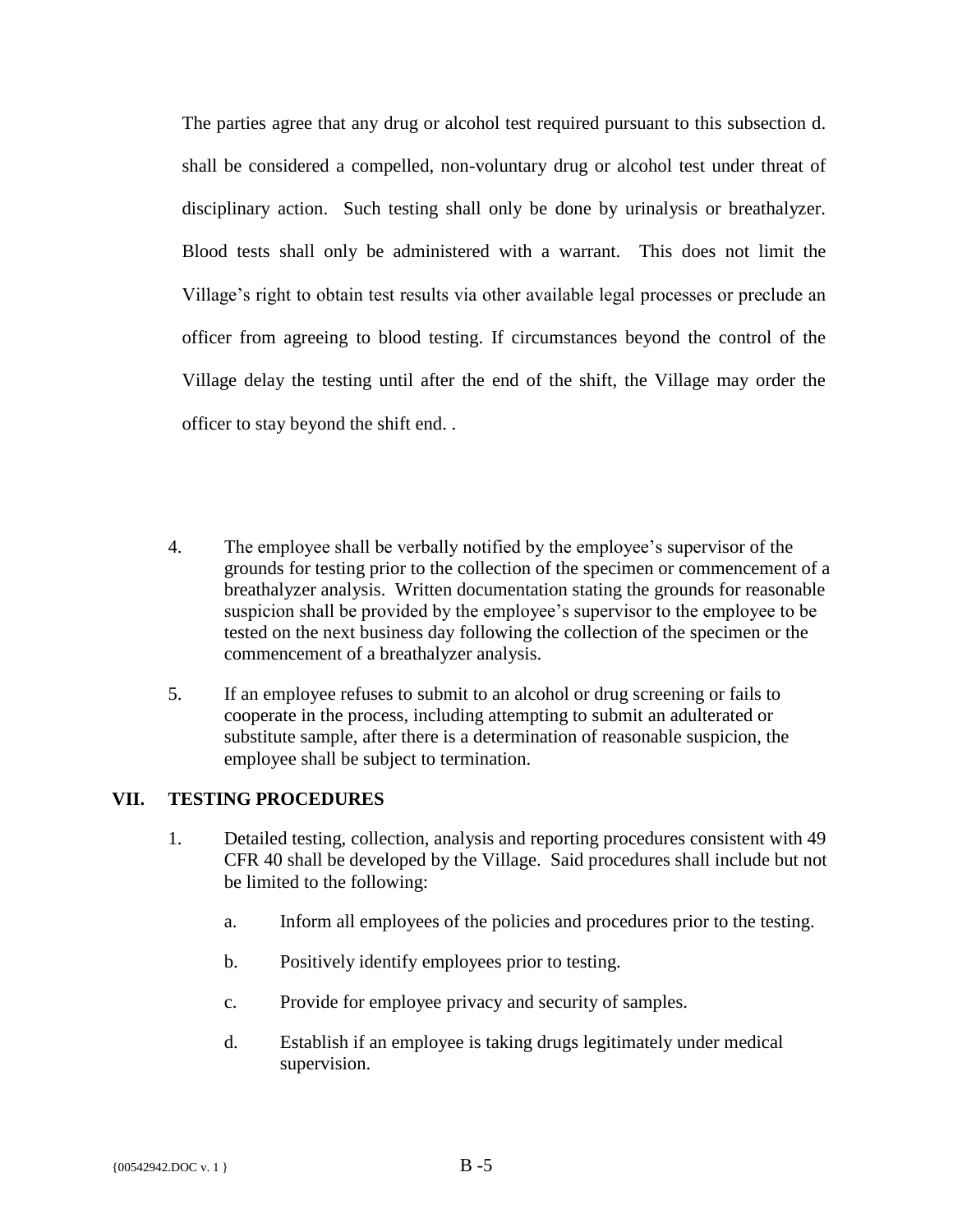e. Develop a two-step test: A urine sample and a blood test cell shall be collected and any specimen testing positive to the urinalysis and/or blood test, shall be subject to confirmatory testing to verify results. All test results positive for the presence of drugs specified in section 2 below shall be forwarded to a Medical Review Officer ("MRO").

Where there is reasonable suspicion determined to test for alcohol, a breathalyzer test may be administered in lieu of or in addition to any blood or urine screen.

2. Cut off concentrations for drug testing only, not including alcohol, shall be as recommended by the Health and Human Services (HHS).

# **VIII. TESTING AGENT**

The Village will utilize a reputable testing laboratory and/or medical facility to collect and analyze specimens of blood and urine. The laboratories are all approved by the Substance Abuse and Mental Health Services Administration (SAMHSA). The laboratories conducting the analysis are experienced and capable of: quality control, documentation, chain of custody, technical expertise, as well as adherence to Federal guidelines.

# **IX. RISK MANAGEMENT REPORTING**

As part of our long-standing risk management and safety program, the Village encourages and requires that all accidents and work-related injuries are reported by all employees and their supervisors. Pursuant to Section V of these testing procedures, the results of all supervisory decisions whether to waive said requirements shall be duly noted on the form entitled "Supervisor's First Report of Accident or Injury" and said reports will be forwarded to the Village Manager through the Safety coordinator.

# **X. REHABILITATION**

The Village of Western Springs reserves the right to offer any employee who is found to be in violation of the Village policy concerning the use of alcohol in the workplace, the opportunity to seek professional counseling and/or participation in an approved rehabilitation program as an alternative or in addition to disciplinary action.

In the case of prescription drug abuse, a rehabilitation program will only be offered if the employee asks for assistance before an accident occurs or an abuse problem is discovered. If such a program is offered and accepted by the employee, then the employee must satisfactorily participate in and complete such a program as a condition of continued employment, agree to return to work and follow up testing and the employee will be required to sign a statement that he acknowledges the potential loss of his or her job if he does not satisfactorily participate and complete the conditions outlined above.

The foregoing shall not insulate an employee from discipline for other rule violations for the same or different conduct.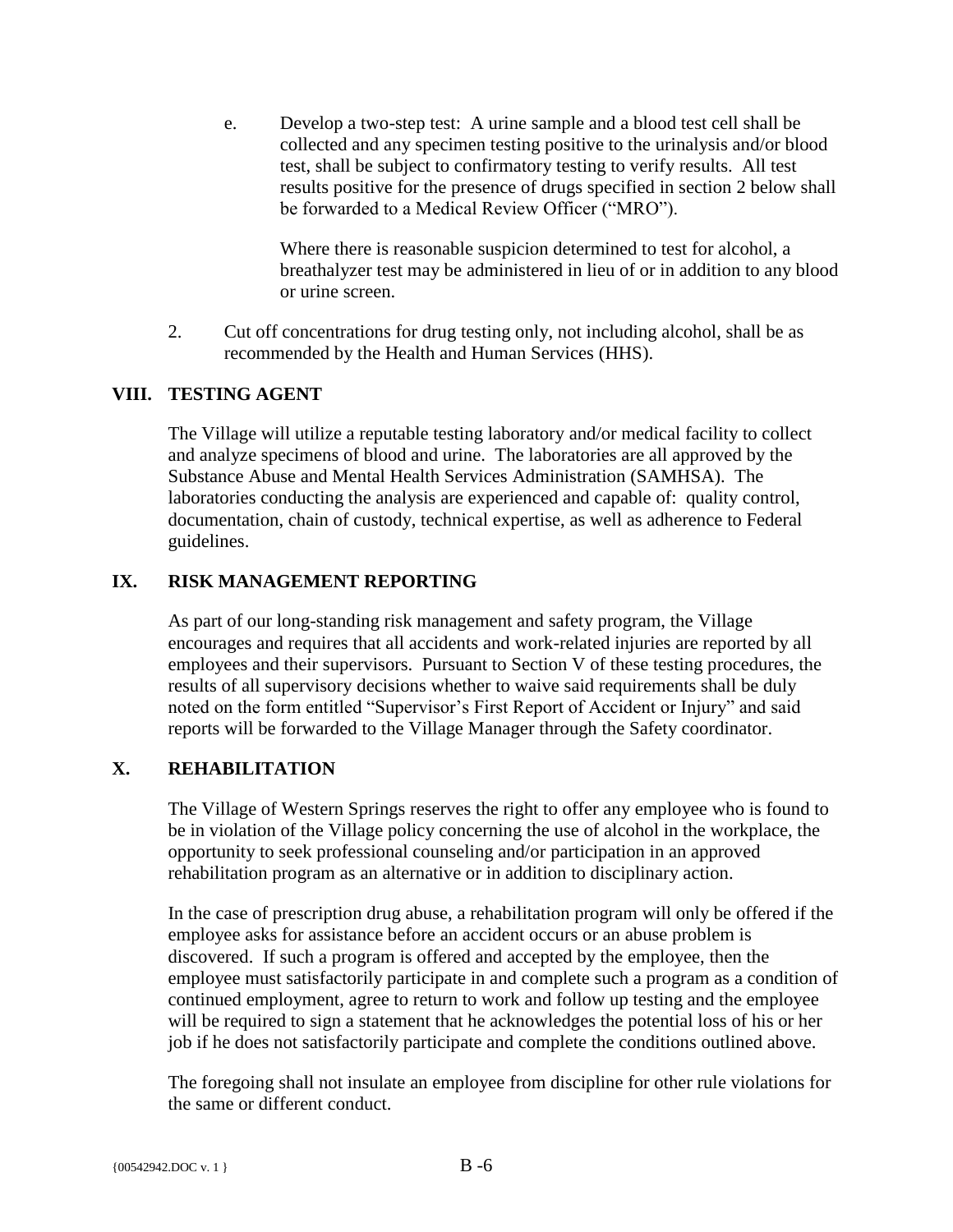# **APPENDIX C**

# **FITNESS STANDARDS**

## **STRENGTH**

<span id="page-55-1"></span><span id="page-55-0"></span>Hand and arm strength are necessary for an officer to lift or pull heavy objects or for selfdefense. Strong legs and feet are needed for walking and running, as well as for support for the entire body. To measure strength, the push-up will be utilized.

The officer is to lower the body from the front leaning position; hands should be placed slightly wider than the shoulders. Fingers should be pointed straight ahead. The officer lowers the body until the officer's chest barely touches the clenched fist of a tester. (The tester's fist is to have the little finger parallel to the floor; the thumb should be curled over the top of the hand. An object of equivalent size may be substituted.) The officer then returns to the front leaning position. The number of consecutive push-ups to be performed for age and gender are detailed below:

|               |           | AGE   |                       |
|---------------|-----------|-------|-----------------------|
|               | $20 - 29$ | 30-39 | <b>40 &amp; Older</b> |
| <b>Male</b>   | 30        | 25    |                       |
| <b>Female</b> |           |       |                       |

### **ENDURANCE**

Bent Knee Sit-Ups will be used to measure an officer's ability to maintain continued exertion over a prolonged period of time. The officer lies back on the floor with the knees bent. The fingers should be laced behind the neck. The officer sits up, then returns to the prone position (knees should be bent at an approximate 45 degree angle). The officer should be able to complete the indicated number of bent knee sit-ups in one minute's time:

|               | AGE       |       |       |       |       |
|---------------|-----------|-------|-------|-------|-------|
|               | $20 - 29$ | 30-39 | 40-49 | 50-59 | 60-69 |
| <b>Male</b>   | 34        | 31    | 26    | 20    | 18    |
| <b>Female</b> | 30        | 24    | 16    | 14    | 4 ا   |

#### **FLEXIBILITY**

It is important that an officer maintain flexibility, especially given the number of hours spent on patrol or doing paperwork. Flexibility will help decrease the chances of lower back injury. The test for flexibility is called the Sit and Reach. The sit and reach is conducted by having the officer sit on a mat. The legs should be extended straight in front of the body, and they are at right angles (perpendicular) to a taped line on a box. The heels are placed on the floor, about eight inches apart. A fifteen inch rule is placed with the 15 inch mark on the edge of the box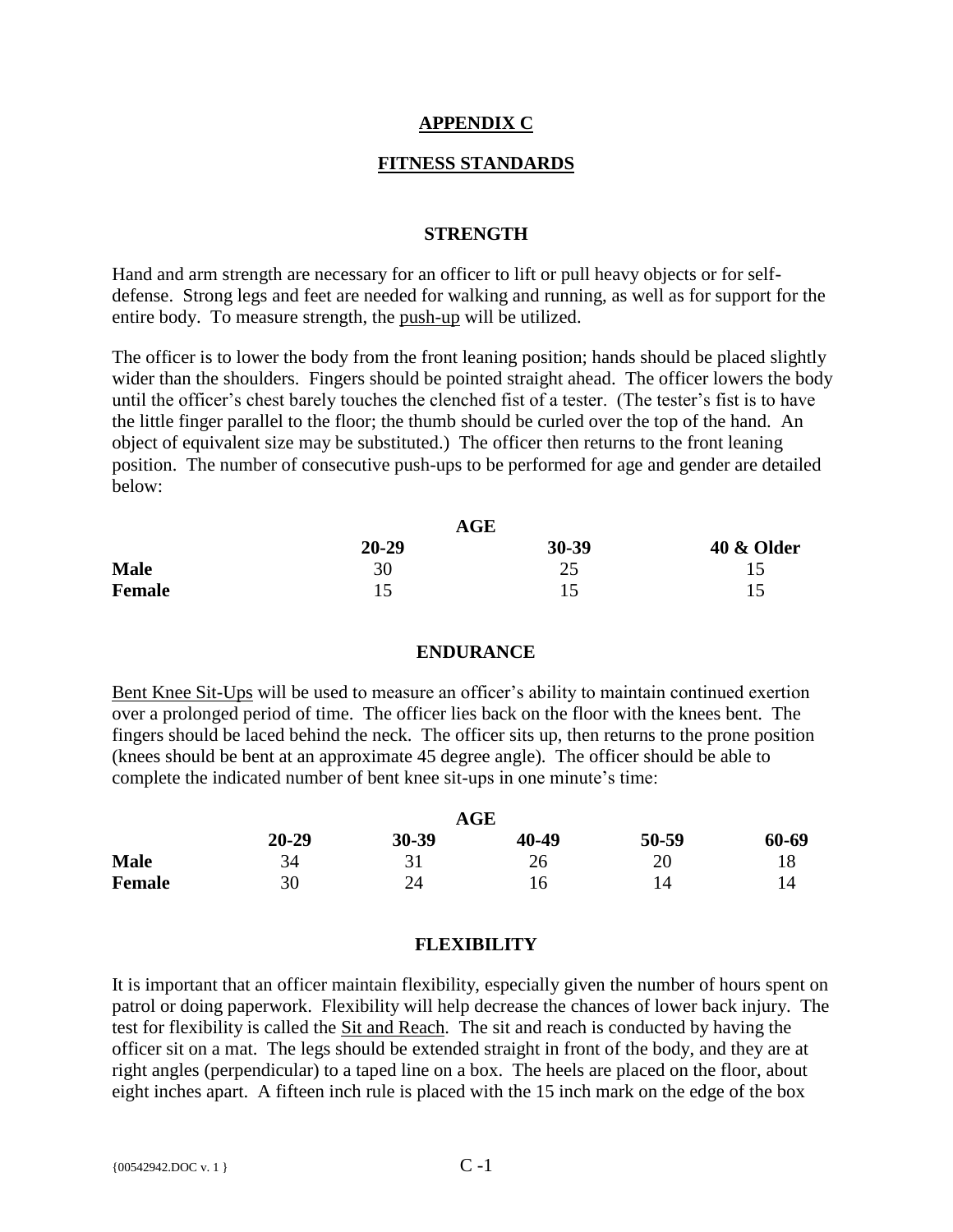nearest the officer. The officer slowly reached forward with both hands as far as possible, and holds the position momentarily. His goal is to reach as far as possible without moving the heels and keeping knees straight. The distance of the reach is recorded; the best of three tries is considered the score used to determine passage of the test. The scores for passing are charted below:

|               | AGE   |       |       |       |            |
|---------------|-------|-------|-------|-------|------------|
|               | 20-29 | 30-39 | 40-49 | 50-59 | 60 & Older |
| <b>Male</b>   | 16.5  | 15.5  | 14.3  | 12.5  | 12.00      |
| <b>Female</b> | 19.3  | 18.3  | 17.3  | 16.8  | 15.5       |

Other tests include a 1.5 mile run. The times for each test are charted below:

|                              |           | AGE   |       |       |            |
|------------------------------|-----------|-------|-------|-------|------------|
| 1.5 mile run<br>(in minutes) |           |       |       |       |            |
|                              | $20 - 29$ | 30-39 | 40-49 | 50-59 | 60 & Older |
| <b>Male</b>                  | 14:00     | 14:45 | 15:35 | 17:00 | 19:00      |
| <b>Female</b>                | 18:30     | 19:00 | 19:30 | 20:00 | 20:30      |

The Institute for Aerobics Research also considers "Standards of Error" in calculating the standards. These standards of error represent statistical deviations from test results. Therefore, the following standards of error will be included in your scores:

|           | 1.5 mile run: subtract 55 seconds from final score, unless the test was passed at written<br>standard |
|-----------|-------------------------------------------------------------------------------------------------------|
|           | Sit & Reach: add $\frac{1}{2}$ inch to final score                                                    |
|           | Sit-Ups: add 1 sit-up to final score                                                                  |
| Push-Ups: | no standard of error has been computed                                                                |

The bench press may be substituted for push ups.

|               |       |       | AGE   |       |            |
|---------------|-------|-------|-------|-------|------------|
|               | 20-29 | 30-39 | 40-49 | 50-59 | 60 & Older |
| <b>Male</b>   | .99   | .88   | .80   |       | .65        |
| <b>Female</b> | .59   | .53   | .50   | .44   | .43        |

The procedure to substitute the bench press for push-ups is as follows:

- 1) Estimate the weight that the officer will have to press in one try.
- 2) Load and weights to one-half of the required weight.
- 3) The officer is to press the one-half of estimated weight for an easy warm-up.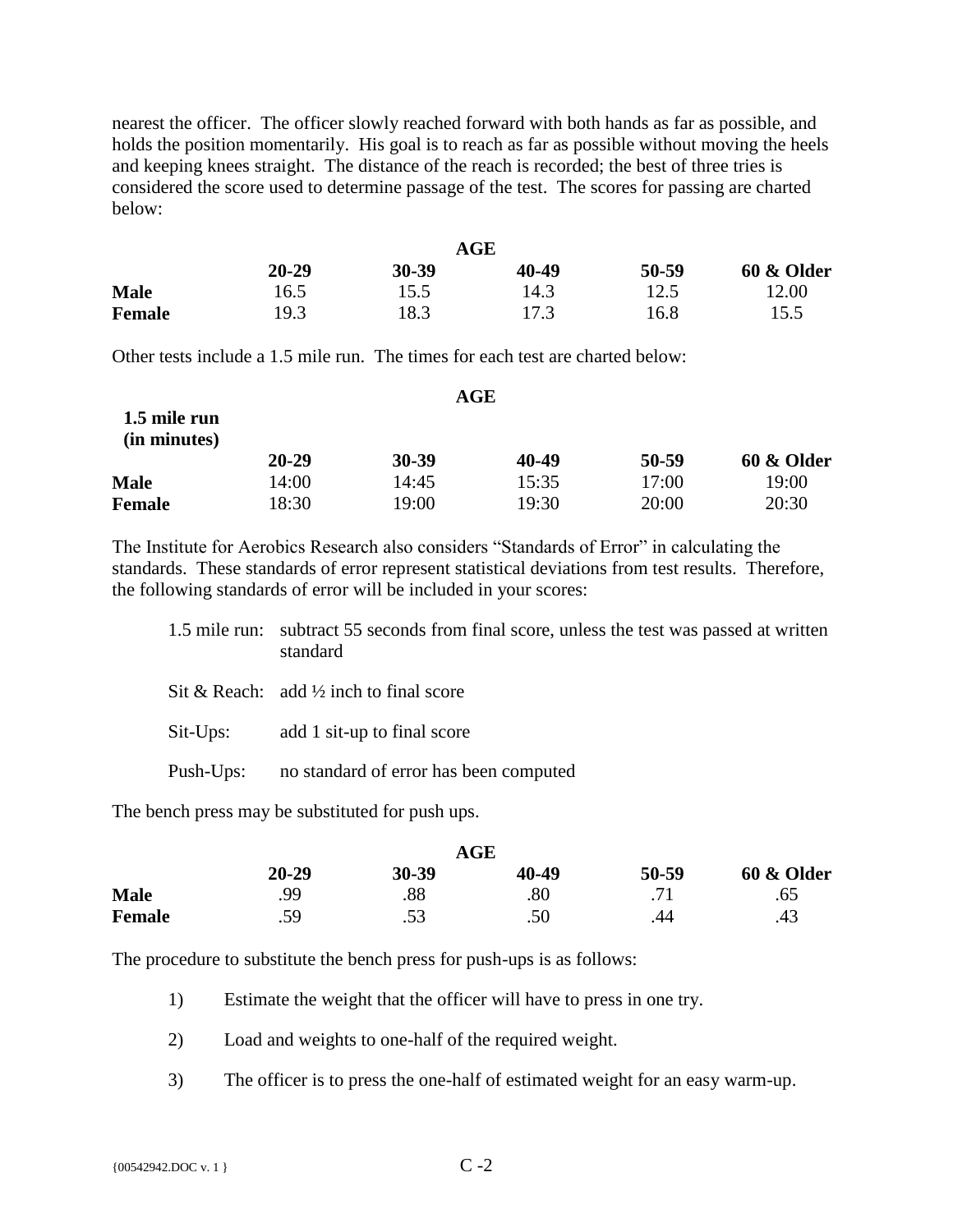4) Increase the loading of weights in ten (10) pound increments, allowing a press after each increment is added. This allows the officer to warm up in three or four repetitions to prevent muscle injury. When the maximum weight is added, the officer is to lift this weight in one smooth repetition.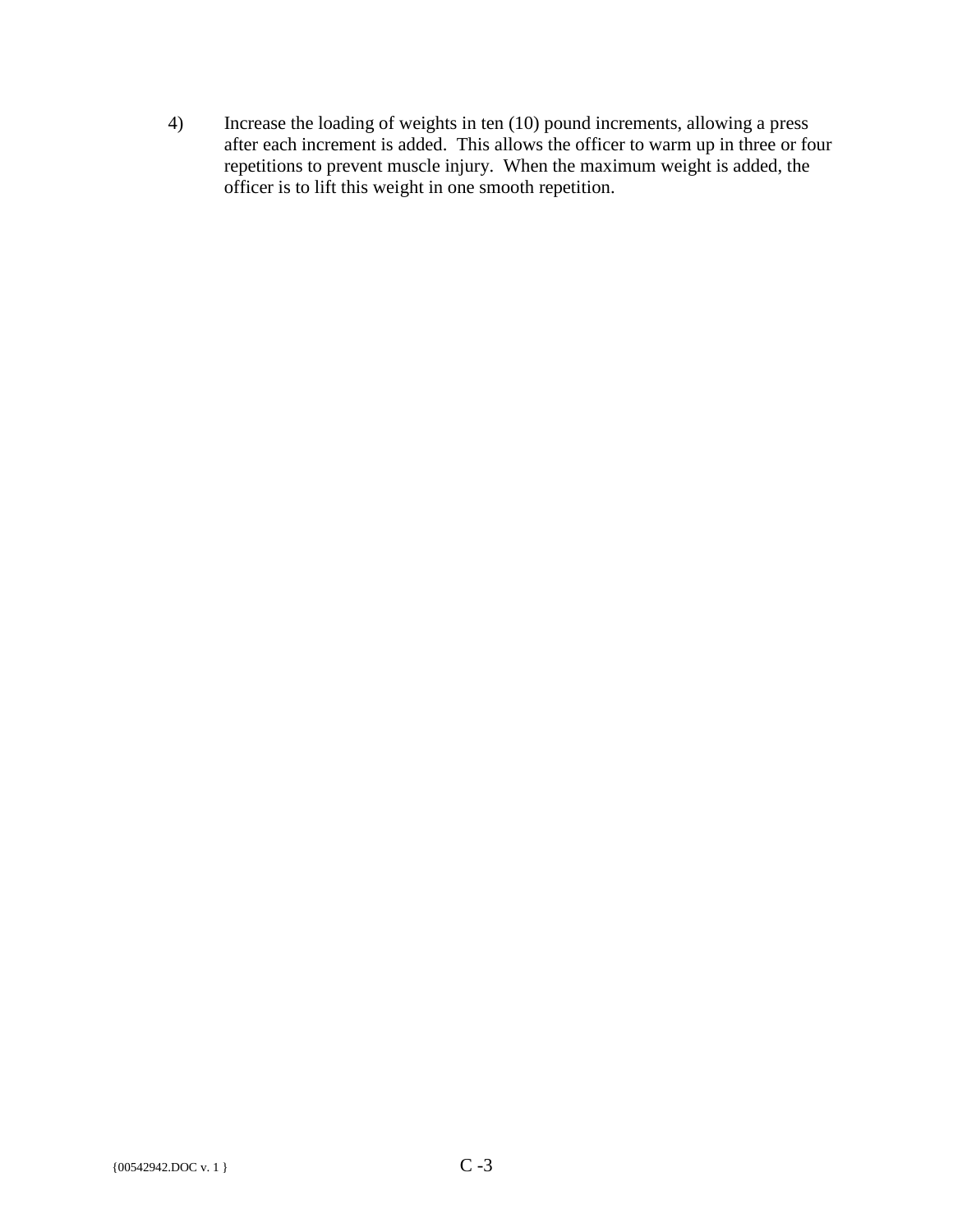# **APPENDIX D**

# **SECONDARY EMPLOYMENT**

# **Western Springs**

## <span id="page-58-0"></span>**Department of Law Enforcement Services**

# **General Order P411**

# **SUBJECT: SECONDARY EMPLOYMENT**

<span id="page-58-1"></span>

| <b>Issue Date:</b>    | May 25, 2006                                         |
|-----------------------|------------------------------------------------------|
| <b>Revised Date:</b>  | August 15, 2012                                      |
| Relates to Standards: | 22.3.3, 22.3.4                                       |
| Indexed As:           | Secondary Employment<br><b>Extra Duty Employment</b> |
| <b>Issue Date:</b>    | May 25, 2006                                         |
| <b>Revised Date:</b>  | August 15, 2012                                      |
| Relates to Standards: | 22.3.3, 22.3.4                                       |
| Indexed As:           | Secondary Employment<br><b>Extra Duty Employment</b> |

# **I. POLICY**

A. The policy of the Department is to provide guidelines to employees of the types of secondary employment that is appropriate, and to establish procedures to maintain accountability for the welfare of the Department. These requirements are essential for the efficient operation of the Department and for the protection of the community.

# **II. PURPOSE**

A. The purpose of this directive is to set forth guidelines to govern off-duty or secondary employment by members of the Western Springs Department of Law Enforcement Services.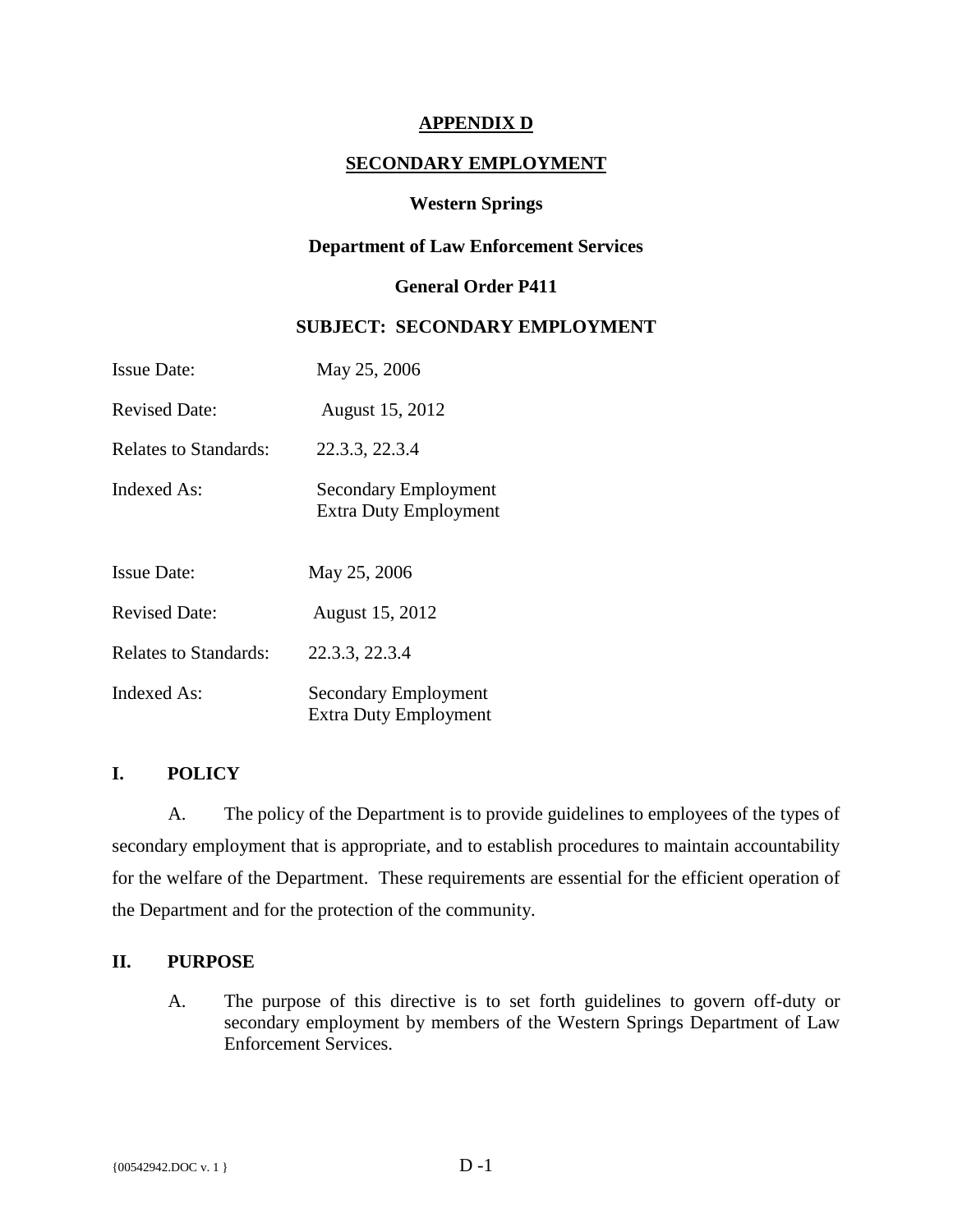# **III. DEFINITIONS**

- A. *Employment:* The provision of a service, whether or not in exchange for a fee or other service, including self-employment. This includes any employment in which another may financially benefit from the employee's work, e.g., a family member or other person receiving compensation for the work of the employee. Employment does not include volunteer charity work.
- B. *Extra-Duty Employment:* Any employment that is conditioned on the actual or potential use of law enforcement powers by the sworn police employee.
- C. *Regular Off-Duty Employment:* Any employment that will not require the use or potential use of law enforcement powers by the off-duty employee.
- D. *Conflict of Interest:* Any secondary employment duty that is illegal, inconsistent, incompatible, or in opposition to the duties, functions, and/or responsibilities of employment with the Department.
- E. *Personnel:* Any employee or member of the Department and includes:
	- 1. Full-Time Officer: any sworn full-time member of the Department.
	- 2. Community Service Officer: any paid non-sworn employee, whether full or part-time, who performs limited field duties in conjunction with or support of other police personnel.
	- 3. Civilian Personnel: Any person performing a function within the Department, whether full or part-time, who is compensated for the work they perform and is not a sworn police officer.
- F. *Probationary Period:* A period of time beginning with the date of original appointment to employment with the agency and the length of such period as defined within the general policies of the municipality contained within the existing provisions of any bargaining agreement or is provided for through the establishment of a specific State Statute.
- G. *Secondary Employment:* Secondary employment is any employment other than the employee's regular employment with the Department, including both regular off-duty and extra-duty employment.

# **IV. PROCEDURE**

A. General Guidelines

The Department has a legitimate interest in regulating its employees' secondary employment. While the Department will not unreasonably restrict off-duty employment, it will require responsibility and accountability to the Department of personnel engaged in secondary employment.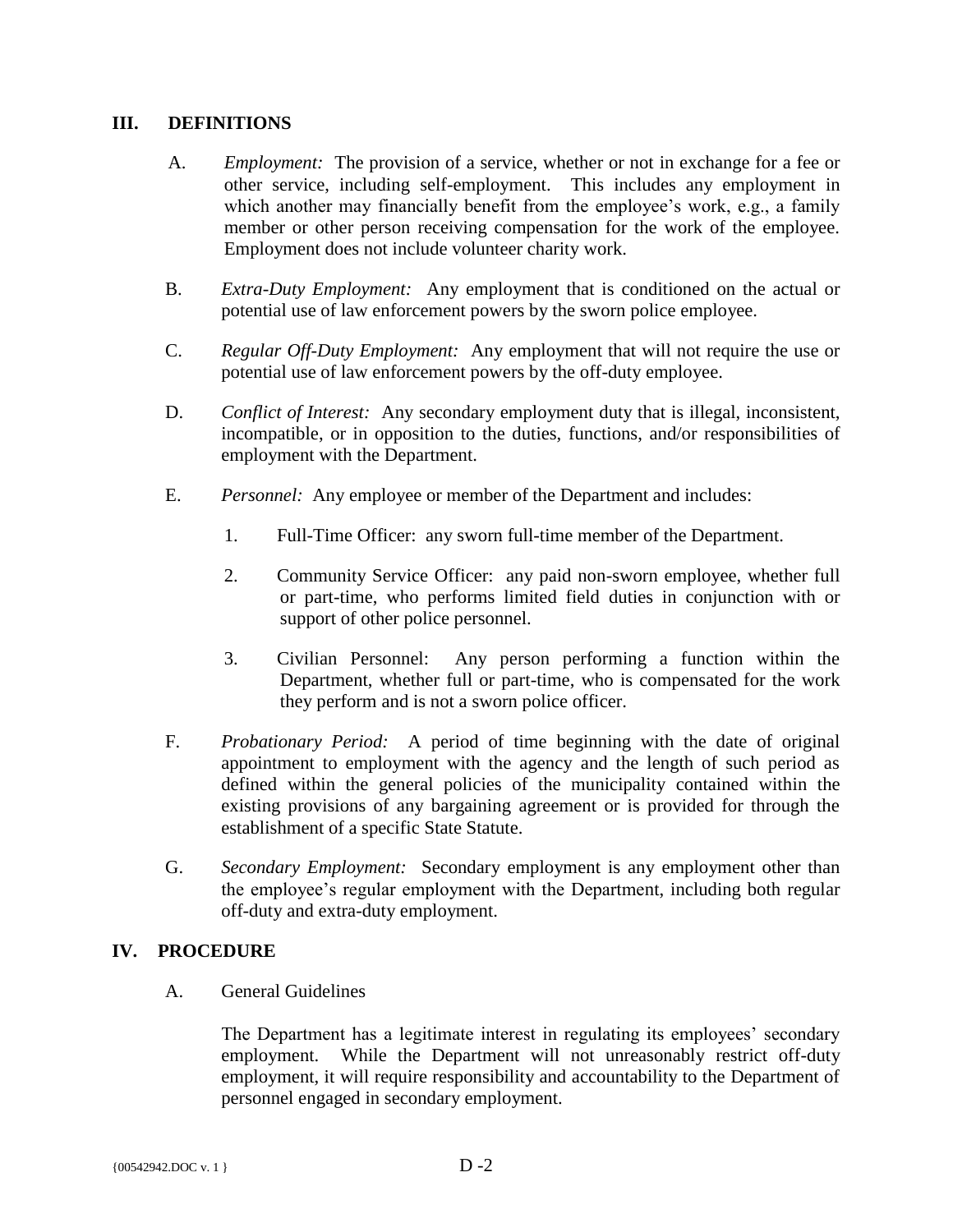# B. Mandatory Approval

Prior to commencing any regular off-duty employment, including selfemployment, personnel must submit a written request and obtain written approval for such employment. All approved requests are subject to periodic review and reconsideration for approval by the Director of Law Enforcement Services, and must be renewed on the first working day of each new calendar year. Personnel shall communicate, in writing, any such change that could invalidate the secondary employment approval currently on file in the employee's personnel file. The employee's request for regular off-duty employment will be submitted to the Director of Law Enforcement Services on the Secondary Employment Request (Appendix A) and will include the following information:

- 1. The secondary employer's name, address, phone number and the type of business;
- 2. A complete narrative of the type of work or duties to be performed;
- 3. The highest number of days and hours to be worked within a single week;
- 4. The name and phone number of the person who will be their immediate supervisor;
- 5. A complete list of any law enforcement-type equipment the employee must use on the job;
- 6. A Secondary Employment Addendum Form (Appendix B) and Indemnity Agreement (Appendix C) will also be completed and accompany the Secondary Employment Request form, except that secondary employment approved prior to December 1, 2008 for individual officers with specific employers may continue with the modified indemnity agreement previously approved.
- C. Auxiliary officers and part-time civilian employees who are employed outside the Department do not need to comply with all mandatory approval processes outlined in item IV.B. Auxiliaries and part-time civilian employees are required to notify the Director of Law Enforcement Services of the name, address, and phone number of their employer and the type of business. Secondary Employment Request (Appendix A) need not be used to make this notification.
- D. Regular Off-Duty Employment: Employees may engage in off-duty employment that meets the following criteria:
	- 1. Employment of a non-police nature in which vested police powers are not a condition of employment; the work provides no real or implied law enforcement service to the employer and is not performed during assigned hours of duty. The work may include armed or unarmed security provided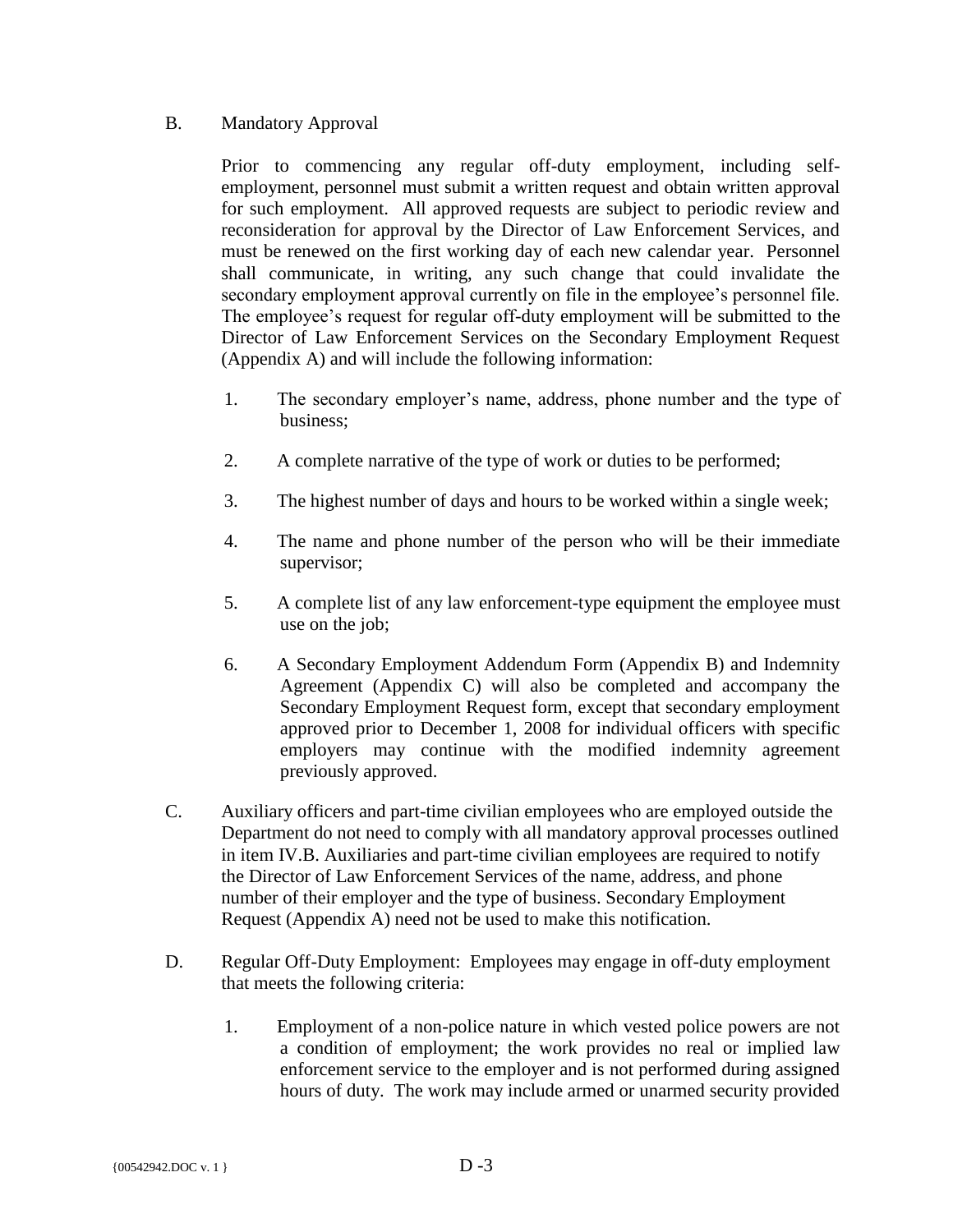the conditions set forth in 2 and 3 below are met and such employment does not require or involve the use of police powers or violate any of the other prohibitions set forth herein.

- 2. Employment that presents no potential conflict of interest between their duties as an officer and their duties for the secondary employer. Some examples of employment representing a conflict of interest are:
	- a. Process server, repossessor, bill collector, towing of vehicles, or in any other employment in which police authority might tend to be used to collect money or merchandise for private purposes.
	- b. Dressed in an official uniform, carrying a Department issued firearm or other Village equipment in the performance of tasks other than that of a police employee for the Village.
	- c. Personal investigations for the private sector or any employment that might require the officer to have access to police information, files, records or services as a condition of employment.
	- d. Assisting in the case preparation for the defense in any criminal, civil or other court proceedings.
	- e. For a business or labor group involved in a strike or lockout.
- 3. Employment that does not constitute a threat to the status or dignity of the police as a professional occupation. Examples of employment presenting a threat to the status or dignity of the police profession are:
	- a. Establishments which sell pornographic books, magazines, sexual devices, or videos, or that otherwise provide entertainment or services of a sexual nature.
	- b. Any employment involving the sale, manufacture or transport of alcoholic beverages as the principle business.
	- c. Any gambling establishment.
- 4. Other Prohibitions of Regular Off Duty Employment.
	- a. No employee engaged in secondary employment shall commit an act that violates any applicable general order, local ordinance, state or federal law, or be involved in any act which would bring disrepute to the Department or Village. Employees may not be employed by any entity in which the owner or manager of the business is of questionable character, having ties to criminal organizations or has a known record of serious criminal arrests; or the business is consistently or frequently found to be in violation of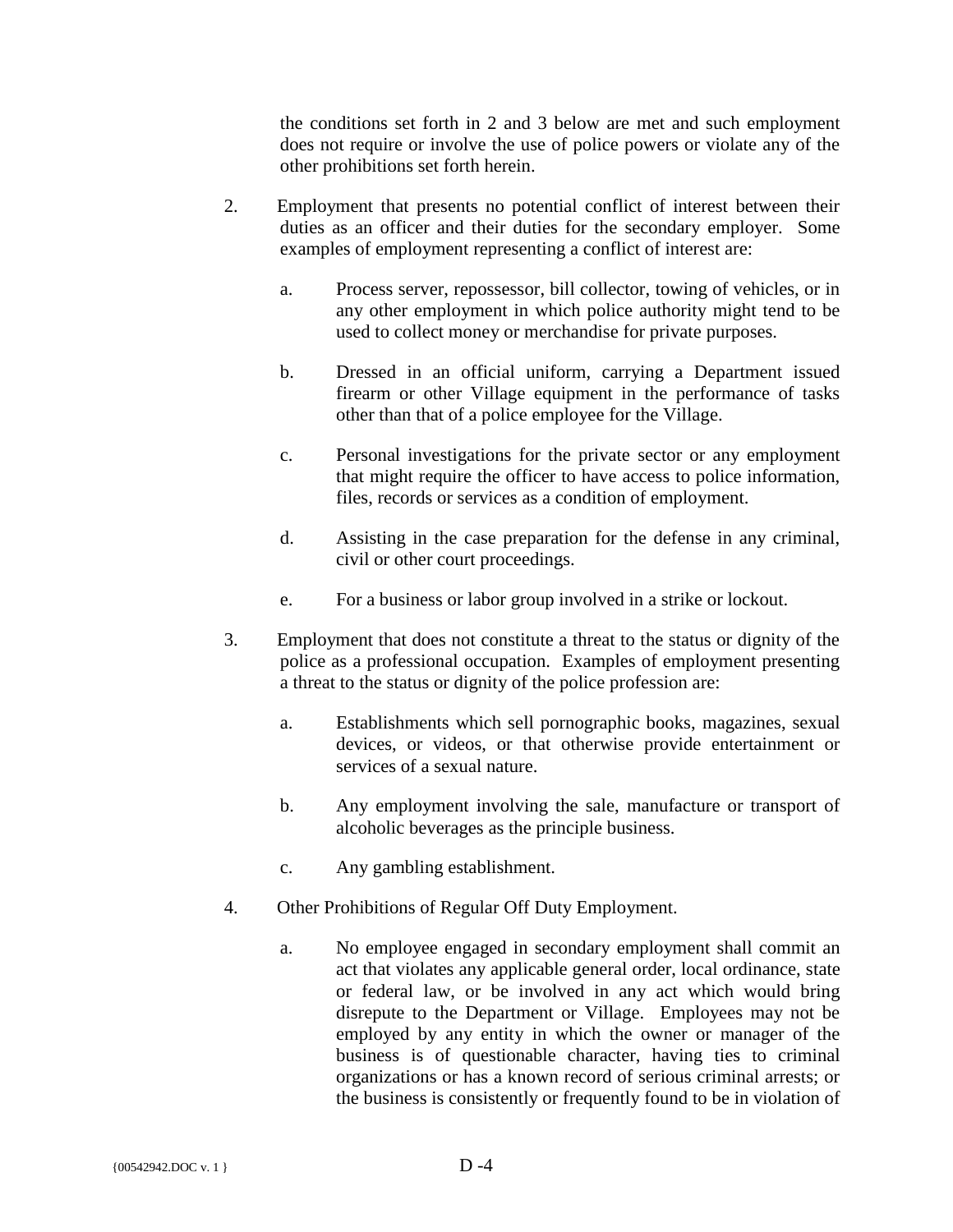state or federal law as well as municipal ordinances;

- b. Any secondary employment shall not involve the use of any Village equipment, facilities, or resources without the written consent of the Chief of Police. Employees may not exhibit any credentials or identify themselves as police officers while working for the secondary employer unless statutorily obligated to do so;
- c. No employee may be employed by the Western Springs Fire Department or other such overlapping public safety entity with concurrent jurisdiction in case of emergency callout or disaster; and
- d. No employee may be employed by a business in which the manager restricts the sworn member from certain areas within the premises to which the public has access.
- E. Extra-Duty Employment: Employees may engage in extra-duty employment as follows:
	- 1. Where a government profit-making or not-for-profit entity has a contract agreement with the Police Department for officers in uniform who are able to exercise their official police duties.
	- 2. Types of extra-duty services which may be considered for contracting are:
		- a. Traffic control and pedestrian safety;
		- b. Crowd control;
		- c. Security and protection of life and property;
		- d. Routine law enforcement for public authorities;
		- e. Plain-clothes assignments.
	- 3. Private entities that wish to contract for extra or special duty services will be asked to correspond with the Director of Law Enforcement Services and indicate their understanding of the hourly rate for these services as well as execute a contractual agreement. A copy of this correspondence will be forwarded to the Finance Department for billing purposes.
	- 4. The Director of Law Enforcement Services or his/her designee is responsible for planning, staffing and coordinating all Special Duty events requiring extra-duty employment. All requests for this type of police service will be forwarded to the Director of Law Enforcement Services or his/her designee for approval.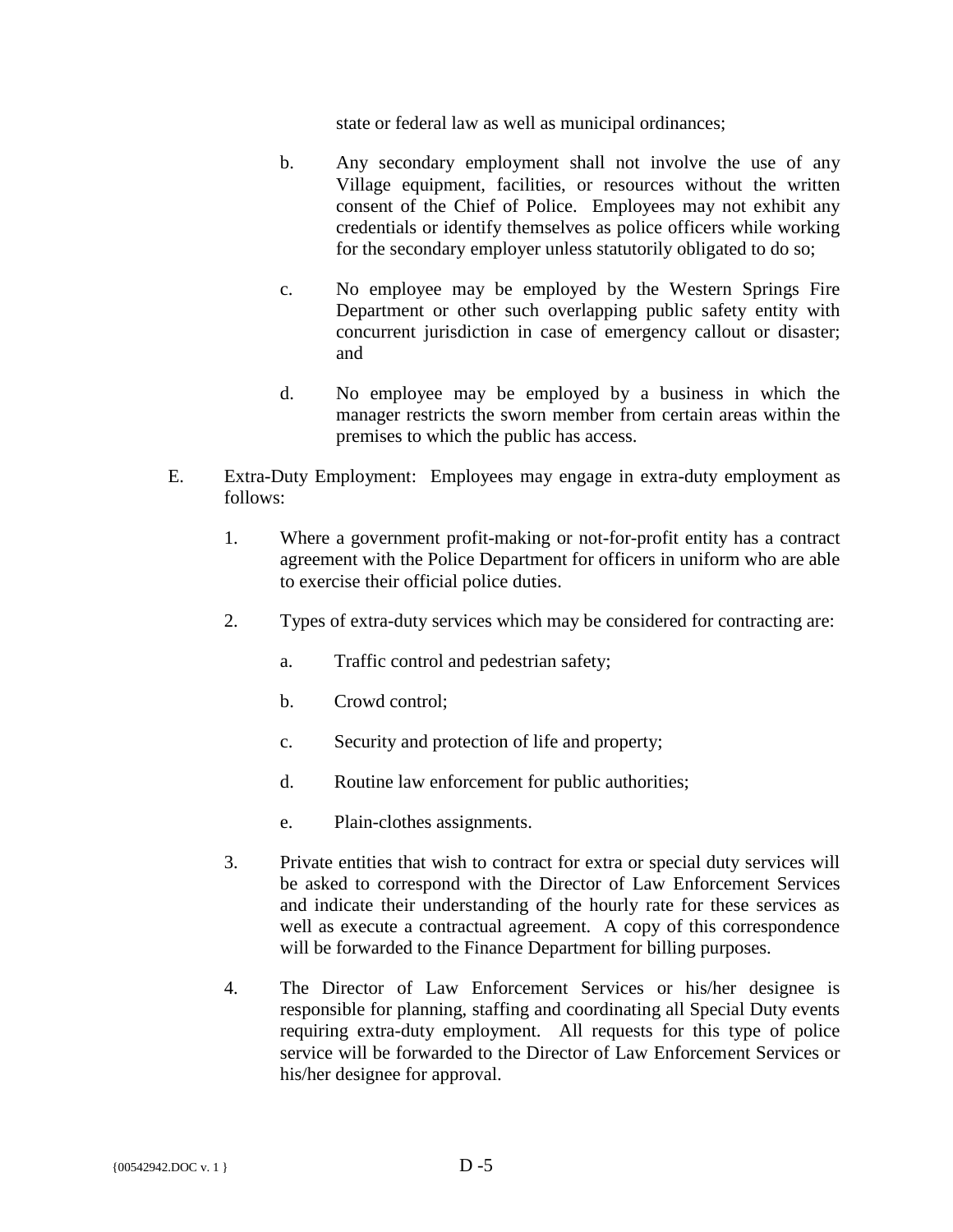- a. The employee assigned to the special detail will be paid at their prevailing time and one-half rate.
- 5. A detail sign-up sheet will be posted allowing personnel to sign up for all details.
	- a. Outside details will be distributed on a rotating seniority basis.
	- b. Assignments to special details will not interfere with street coverage or the employee's abilities to work their normal tour of duty.
- F. Limitations on Regular Off-Duty and Extra-Duty Employment:
	- 1. In order to be eligible for secondary employment, personnel must be in good standing with the Department, and who is not on suspension. Continued approval of an employee's secondary employment is contingent on such good standing.
	- 2. Employees who have not completed their field training, or who are on medical or other leave due to sickness, temporary disability or on-duty injury shall not be eligible to engage in any secondary employment.
	- 3. Prior to obtaining regular off-duty or extra-duty employment, an employee shall comply with all departmental procedures for granting approval of such employment.
	- 4. An employee may work a maximum of 24 hours of regular off-duty or extra-duty employment, or a total of 64 hours in combination with regular duty in a single week.
	- 5. Work hours for all secondary employment must be scheduled in a manner that does not conflict or interfere with the employee's performance of duty.
	- 6. An employee engaged in any secondary employment is subject to call-out in cases of emergency, and may be expected to leave their off-duty or extra-duty employment in such situations.
	- 7. Permission for an employee to engage in outside employment may be revoked where it is determined pursuant to departmental procedures that such outside employment is not in the best interest of the Department. Furthermore, permission may be revoked in any case where an employee fails to perform adequately while on duty or receives disciplinary action in any way related to such outside employment.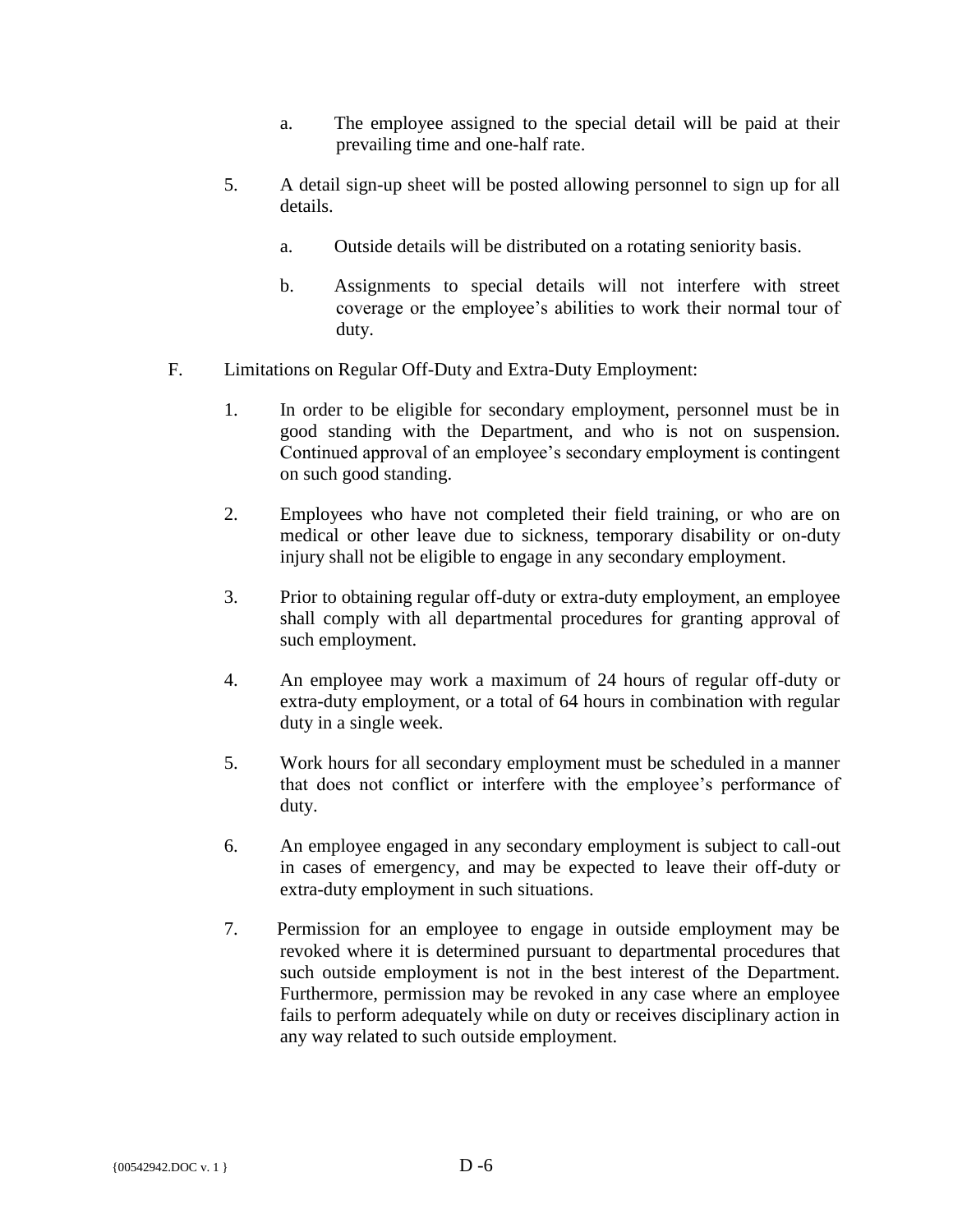- 8. No employee shall solicit any person, business, or other entity for secondary employment while on duty, or while acting as a Western Springs Department of Law Enforcement Services employee.
- G. Liability
	- 1. In working regular off-duty employment, personnel fully understand and agree to the terms and conditions contained herein. Personnel also agree not to file a claim of any kind or nature against or with the Department. In addition, if the employee, anyone at the employee's direction, or on the employee's behalf, or any third party or entity, does file a claim, the employee agrees to defend, hold harmless, and fully indemnify the Department for any costs, losses, claims, reasonable attorney fees, and/or expenditures incurred by the Department. The employee understands that it is their sole responsibility to arrange with the secondary employer for the protection of liability and health insurance, worker's compensation, and the like.
	- 2. The Department shall not be responsible for medical expenses, losses, and/or costs incurred from injuries sustained while the employee is working in any regular off-duty employment.
	- 3. The Department shall not be responsible for any expenses, losses, and/or costs associated with injury leave incurred from injuries sustained while the employee is working in any regular off-duty employment.
	- 4. The Department shall not be responsible for any retirement, pension, or other types of expenses, losses, and/or costs incurred from injuries sustained while the employee is working in any regular off-duty employment
	- 5. The Department shall not be responsible for any third party liability incurred or created while an employee is working in any regular off-duty employment.
	- 6. The Department shall not be responsible for any expenses, losses, and/or costs incurred for defense of any criminal prosecution against the employee as a result of any regular off-duty employment.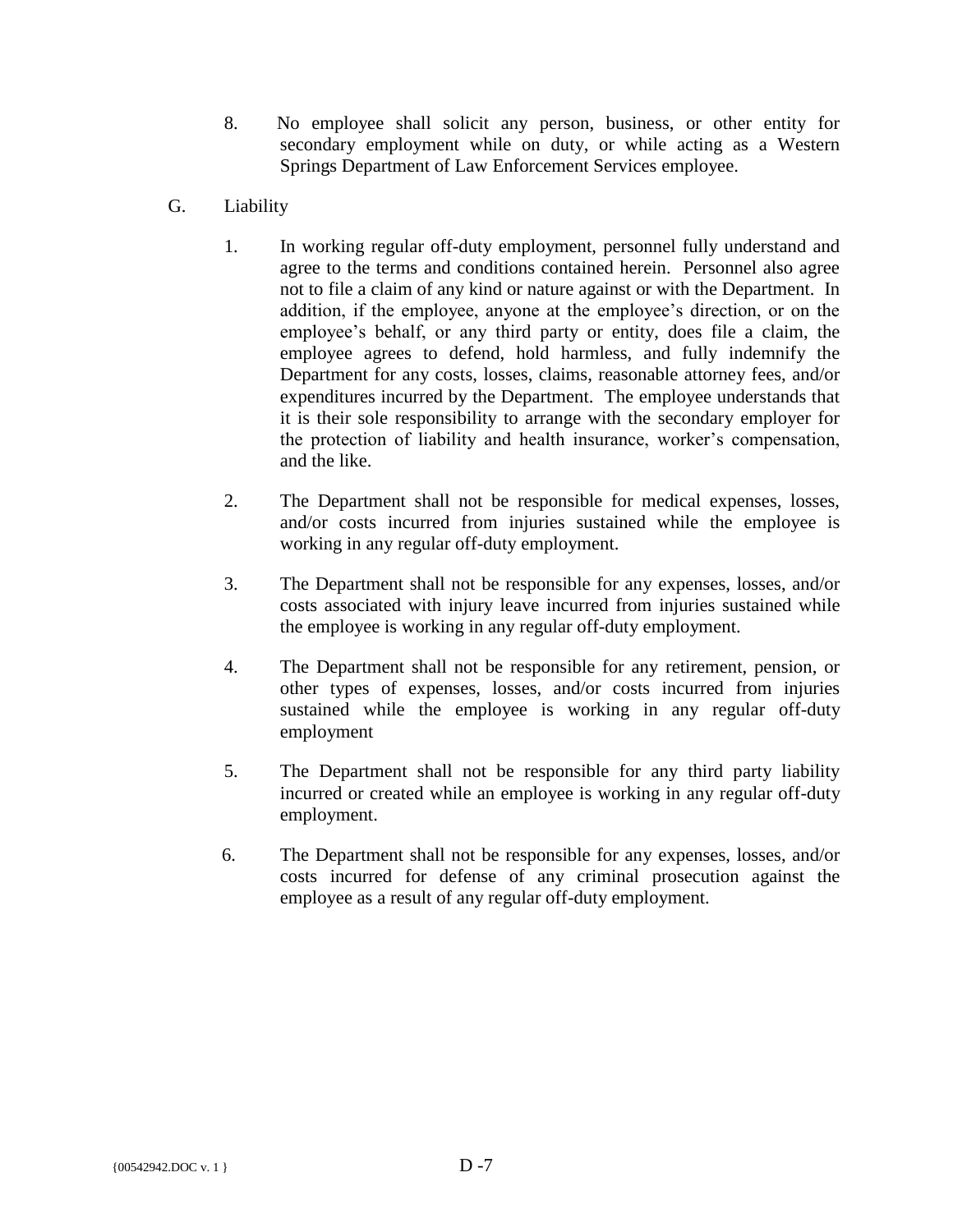# **APPENDIX E**

# **ELECTION, WAIVER AND RELEASE FOR DISCIPLINARY PROCESS**

<span id="page-65-1"></span><span id="page-65-0"></span>I, a sergeant in the Village of Western Springs, and a member of the Metropolitan Alliance of Police, Chapter 456 being proposed for discipline by the Village of Western Springs Police Department, have been informed of my options to dispute discipline in accordance with the Collective Bargaining Agreement between the Village of Western Springs and the Metropolitan Alliance of Police, Chapter 456.

In accordance with section 6 of the Grievance Procedure, the employee shall have three (3) calendar days to submit a copy of the Election Form and Decision to the Union for approval to arbitrate the discipline. The Union shall have an additional seven (7) calendar days to approve or deny the request for arbitration. If the Union authorizes an arbitration concerning the discipline, it shall notify the Chief or the Chief's designee in writing of the intent to arbitrate within ten (10) calendar days of the issuance of the Decision to Discipline. If approved by the Union for arbitration, the Election Form shall constitute a grievance which shall be deemed filed at the arbitration step of the grievance procedure. When a grievance is elected, the arbitrator will determine whether the discipline was imposed with just cause, and whether the discipline was excessive. If the arbitration is not approved by the Union within ten (10) calendar days of the Decision to Discipline, or is not elected by the employee, the employee retains his rights to appeal discipline before the Village of Western Springs Fire & Police Commission in accordance with the Illinois Municipal Code, Division 2.1, Board of Fire and Police Commissioners, 65 ILCS 5/10-2.1 *et seq*., as amended.

\_\_\_\_\_\_\_\_\_ (*initial*) I understand that I may elect to pursue a grievance over such discipline (option A), or I may choose to dispute the discipline before the Village of Western Springs Board of Fire and Police Commissioners (option B), but not both. I understand that an election of one of these procedures is a waiver of my rights and remedies to the other to the extent described within Section 6 of the grievance procedure.

I have had an opportunity to discuss these options with a union representative and choose to dispute the proposed discipline before the following forum:

# **A. Grievance Arbitration**

By selecting the grievance process alternative, I acknowledge my understanding that the Village has the right to unilaterally impose the proposed discipline immediately (meaning: retroactive to the date of the decision to discipline), subject to possible later modification or reversal by an arbitrator should I or the Union choose to pursue a grievance through arbitration, provided that the Chief simultaneously provides me with a copy of all reports and evidence relied upon by the Chief to demonstrate the alleged rule violation, including mitigating and exculpatory evidence. An arbitrator will determine whether the discipline was imposed with just cause, and whether the discipline was excessive.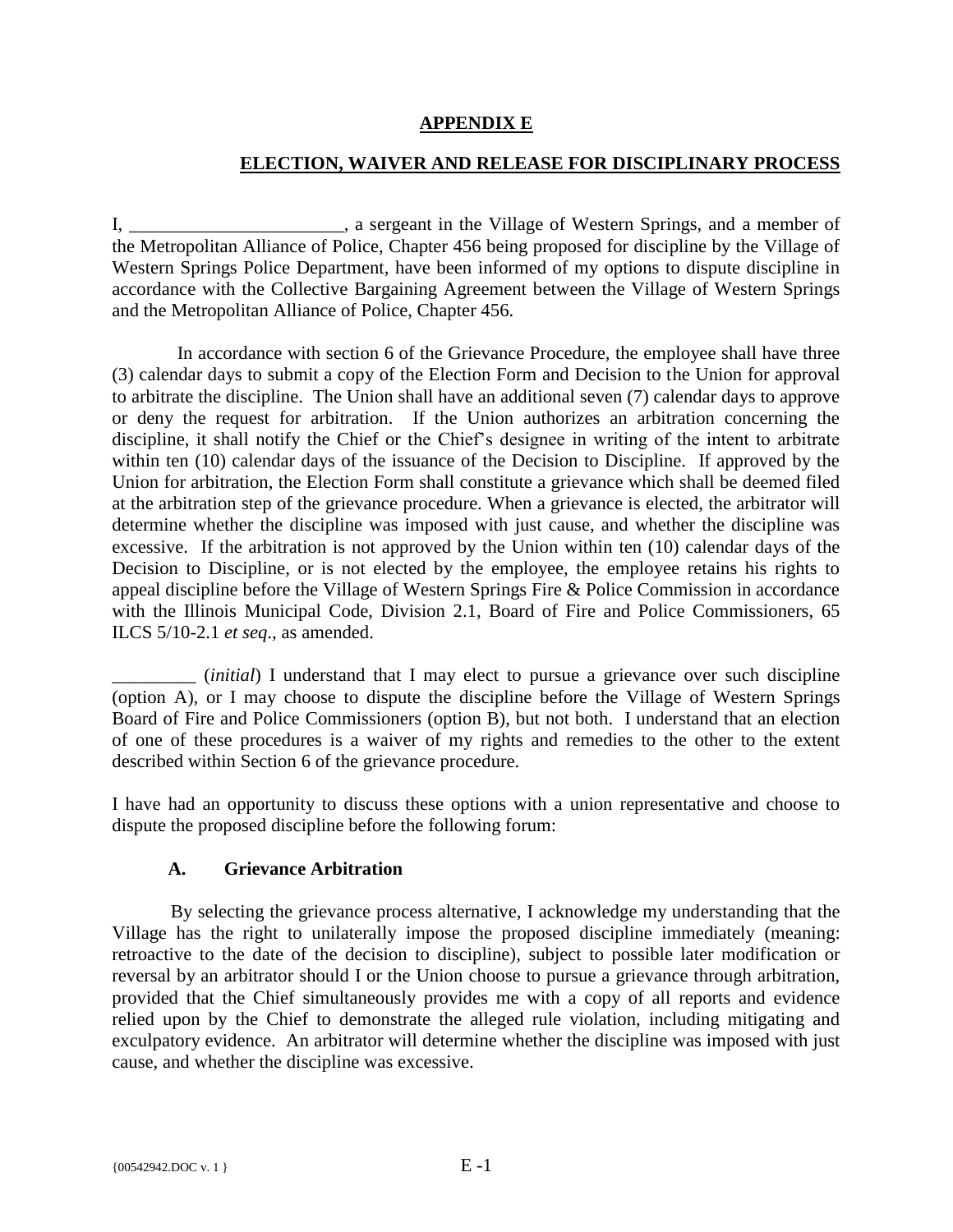By election to file a grievance over my discipline I hereby release the Village of Western Springs, the Western Springs Board of Fire and Police Commissioners and the Metropolitan Alliance of Police, as well as their officers, directors, agents, employees, attorneys, and other representatives from any and all liability which flows as a consequence of my election.

**I hereby elect the grievance arbitration procedure and waive my rights to a hearing before the Village of Western Springs Board of Fire and Police Commissioners as described within Section 6 of the grievance procedure. This document will be considered my grievance.** 

| Agreed:  | Date: |
|----------|-------|
| Witness: | Date: |

# **B. Board of Fire and Police Commissioners**

By selecting an appeal of discipline before the Village of Western Springs Board of Fire and Police Commissioners, I understand that I will have a hearing over such discipline before the Board of Fire and Police Commissioners of the Village of Western Springs in accordance with their rules and the laws of the State of Illinois as provided within the Illinois Municipal Code, Division 2.1, Board of Fire and Police Commissioners, 65 ILCS 5/10-2.1 *et seq*., as amended. I agree that such hearing shall be a waiver of the grievance/ arbitration procedures of the collective bargaining agreement between the Village of Western Springs and the Metropolitan Alliance of Police.

By election to have a hearing before the Board of Fire and Police Commissioners over my suspension or discharge, I hereby release the Village of Western Springs, the Western Springs Board of Fire and Police Commissioners and the Metropolitan Alliance of Police, as well as their officers, directors, agents, employees, attorneys, and other representatives from any and all liability which flows as a consequence of my election. I understand that this hearing will be subject to the Rules and Regulations of the Village of Western Springs Board of Fire and Police Commissioners.

**I agree that such hearing shall be a waiver of the grievance/ arbitration procedures of the collective bargaining agreement between the Village of Western Springs and the Metropolitan Alliance of Police**. **I hereby acknowledge that charges will be filed with the Board of Fire and Police Commissioners requesting my discipline. This document will be considered my request for a hearing concerning this discipline.**